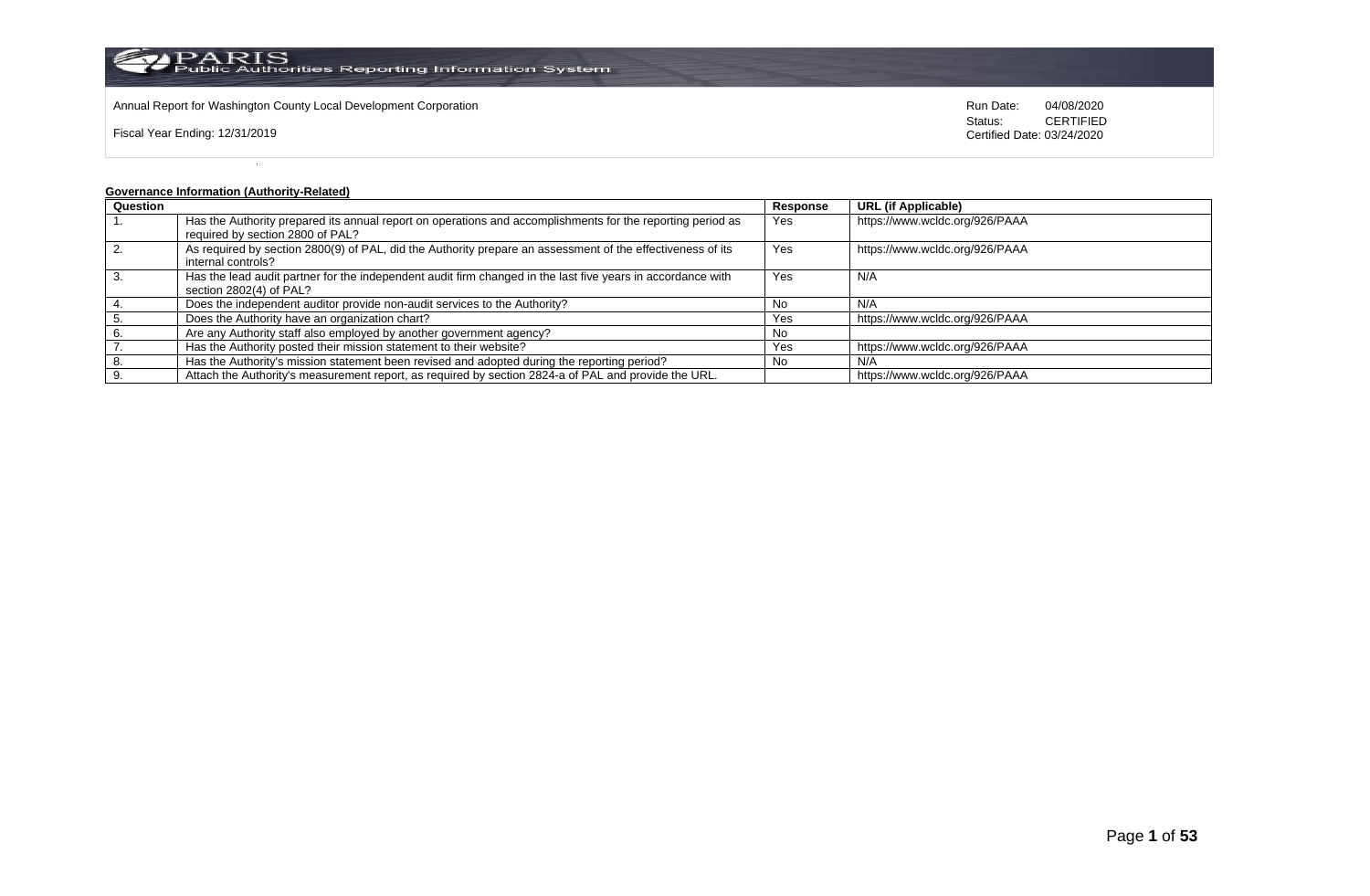Annual Report for Washington County Local Development Corporation Run Date: 04/08/2020 Run Date: 04/08/2020

Fiscal Year Ending: 12/31/2019

Status: **CERTIFIED** Certified Date: 03/24/2020

## **Governance Information (Board-Related)**

| Question |                                                                                                             | Response | <b>URL (If Applicable)</b>                |
|----------|-------------------------------------------------------------------------------------------------------------|----------|-------------------------------------------|
|          | Has the Board established a Governance Committee in accordance with Section 2824(7) of PAL?                 | Yes      | N/A                                       |
| 2.       | Has the Board established an Audit Committee in accordance with Section 2824(4) of PAL?                     | Yes      | N/A                                       |
| 3.       | Has the Board established a Finance Committee in accordance with Section 2824(8) of PAL?                    | Yes      | N/A                                       |
| 4.       | Provide a URL link where a list of Board committees can be found (including the name of the committee and   |          | https://www.wcldc.org/926/PAAA            |
|          | the date established):                                                                                      |          |                                           |
| 5.       | Does the majority of the Board meet the independence requirements of Section 2825(2) of PAL?                | Yes      | N/A                                       |
| 6.       | Provide a URL link to the minutes of the Board and committee meetings held during the covered fiscal year   |          | https://www.wcldc.org/948/Agendas-Minutes |
| 7.       | Has the Board adopted bylaws and made them available to Board members and staff?                            | Yes      | https://www.wcldc.org/926/PAAA            |
| 8.       | Has the Board adopted a code of ethics for Board members and staff?                                         | Yes      | https://www.wcldc.org/926/PAAA            |
| 9.       | Does the Board review and monitor the Authority's implementation of financial and management controls?      | Yes      | N/A                                       |
| 10.      | Does the Board execute direct oversight of the CEO and management in accordance with Section 2824(1) of     | Yes      | N/A                                       |
|          | PAL?                                                                                                        |          |                                           |
| 11.      | Has the Board adopted policies for the following in accordance with Section 2824(1) of PAL?                 |          |                                           |
|          | Salary and Compensation                                                                                     | Yes      | N/A                                       |
|          | Time and Attendance                                                                                         | Yes      | N/A                                       |
|          | <b>Whistleblower Protection</b>                                                                             | Yes      | N/A                                       |
|          | Defense and Indemnification of Board Members                                                                | Yes      | N/A                                       |
| 12.      | Has the Board adopted a policy prohibiting the extension of credit to Board members and staff in accordance | Yes      | N/A                                       |
|          | with Section 2824(5) of PAL?                                                                                |          |                                           |
| 13.      | Are the Authority's Board members, officers, and staff required to submit financial disclosure forms in     | Yes      | N/A                                       |
|          | accordance with Section 2825(3) of PAL?                                                                     |          |                                           |
| 14.      | Was a performance evaluation of the board completed?                                                        | Yes      | N/A                                       |
| 15.      | Was compensation paid by the Authority made in accordance with employee or union contracts?                 | Yes      | N/A                                       |
| 16.      | Has the board adopted a conditional/additional compensation policy governing all employees?                 | Yes      | https://www.wcldc.org/926/PAAA            |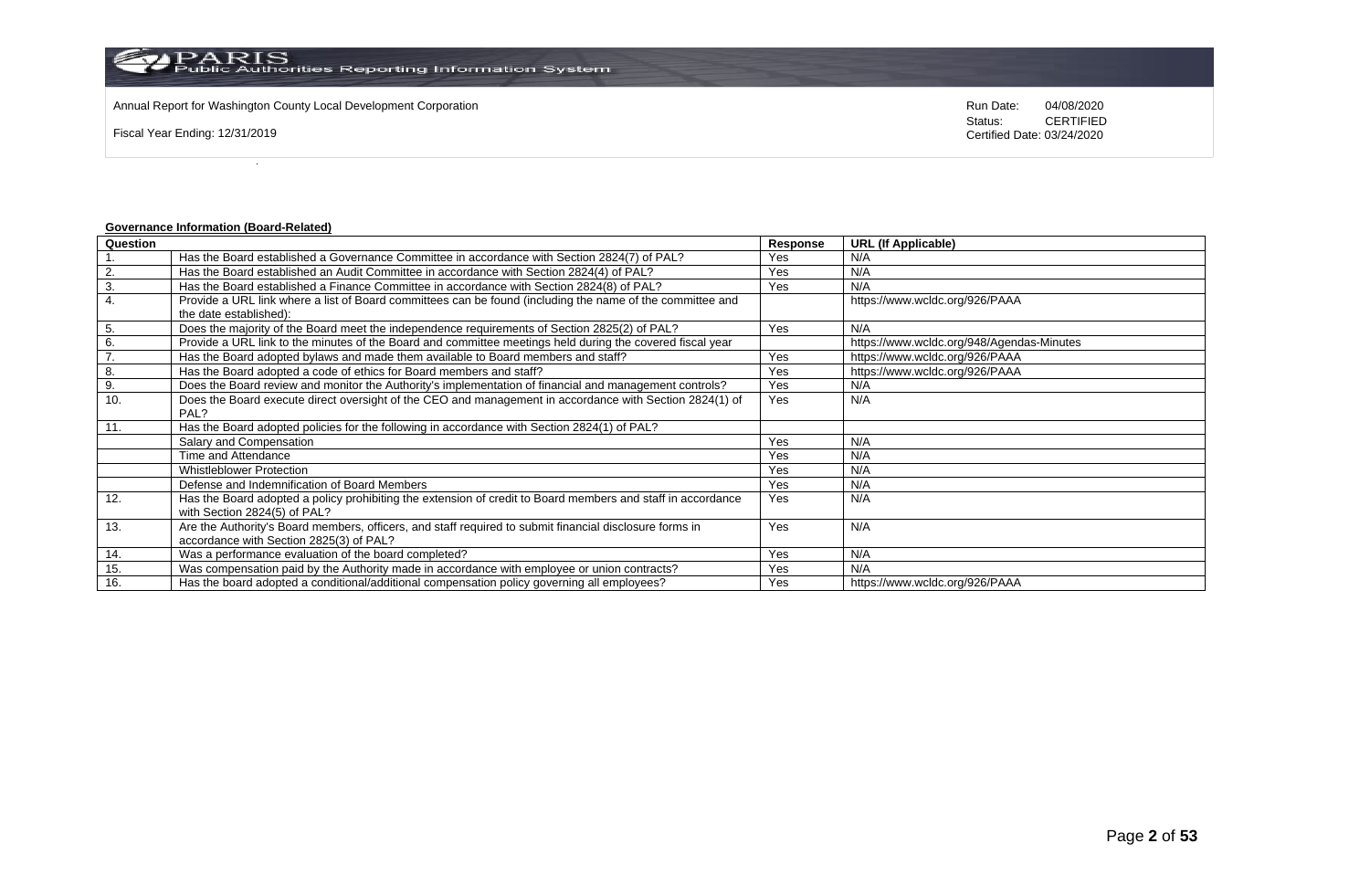

Annual Report for Washington County Local Development Corporation Run Date: 04/08/2020 Run Date: 04/08/2020

Fiscal Year Ending: 12/31/2019

Status: **CERTIFIED** Certified Date: 03/24/2020

## **Board of Directors Listing**

 $\overline{a}$ 

| <b>Name</b>                    | Campbell, Brian     | Nominated By                          | Ex-Officio |
|--------------------------------|---------------------|---------------------------------------|------------|
| <b>Chair of the Board</b>      | No                  | <b>Appointed By</b>                   | Ex-Officio |
| If yes, Chair Designated by    |                     | <b>Confirmed by Senate?</b>           | N/A        |
| <b>Term Start Date</b>         | 1/1/2018            | Has the Board Member/Designee         | Yes        |
|                                |                     | Signed the Acknowledgement of         |            |
|                                |                     | <b>Fiduciary Duty?</b>                |            |
| <b>Term Expiration Date</b>    | Ex-Officio          | <b>Complied with Training</b>         | Yes        |
|                                |                     | <b>Requirement of Section 2824?</b>   |            |
| <b>Title</b>                   | <b>Board Member</b> | Does the Board Member/Designee        | <b>No</b>  |
|                                |                     | also Hold an Elected or Appointed     |            |
|                                |                     | <b>State Government Position?</b>     |            |
| Has the Board Member Appointed | <b>No</b>           | Does the Board Member/Designee        | Yes        |
| a Designee?                    |                     | also Hold an Elected or Appointed     |            |
|                                |                     | <b>Municipal Government Position?</b> |            |
| <b>Designee Name</b>           |                     | <b>Ex-Officio</b>                     | Yes        |

| Name                           | Clary, Sue          | Nominated By                          | Ex-Officio |
|--------------------------------|---------------------|---------------------------------------|------------|
| <b>Chair of the Board</b>      | <b>No</b>           | <b>Appointed By</b>                   | Ex-Officio |
| If yes, Chair Designated by    |                     | <b>Confirmed by Senate?</b>           | No         |
| <b>Term Start Date</b>         | 1/1/2018            | Has the Board Member/Designee         | Yes        |
|                                |                     | Signed the Acknowledgement of         |            |
|                                |                     | <b>Fiduciary Duty?</b>                |            |
| <b>Term Expiration Date</b>    | Ex-Officio          | <b>Complied with Training</b>         | No         |
|                                |                     | <b>Requirement of Section 2824?</b>   |            |
| <b>Title</b>                   | <b>Board Member</b> | Does the Board Member/Designee        | <b>No</b>  |
|                                |                     | also Hold an Elected or Appointed     |            |
|                                |                     | <b>State Government Position?</b>     |            |
| Has the Board Member Appointed | Yes                 | Does the Board Member/Designee        | Yes        |
| a Designee?                    |                     | also Hold an Elected or Appointed     |            |
|                                |                     | <b>Municipal Government Position?</b> |            |
| <b>Designee Name</b>           | Dave Higby          | Ex-Officio                            | Yes        |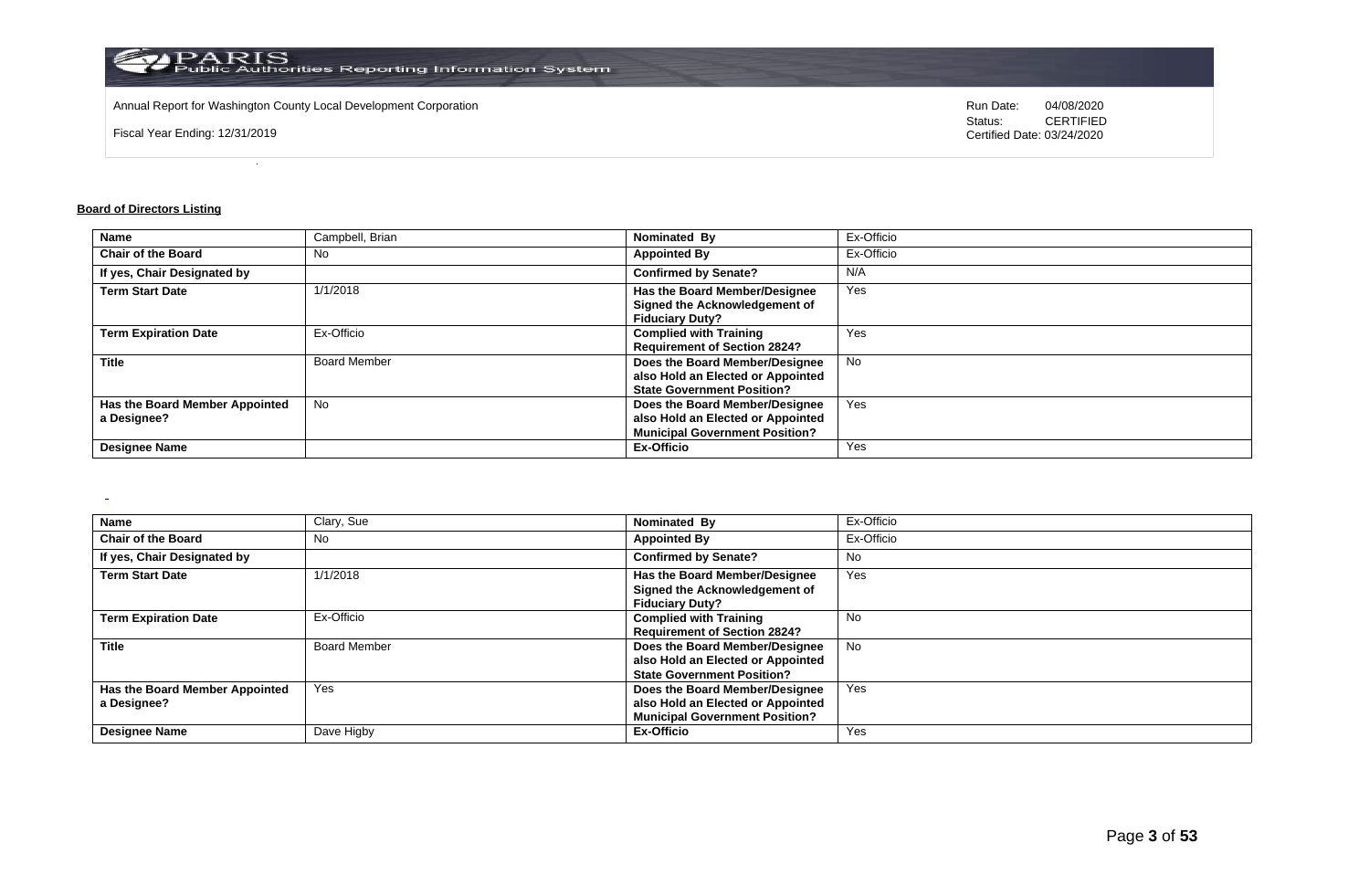

Annual Report for Washington County Local Development Corporation **Computer Computer Computer Computer Computer** Run Date: 04/08/2020<br>
Status: CERTIFIED

Fiscal Year Ending: 12/31/2019

CERTIFIED Certified Date: 03/24/2020

| <b>Name</b>                                   | Fedler, Catherine   | Nominated By                                                                                                 | Ex-Officio |
|-----------------------------------------------|---------------------|--------------------------------------------------------------------------------------------------------------|------------|
| <b>Chair of the Board</b>                     | No                  | <b>Appointed By</b>                                                                                          | Ex-Officio |
| If yes, Chair Designated by                   |                     | <b>Confirmed by Senate?</b>                                                                                  | N/A        |
| <b>Term Start Date</b>                        | 1/1/2018            | Has the Board Member/Designee<br>Signed the Acknowledgement of<br><b>Fiduciary Duty?</b>                     | Yes        |
| <b>Term Expiration Date</b>                   | Ex-Officio          | <b>Complied with Training</b><br><b>Requirement of Section 2824?</b>                                         | Yes        |
| <b>Title</b>                                  | <b>Board Member</b> | Does the Board Member/Designee<br>also Hold an Elected or Appointed<br><b>State Government Position?</b>     | <b>No</b>  |
| Has the Board Member Appointed<br>a Designee? | <b>No</b>           | Does the Board Member/Designee<br>also Hold an Elected or Appointed<br><b>Municipal Government Position?</b> | Yes        |
| <b>Designee Name</b>                          |                     | Ex-Officio                                                                                                   | Yes        |

 $\sim$ 

 $\overline{a}$ 

| Name                           | Ferguson, Paul      | Nominated By                          | Ex-Officio |
|--------------------------------|---------------------|---------------------------------------|------------|
| <b>Chair of the Board</b>      | No                  | <b>Appointed By</b>                   | Ex-Officio |
| If yes, Chair Designated by    |                     | <b>Confirmed by Senate?</b>           | No.        |
| <b>Term Start Date</b>         | 1/1/2018            | Has the Board Member/Designee         | No         |
|                                |                     | Signed the Acknowledgement of         |            |
|                                |                     | <b>Fiduciary Duty?</b>                |            |
| <b>Term Expiration Date</b>    | Ex-Officio          | <b>Complied with Training</b>         | <b>No</b>  |
|                                |                     | <b>Requirement of Section 2824?</b>   |            |
| <b>Title</b>                   | <b>Board Member</b> | Does the Board Member/Designee        | No.        |
|                                |                     | also Hold an Elected or Appointed     |            |
|                                |                     | <b>State Government Position?</b>     |            |
| Has the Board Member Appointed | No                  | Does the Board Member/Designee        | Yes        |
| a Designee?                    |                     | also Hold an Elected or Appointed     |            |
|                                |                     | <b>Municipal Government Position?</b> |            |
| <b>Designee Name</b>           |                     | Ex-Officio                            | Yes        |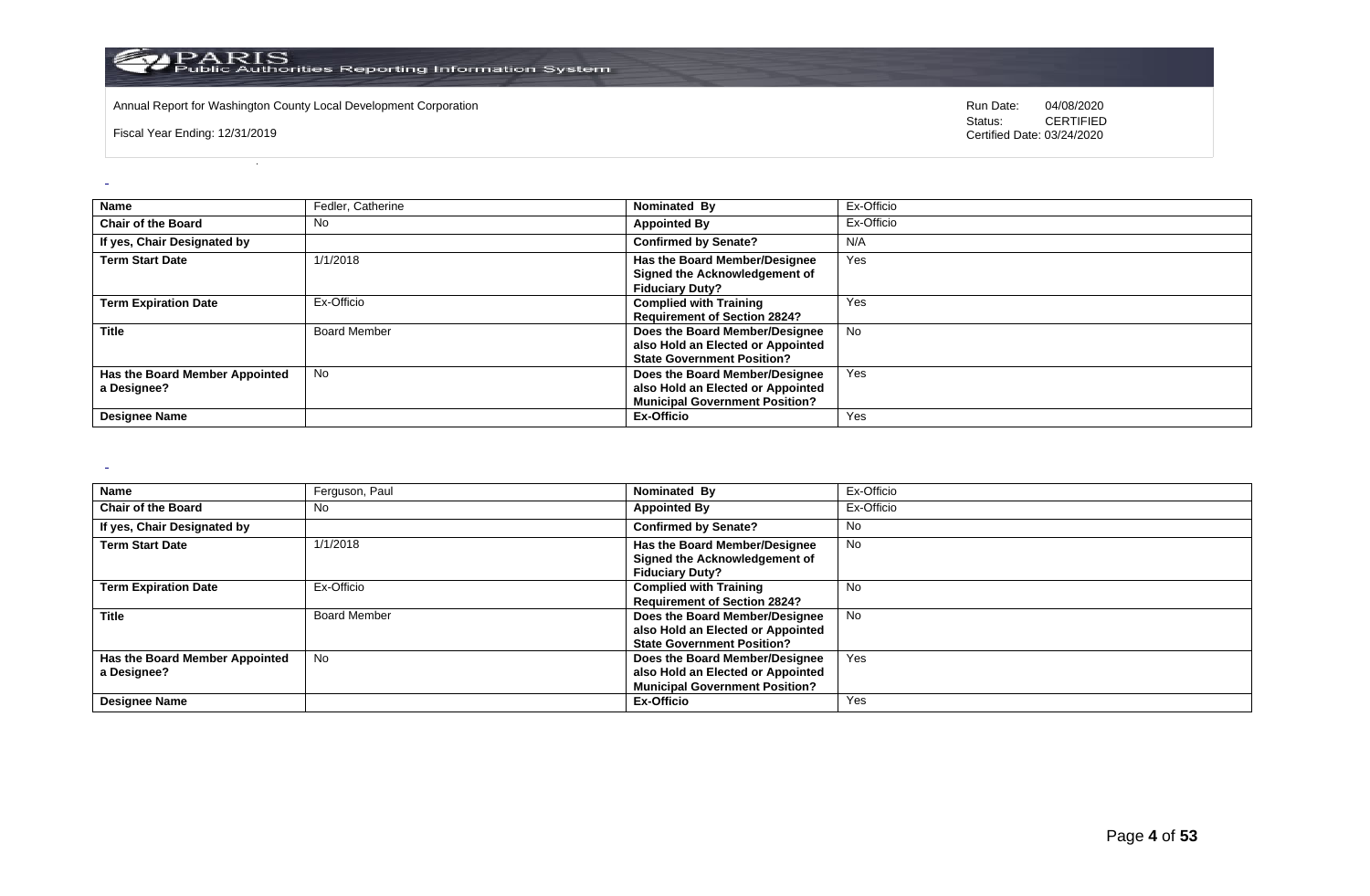

Annual Report for Washington County Local Development Corporation **Computer Computer Computer Computer Computer** Run Date: 04/08/2020<br>
Status: CERTIFIED

Fiscal Year Ending: 12/31/2019

CERTIFIED Certified Date: 03/24/2020

| <b>Name</b>                                   | Haff, Dana          | Nominated By                                                                                                 | Ex-Officio |
|-----------------------------------------------|---------------------|--------------------------------------------------------------------------------------------------------------|------------|
| <b>Chair of the Board</b>                     | No                  | <b>Appointed By</b>                                                                                          | Ex-Officio |
| If yes, Chair Designated by                   |                     | <b>Confirmed by Senate?</b>                                                                                  | N/A        |
| <b>Term Start Date</b>                        | 1/1/2018            | <b>Has the Board Member/Designee</b><br>Signed the Acknowledgement of<br><b>Fiduciary Duty?</b>              | Yes        |
| <b>Term Expiration Date</b>                   | Ex-Officio          | <b>Complied with Training</b><br><b>Requirement of Section 2824?</b>                                         | Yes        |
| <b>Title</b>                                  | <b>Board Member</b> | Does the Board Member/Designee<br>also Hold an Elected or Appointed<br><b>State Government Position?</b>     | No         |
| Has the Board Member Appointed<br>a Designee? | <b>No</b>           | Does the Board Member/Designee<br>also Hold an Elected or Appointed<br><b>Municipal Government Position?</b> | Yes        |
| <b>Designee Name</b>                          |                     | Ex-Officio                                                                                                   | Yes        |

 $\sim$ 

 $\omega$ 

| <b>Name</b>                                   | Henke, Robert       | Nominated By                                                                                                 | Ex-Officio |
|-----------------------------------------------|---------------------|--------------------------------------------------------------------------------------------------------------|------------|
| <b>Chair of the Board</b>                     | No                  | <b>Appointed By</b>                                                                                          | Ex-Officio |
| If yes, Chair Designated by                   |                     | <b>Confirmed by Senate?</b>                                                                                  | N/A        |
| <b>Term Start Date</b>                        | 1/1/2018            | Has the Board Member/Designee<br>Signed the Acknowledgement of<br><b>Fiduciary Duty?</b>                     | Yes        |
| <b>Term Expiration Date</b>                   | Ex-Officio          | <b>Complied with Training</b><br><b>Requirement of Section 2824?</b>                                         | Yes        |
| <b>Title</b>                                  | <b>Board Member</b> | Does the Board Member/Designee<br>also Hold an Elected or Appointed<br><b>State Government Position?</b>     | <b>No</b>  |
| Has the Board Member Appointed<br>a Designee? | Yes                 | Does the Board Member/Designee<br>also Hold an Elected or Appointed<br><b>Municipal Government Position?</b> | Yes        |
| <b>Designee Name</b>                          | Jared Humiston      | <b>Ex-Officio</b>                                                                                            | Yes        |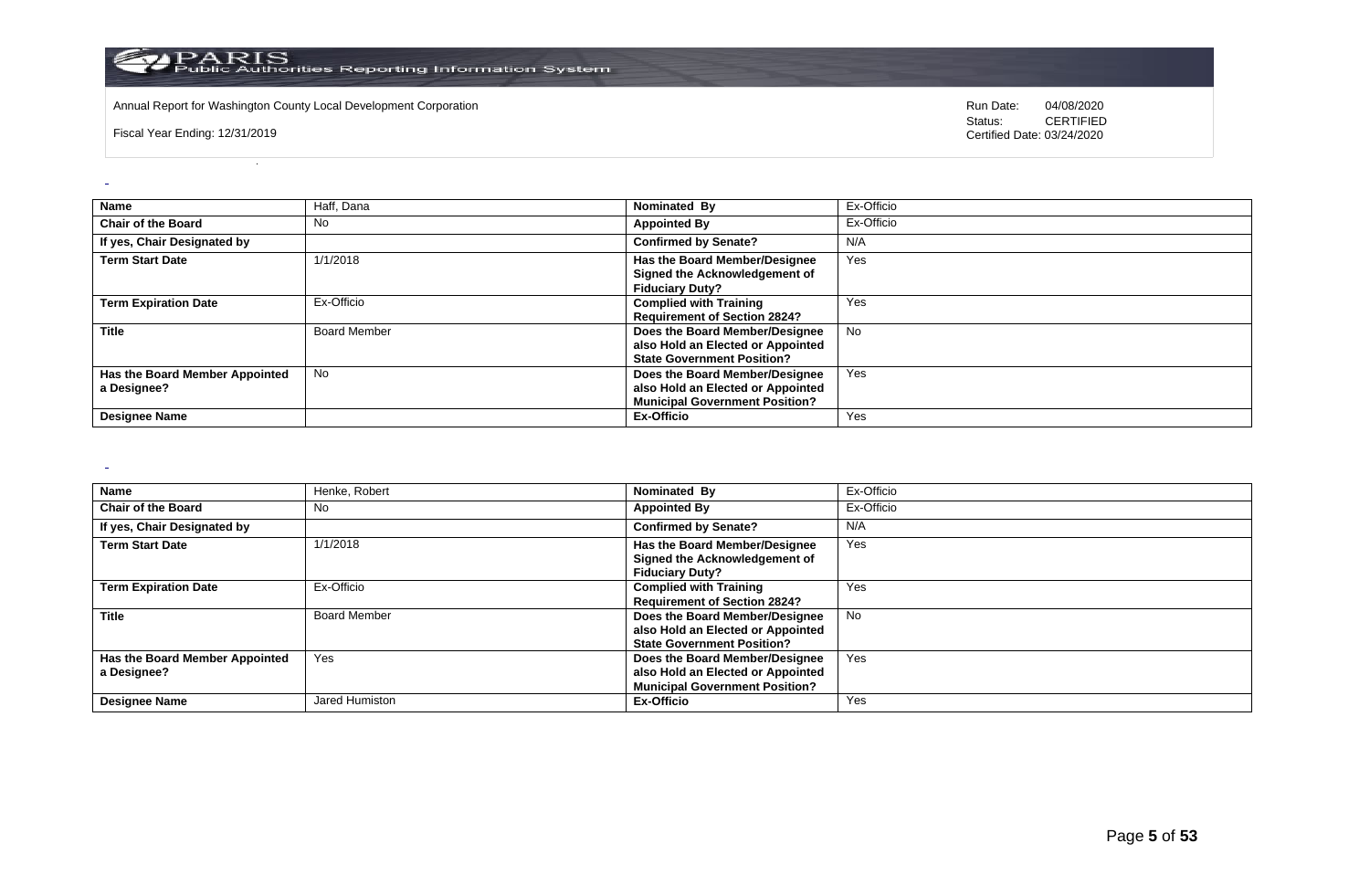

Annual Report for Washington County Local Development Corporation **Computer Computer Computer Computer Computer** Run Date: 04/08/2020<br>
Status: CERTIFIED

Fiscal Year Ending: 12/31/2019

CERTIFIED Certified Date: 03/24/2020

| Name                                          | Hicks, Matt         | Nominated By                                                                                                 | Ex-Officio |
|-----------------------------------------------|---------------------|--------------------------------------------------------------------------------------------------------------|------------|
| <b>Chair of the Board</b>                     | No                  | <b>Appointed By</b>                                                                                          | Ex-Officio |
| If yes, Chair Designated by                   |                     | <b>Confirmed by Senate?</b>                                                                                  | N/A        |
| <b>Term Start Date</b>                        | 1/1/2018            | Has the Board Member/Designee<br>Signed the Acknowledgement of<br><b>Fiduciary Duty?</b>                     | Yes        |
| <b>Term Expiration Date</b>                   | Ex-Officio          | <b>Complied with Training</b><br><b>Requirement of Section 2824?</b>                                         | Yes        |
| <b>Title</b>                                  | <b>Board Member</b> | Does the Board Member/Designee<br>also Hold an Elected or Appointed<br><b>State Government Position?</b>     | <b>No</b>  |
| Has the Board Member Appointed<br>a Designee? | Yes                 | Does the Board Member/Designee<br>also Hold an Elected or Appointed<br><b>Municipal Government Position?</b> | Yes        |
| <b>Designee Name</b>                          | Jay Niles           | Ex-Officio                                                                                                   | Yes        |

 $\sim$ 

 $\omega$ 

| Name                                          | Hogan, Dana            | Nominated By                                                                                                 | Ex-Officio |
|-----------------------------------------------|------------------------|--------------------------------------------------------------------------------------------------------------|------------|
| <b>Chair of the Board</b>                     | No                     | <b>Appointed By</b>                                                                                          | Ex-Officio |
| If yes, Chair Designated by                   |                        | <b>Confirmed by Senate?</b>                                                                                  | N/A        |
| <b>Term Start Date</b>                        | 1/1/2018               | <b>Has the Board Member/Designee</b><br>Signed the Acknowledgement of<br><b>Fiduciary Duty?</b>              | Yes        |
| <b>Term Expiration Date</b>                   | Ex-Officio             | <b>Complied with Training</b><br><b>Requirement of Section 2824?</b>                                         | Yes        |
| <b>Title</b>                                  | <b>Board Secretary</b> | Does the Board Member/Designee<br>also Hold an Elected or Appointed<br><b>State Government Position?</b>     | No         |
| Has the Board Member Appointed<br>a Designee? | No.                    | Does the Board Member/Designee<br>also Hold an Elected or Appointed<br><b>Municipal Government Position?</b> | Yes        |
| <b>Designee Name</b>                          |                        | Ex-Officio                                                                                                   | Yes        |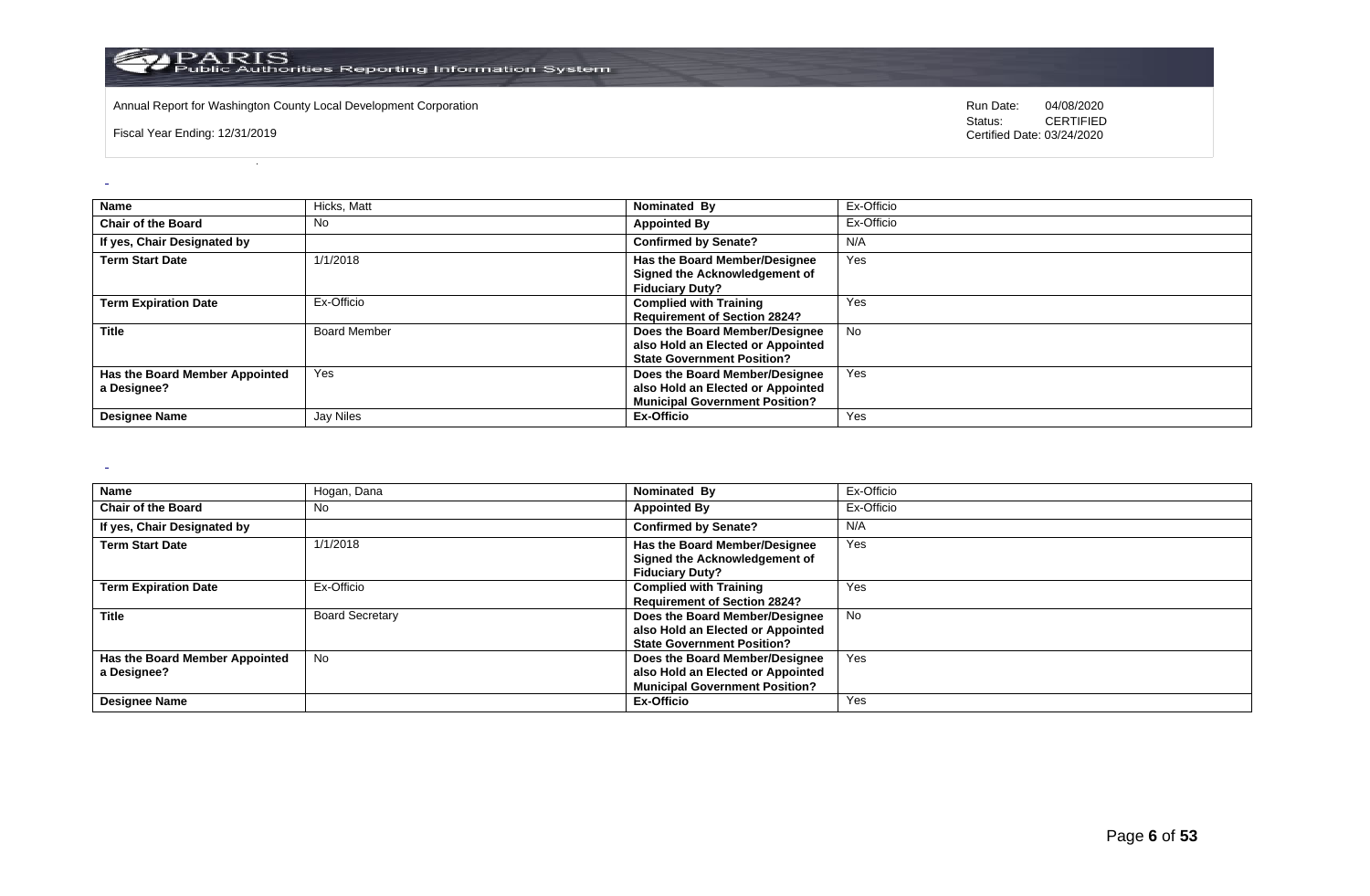

Annual Report for Washington County Local Development Corporation **Computer Computer Construction** Run Date: 04/08/2020<br>
Status: CERTIFIED

Fiscal Year Ending: 12/31/2019

CERTIFIED Certified Date: 03/24/2020

| <b>Name</b>                                   | Idleman, Sara       | Nominated By                                                                                                 | Ex-Officio |
|-----------------------------------------------|---------------------|--------------------------------------------------------------------------------------------------------------|------------|
| <b>Chair of the Board</b>                     | No                  | <b>Appointed By</b>                                                                                          | Ex-Officio |
| If yes, Chair Designated by                   |                     | <b>Confirmed by Senate?</b>                                                                                  | N/A        |
| <b>Term Start Date</b>                        | 1/1/2018            | Has the Board Member/Designee<br>Signed the Acknowledgement of<br><b>Fiduciary Duty?</b>                     | Yes        |
| <b>Term Expiration Date</b>                   | Ex-Officio          | <b>Complied with Training</b><br><b>Requirement of Section 2824?</b>                                         | Yes        |
| <b>Title</b>                                  | <b>Board Member</b> | Does the Board Member/Designee<br>also Hold an Elected or Appointed<br><b>State Government Position?</b>     | <b>No</b>  |
| Has the Board Member Appointed<br>a Designee? | <b>No</b>           | Does the Board Member/Designee<br>also Hold an Elected or Appointed<br><b>Municipal Government Position?</b> | Yes        |
| <b>Designee Name</b>                          |                     | Ex-Officio                                                                                                   | Yes        |

 $\sim$ 

 $\overline{a}$ 

| Name                           | LaPointe, John | Nominated By                          | Ex-Officio |
|--------------------------------|----------------|---------------------------------------|------------|
| <b>Chair of the Board</b>      | No             | <b>Appointed By</b>                   | Ex-Officio |
| If yes, Chair Designated by    |                | <b>Confirmed by Senate?</b>           | N/A        |
| <b>Term Start Date</b>         | 1/1/2018       | Has the Board Member/Designee         | Yes        |
|                                |                | Signed the Acknowledgement of         |            |
|                                |                | <b>Fiduciary Duty?</b>                |            |
| <b>Term Expiration Date</b>    | 12/31/2019     | <b>Complied with Training</b>         | <b>No</b>  |
|                                |                | <b>Requirement of Section 2824?</b>   |            |
| <b>Title</b>                   |                | Does the Board Member/Designee        | No         |
|                                |                | also Hold an Elected or Appointed     |            |
|                                |                | <b>State Government Position?</b>     |            |
| Has the Board Member Appointed |                | Does the Board Member/Designee        | Yes        |
| a Designee?                    |                | also Hold an Elected or Appointed     |            |
|                                |                | <b>Municipal Government Position?</b> |            |
| <b>Designee Name</b>           |                | Ex-Officio                            |            |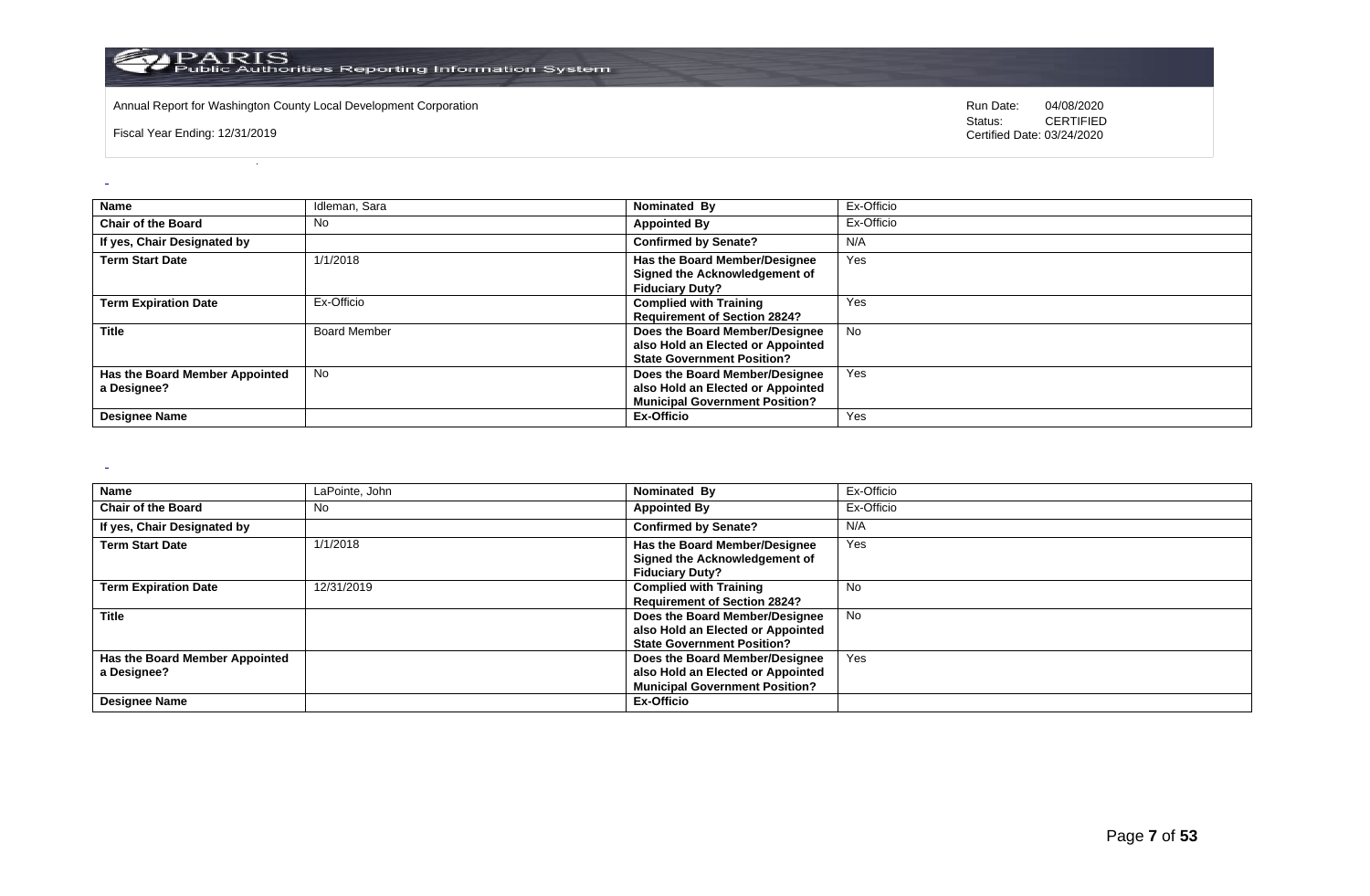

Annual Report for Washington County Local Development Corporation **Computer Computer Computer Computer Computer** Run Date: 04/08/2020<br>
Status: CERTIFIED

Fiscal Year Ending: 12/31/2019

CERTIFIED Certified Date: 03/24/2020

| <b>Name</b>                                   | Middleton, Terry    | Nominated By                                                                                                 | Ex-Officio |
|-----------------------------------------------|---------------------|--------------------------------------------------------------------------------------------------------------|------------|
| <b>Chair of the Board</b>                     | No                  | <b>Appointed By</b>                                                                                          | Ex-Officio |
| If yes, Chair Designated by                   |                     | <b>Confirmed by Senate?</b>                                                                                  | No         |
| <b>Term Start Date</b>                        | 1/1/2018            | Has the Board Member/Designee<br>Signed the Acknowledgement of<br><b>Fiduciary Duty?</b>                     | Yes        |
| <b>Term Expiration Date</b>                   | Ex-Officio          | <b>Complied with Training</b><br><b>Requirement of Section 2824?</b>                                         | Yes        |
| <b>Title</b>                                  | <b>Board Member</b> | Does the Board Member/Designee<br>also Hold an Elected or Appointed<br><b>State Government Position?</b>     | <b>No</b>  |
| Has the Board Member Appointed<br>a Designee? | <b>No</b>           | Does the Board Member/Designee<br>also Hold an Elected or Appointed<br><b>Municipal Government Position?</b> | Yes        |
| <b>Designee Name</b>                          |                     | Ex-Officio                                                                                                   | Yes        |

 $\sim$ 

 $\omega$ 

| Name                                          | Moore, Richard      | Nominated By                                                                                                 | Ex-Officio |
|-----------------------------------------------|---------------------|--------------------------------------------------------------------------------------------------------------|------------|
| <b>Chair of the Board</b>                     | No                  | <b>Appointed By</b>                                                                                          | Ex-Officio |
| If yes, Chair Designated by                   |                     | <b>Confirmed by Senate?</b>                                                                                  | N/A        |
| <b>Term Start Date</b>                        | 1/1/2018            | <b>Has the Board Member/Designee</b><br>Signed the Acknowledgement of<br><b>Fiduciary Duty?</b>              | Yes        |
| <b>Term Expiration Date</b>                   | Ex-Officio          | <b>Complied with Training</b><br><b>Requirement of Section 2824?</b>                                         | Yes        |
| <b>Title</b>                                  | <b>Board Member</b> | Does the Board Member/Designee<br>also Hold an Elected or Appointed<br><b>State Government Position?</b>     | No         |
| Has the Board Member Appointed<br>a Designee? | No.                 | Does the Board Member/Designee<br>also Hold an Elected or Appointed<br><b>Municipal Government Position?</b> | Yes        |
| <b>Designee Name</b>                          |                     | Ex-Officio                                                                                                   | Yes        |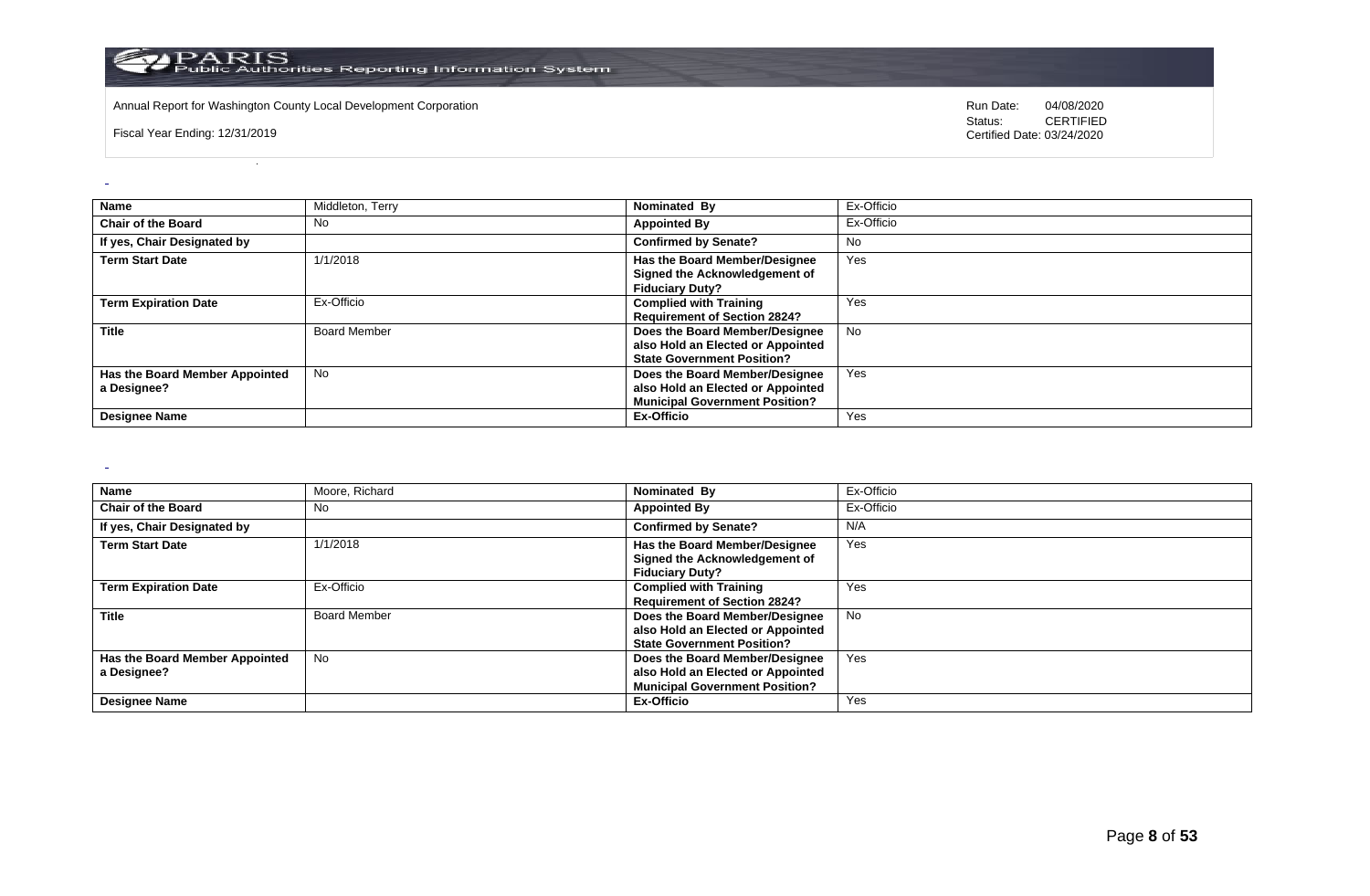

Annual Report for Washington County Local Development Corporation **Computer Computer Computer Computer Computer** Run Date: 04/08/2020<br>
Status: CERTIFIED

Fiscal Year Ending: 12/31/2019

CERTIFIED Certified Date: 03/24/2020

| <b>Name</b>                                   | O'Brien, David      | Nominated By                                                                                                 | Ex-Officio |
|-----------------------------------------------|---------------------|--------------------------------------------------------------------------------------------------------------|------------|
| <b>Chair of the Board</b>                     | No                  | <b>Appointed By</b>                                                                                          | Ex-Officio |
| If yes, Chair Designated by                   |                     | <b>Confirmed by Senate?</b>                                                                                  | N/A        |
| <b>Term Start Date</b>                        | 1/1/2018            | Has the Board Member/Designee<br>Signed the Acknowledgement of<br><b>Fiduciary Duty?</b>                     | Yes        |
| <b>Term Expiration Date</b>                   | Ex-Officio          | <b>Complied with Training</b><br><b>Requirement of Section 2824?</b>                                         | Yes        |
| Title                                         | Board Vice-Chairman | Does the Board Member/Designee<br>also Hold an Elected or Appointed<br><b>State Government Position?</b>     | <b>No</b>  |
| Has the Board Member Appointed<br>a Designee? | <b>No</b>           | Does the Board Member/Designee<br>also Hold an Elected or Appointed<br><b>Municipal Government Position?</b> | Yes        |
| <b>Designee Name</b>                          |                     | Ex-Officio                                                                                                   | Yes        |

 $\sim$ 

 $\omega$ 

| Name                           | Rozell, John        | Nominated By                          | Ex-Officio |
|--------------------------------|---------------------|---------------------------------------|------------|
| <b>Chair of the Board</b>      | No                  | <b>Appointed By</b>                   | Ex-Officio |
| If yes, Chair Designated by    |                     | <b>Confirmed by Senate?</b>           | No.        |
| <b>Term Start Date</b>         | 1/1/2018            | Has the Board Member/Designee         | Yes        |
|                                |                     | Signed the Acknowledgement of         |            |
|                                |                     | <b>Fiduciary Duty?</b>                |            |
| <b>Term Expiration Date</b>    | Ex-Officio          | <b>Complied with Training</b>         | Yes        |
|                                |                     | <b>Requirement of Section 2824?</b>   |            |
| <b>Title</b>                   | <b>Board Member</b> | Does the Board Member/Designee        | No.        |
|                                |                     | also Hold an Elected or Appointed     |            |
|                                |                     | <b>State Government Position?</b>     |            |
| Has the Board Member Appointed | No                  | Does the Board Member/Designee        | Yes        |
| a Designee?                    |                     | also Hold an Elected or Appointed     |            |
|                                |                     | <b>Municipal Government Position?</b> |            |
| <b>Designee Name</b>           |                     | Ex-Officio                            | Yes        |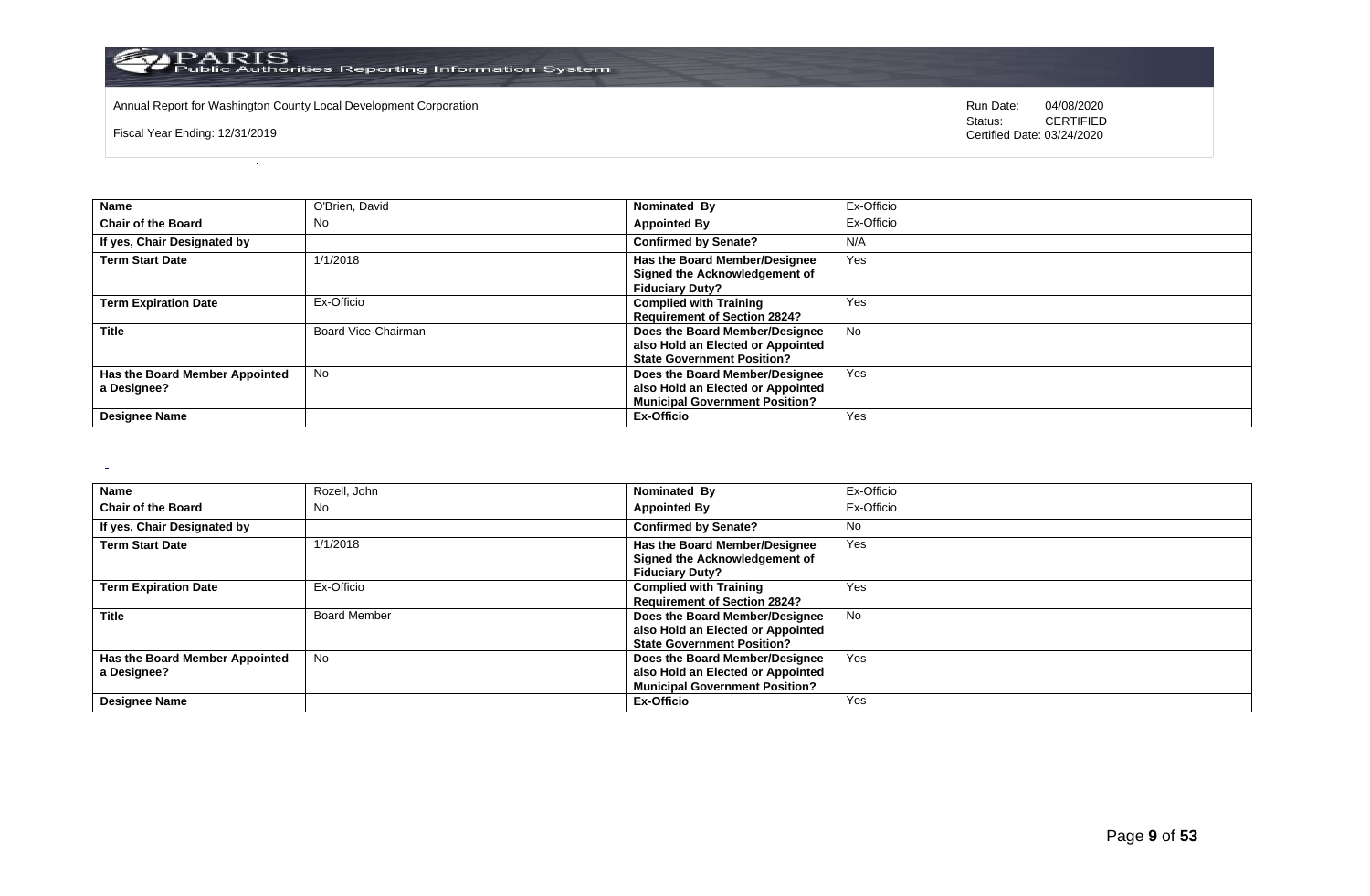

Annual Report for Washington County Local Development Corporation **Computer Computer Computer Computer Computer** Run Date: 04/08/2020<br>
Status: CERTIFIED

Fiscal Year Ending: 12/31/2019

CERTIFIED Certified Date: 03/24/2020

| Name                                          | Shaw, Dan           | Nominated By                                                                                                 | Ex-Officio |
|-----------------------------------------------|---------------------|--------------------------------------------------------------------------------------------------------------|------------|
| <b>Chair of the Board</b>                     | No                  | <b>Appointed By</b>                                                                                          | Ex-Officio |
| If yes, Chair Designated by                   |                     | <b>Confirmed by Senate?</b>                                                                                  | N/A        |
| <b>Term Start Date</b>                        | 1/1/2018            | Has the Board Member/Designee<br>Signed the Acknowledgement of<br><b>Fiduciary Duty?</b>                     | Yes        |
| <b>Term Expiration Date</b>                   | Ex-Officio          | <b>Complied with Training</b><br><b>Requirement of Section 2824?</b>                                         | Yes        |
| <b>Title</b>                                  | <b>Board Member</b> | Does the Board Member/Designee<br>also Hold an Elected or Appointed<br><b>State Government Position?</b>     | No         |
| Has the Board Member Appointed<br>a Designee? | <b>No</b>           | Does the Board Member/Designee<br>also Hold an Elected or Appointed<br><b>Municipal Government Position?</b> | Yes        |
| <b>Designee Name</b>                          |                     | Ex-Officio                                                                                                   | Yes        |

 $\sim$ 

 $\overline{a}$ 

| Name                                          | Shay, Robert          | Nominated By                                                                                                 | Ex-Officio |
|-----------------------------------------------|-----------------------|--------------------------------------------------------------------------------------------------------------|------------|
| <b>Chair of the Board</b>                     | No                    | <b>Appointed By</b>                                                                                          | Ex-Officio |
| If yes, Chair Designated by                   |                       | <b>Confirmed by Senate?</b>                                                                                  | N/A        |
| <b>Term Start Date</b>                        | 1/1/2018              | <b>Has the Board Member/Designee</b><br>Signed the Acknowledgement of<br><b>Fiduciary Duty?</b>              | Yes        |
| <b>Term Expiration Date</b>                   | Ex-Officio            | <b>Complied with Training</b><br><b>Requirement of Section 2824?</b>                                         | Yes        |
| <b>Title</b>                                  | <b>Board Member</b>   | Does the Board Member/Designee<br>also Hold an Elected or Appointed<br><b>State Government Position?</b>     | No         |
| Has the Board Member Appointed<br>a Designee? | Yes                   | Does the Board Member/Designee<br>also Hold an Elected or Appointed<br><b>Municipal Government Position?</b> | Yes        |
| <b>Designee Name</b>                          | <b>Marion Watkins</b> | Ex-Officio                                                                                                   | Yes        |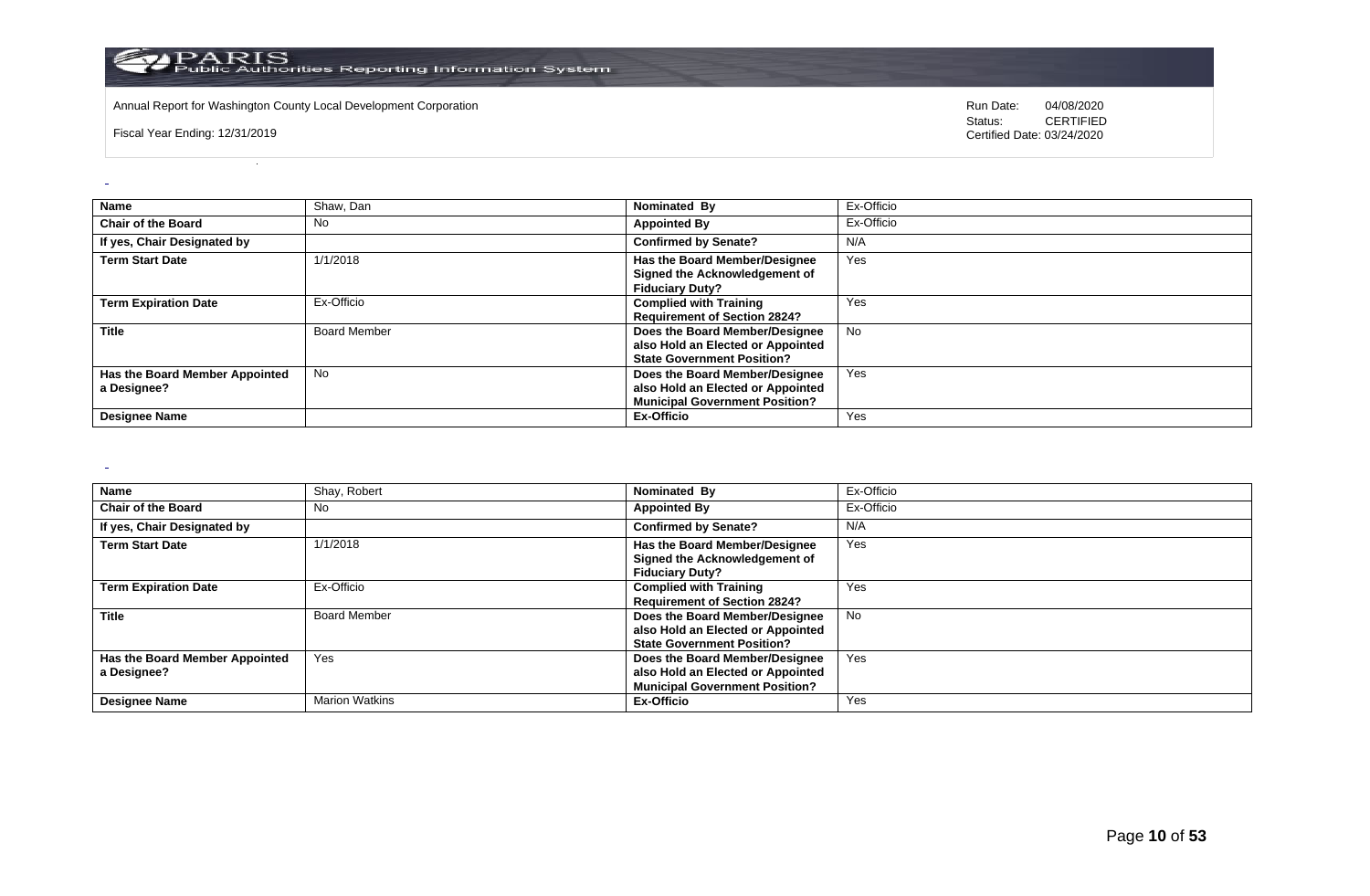

Annual Report for Washington County Local Development Corporation **Computer Computer Computer Computer Computer** Run Date: 04/08/2020<br>
Status: CERTIFIED

Fiscal Year Ending: 12/31/2019

 $\overline{a}$ 

 $\sim$ 

CERTIFIED Certified Date: 03/24/2020

| Name                                          | Skellie, Jay        | Nominated By                                                                                                 | Ex-Officio |
|-----------------------------------------------|---------------------|--------------------------------------------------------------------------------------------------------------|------------|
| <b>Chair of the Board</b>                     | No                  | <b>Appointed By</b>                                                                                          | Ex-Officio |
| If yes, Chair Designated by                   |                     | <b>Confirmed by Senate?</b>                                                                                  | N/A        |
| <b>Term Start Date</b>                        | 1/1/2018            | <b>Has the Board Member/Designee</b><br>Signed the Acknowledgement of<br><b>Fiduciary Duty?</b>              | Yes        |
| <b>Term Expiration Date</b>                   | Ex-Officio          | <b>Complied with Training</b><br><b>Requirement of Section 2824?</b>                                         | No         |
| <b>Title</b>                                  | <b>Board Member</b> | Does the Board Member/Designee<br>also Hold an Elected or Appointed<br><b>State Government Position?</b>     | <b>No</b>  |
| Has the Board Member Appointed<br>a Designee? | Yes                 | Does the Board Member/Designee<br>also Hold an Elected or Appointed<br><b>Municipal Government Position?</b> | Yes        |
| <b>Designee Name</b>                          | Mark Mahoney        | Ex-Officio                                                                                                   | Yes        |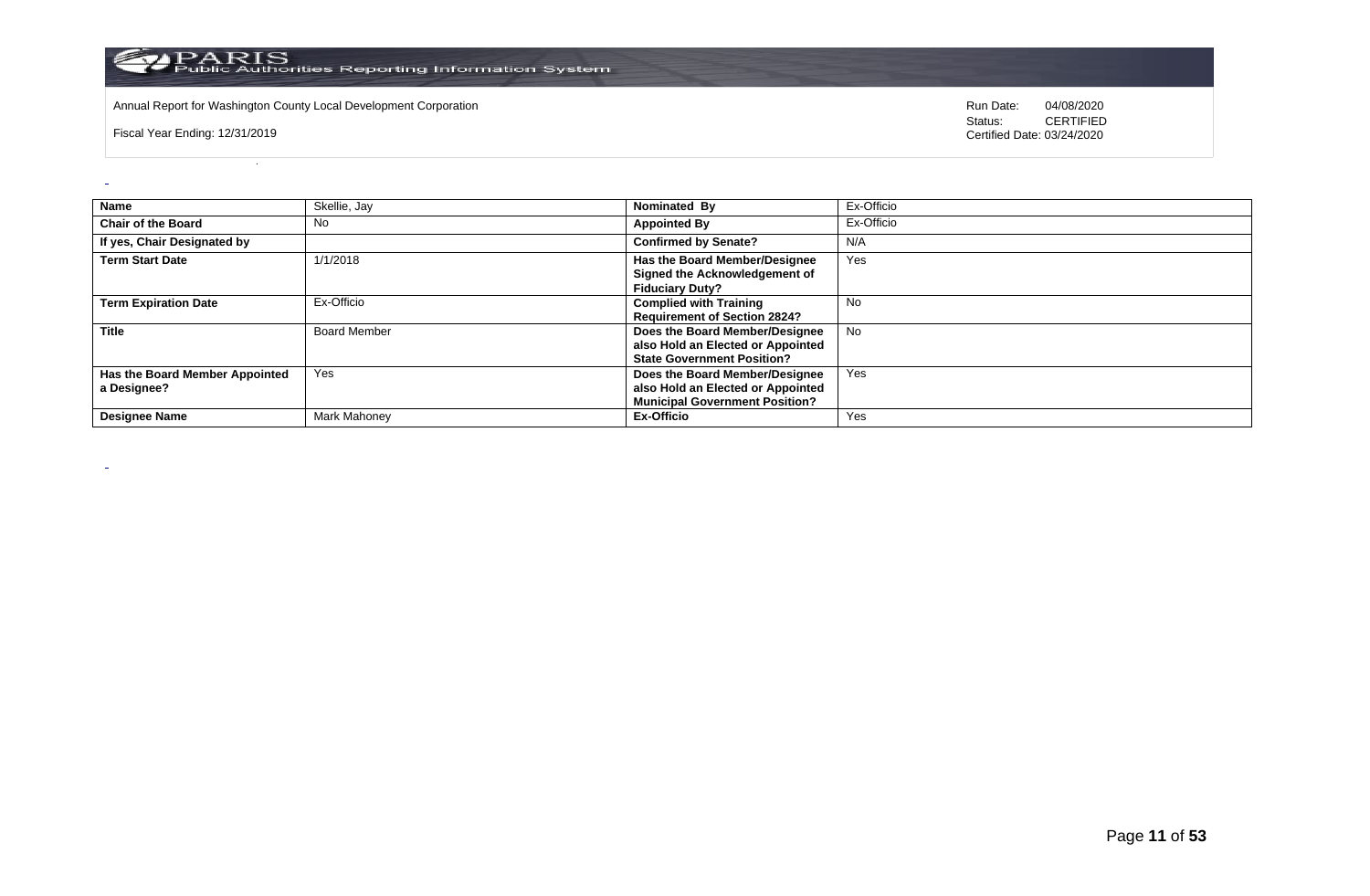## Annual Report for Washington County Local Development Corporation **Run Date:** Annual Report for Washington County Local Development Corporation Run Date: 04/08/2020<br>Status: CERTIFIED

Fiscal Year Ending: 12/31/2019

CERTIFIED Certified Date: 03/24/2020

## **Staff Listing**

| <b>Name</b> | Title                    | Group | Department/ | Union | Bargaining Full Time/ Exempt Base |                  |     |               | Actual            | <b>Overtime</b> | Performance Extra Pay |        | Other                                 | Total              | Individual           | If yes, Is |
|-------------|--------------------------|-------|-------------|-------|-----------------------------------|------------------|-----|---------------|-------------------|-----------------|-----------------------|--------|---------------------------------------|--------------------|----------------------|------------|
|             |                          |       | Subsidiary  | Name  | Unit                              | <b>Part Time</b> |     | Annualized    | salary paid       | paid by         | Bonus                 |        | Compensati Compensatialso paid by the |                    |                      |            |
|             |                          |       |             |       |                                   |                  |     | <b>Salary</b> | to the            | Authority       |                       |        | on/Allowanc ion                       |                    | paid another         | payment    |
|             |                          |       |             |       |                                   |                  |     |               | <b>Individual</b> |                 |                       |        | es/Adjustme by                        |                    | entity to            | made by a  |
|             |                          |       |             |       |                                   |                  |     |               |                   |                 |                       |        | nts                                   | <b>Authority</b>   | perform the State or |            |
|             |                          |       |             |       |                                   |                  |     |               |                   |                 |                       |        |                                       |                    | work of the llocal   |            |
|             |                          |       |             |       |                                   |                  |     |               |                   |                 |                       |        |                                       |                    | <b>Authority</b>     | qovernmel  |
|             |                          |       |             |       |                                   |                  |     |               |                   |                 |                       |        |                                       |                    |                      |            |
| Derway,     | President/Exec Executive |       |             |       |                                   |                  | Yes | \$70,622.50   | \$65,297.13       | \$0.00          | \$0.00                | \$0.00 |                                       | \$0.00 \$65,297.13 | <b>No</b>            |            |
| Deanna L    | utive Director           |       |             |       |                                   |                  |     |               |                   |                 |                       |        |                                       |                    |                      |            |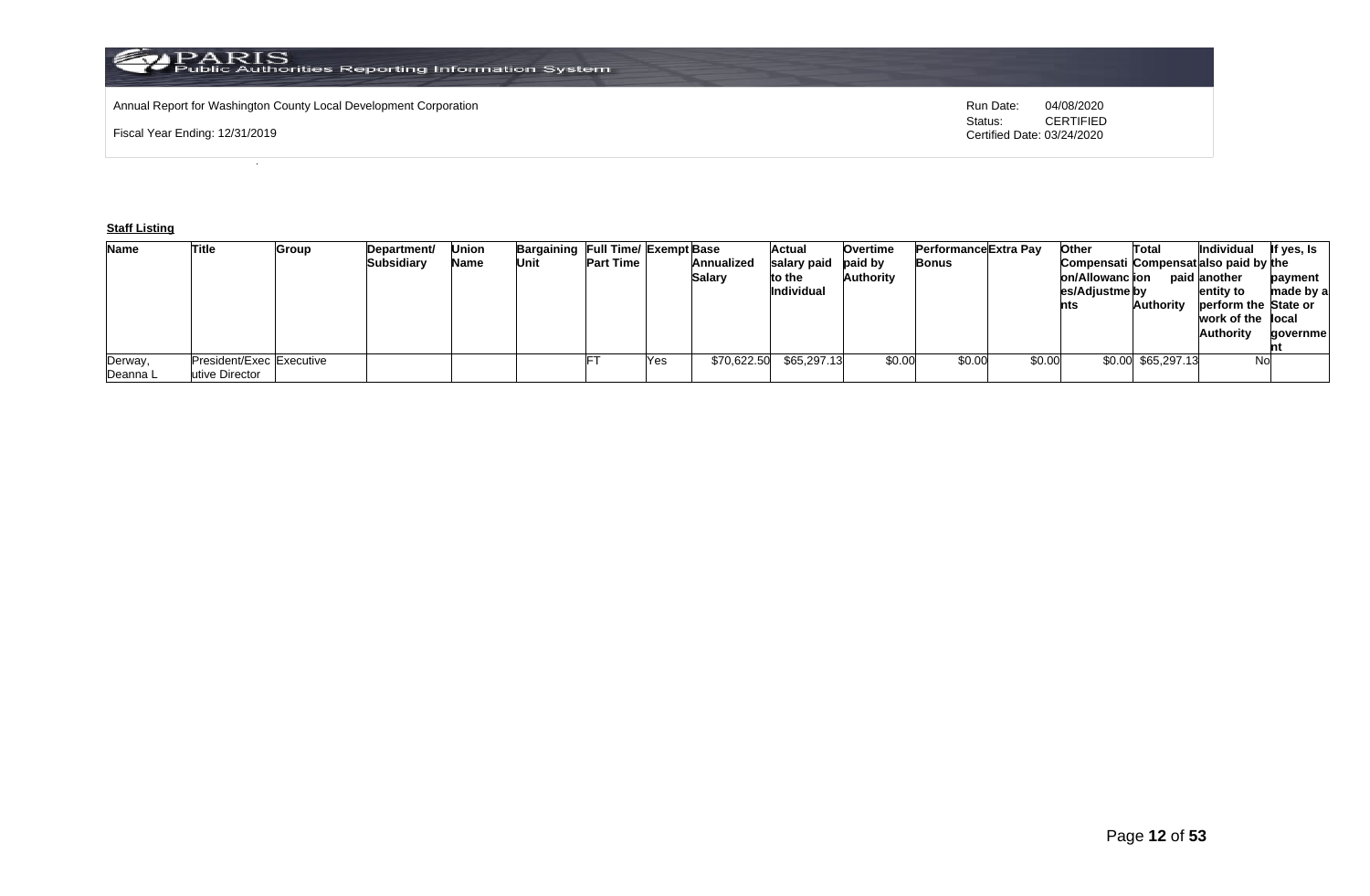| Annual Report for Washington County Local Development Corporation |                                       |            |
|-------------------------------------------------------------------|---------------------------------------|------------|
|                                                                   | Run Date:                             | 04/08/2020 |
| Fiscal Year Ending: 12/31/2019                                    | Status:<br>Certified Date: 03/24/2020 | CERTIFIED  |

## **Benefit Information**

| affiliated<br>staff o<br>$+$<br>During the fiscal<br>the above<br>าฑทนค<br>the Authority cor<br>r anv oi<br>individuais en<br>ונזד עי<br>to dav<br>101111 <del>0</del><br>iloneg benems ion<br>1 Y U<br>.<br>With the<br>Authority?<br>uthori<br>.v atte<br>∴ ייטו בווסו∨וסטו forr^ |  |
|-------------------------------------------------------------------------------------------------------------------------------------------------------------------------------------------------------------------------------------------------------------------------------------|--|
|-------------------------------------------------------------------------------------------------------------------------------------------------------------------------------------------------------------------------------------------------------------------------------------|--|

## **Board Members**

| Name                  | <b>Title</b>          | Severance<br>Package | Payment<br>for<br><b>Unused</b><br>Leave | Club<br>Member-<br>ships | Use of<br>Corporate<br>Credit<br>Cards | Personal<br>Loans | Auto | <b>Transportation</b> | <b>Housing</b><br>Allowance | Spousal /<br><b>Dependent</b><br>Life<br>Insurance | <b>Tuition</b><br>Assistance | <b>Multi-Year</b><br>Employment | None of<br>these<br><b>Benefits</b> | Other |
|-----------------------|-----------------------|----------------------|------------------------------------------|--------------------------|----------------------------------------|-------------------|------|-----------------------|-----------------------------|----------------------------------------------------|------------------------------|---------------------------------|-------------------------------------|-------|
| Campbell,             | Board of              |                      |                                          |                          |                                        |                   |      |                       |                             |                                                    |                              |                                 | X                                   |       |
| Brian                 | <b>Directors</b>      |                      |                                          |                          |                                        |                   |      |                       |                             |                                                    |                              |                                 |                                     |       |
| Clary, Sue            | Board of              |                      |                                          |                          |                                        |                   |      |                       |                             |                                                    |                              |                                 | X                                   |       |
|                       | Directors             |                      |                                          |                          |                                        |                   |      |                       |                             |                                                    |                              |                                 |                                     |       |
| Fedler,               | Board of              |                      |                                          |                          |                                        |                   |      |                       |                             |                                                    |                              |                                 | Χ                                   |       |
| Catherine             | Directors             |                      |                                          |                          |                                        |                   |      |                       |                             |                                                    |                              |                                 |                                     |       |
| Ferguson,             | Board of              |                      |                                          |                          |                                        |                   |      |                       |                             |                                                    |                              |                                 | X                                   |       |
| Paul                  | <b>Directors</b>      |                      |                                          |                          |                                        |                   |      |                       |                             |                                                    |                              |                                 |                                     |       |
| Haff, Dana            | Board of              |                      |                                          |                          |                                        |                   |      |                       |                             |                                                    |                              |                                 | X                                   |       |
|                       | Directors             |                      |                                          |                          |                                        |                   |      |                       |                             |                                                    |                              |                                 |                                     |       |
| Henke,                | Board of              |                      |                                          |                          |                                        |                   |      |                       |                             |                                                    |                              |                                 | X                                   |       |
| Robert<br>Hicks, Matt | Directors             |                      |                                          |                          |                                        |                   |      |                       |                             |                                                    |                              |                                 | X                                   |       |
|                       | Board of<br>Directors |                      |                                          |                          |                                        |                   |      |                       |                             |                                                    |                              |                                 |                                     |       |
| Higby, Dave           | Board of              |                      |                                          |                          |                                        |                   |      |                       |                             |                                                    |                              |                                 | X                                   |       |
|                       | <b>Directors</b>      |                      |                                          |                          |                                        |                   |      |                       |                             |                                                    |                              |                                 |                                     |       |
| Hogan,                | Board of              |                      |                                          |                          |                                        |                   |      |                       |                             |                                                    |                              |                                 | X                                   |       |
| Dana                  | <b>Directors</b>      |                      |                                          |                          |                                        |                   |      |                       |                             |                                                    |                              |                                 |                                     |       |
| Humiston,             | Board of              |                      |                                          |                          |                                        |                   |      |                       |                             |                                                    |                              |                                 | X                                   |       |
| Jared                 | Directors             |                      |                                          |                          |                                        |                   |      |                       |                             |                                                    |                              |                                 |                                     |       |
| Idleman,              | Board of              |                      |                                          |                          |                                        |                   |      |                       |                             |                                                    |                              |                                 | X                                   |       |
| Sara                  | Directors             |                      |                                          |                          |                                        |                   |      |                       |                             |                                                    |                              |                                 |                                     |       |
| LaPointe,             | Board of              |                      |                                          |                          |                                        |                   |      |                       |                             |                                                    |                              |                                 | X                                   |       |
| John                  | <b>Directors</b>      |                      |                                          |                          |                                        |                   |      |                       |                             |                                                    |                              |                                 |                                     |       |
| Mahoney,              | Board of              |                      |                                          |                          |                                        |                   |      |                       |                             |                                                    |                              |                                 | X                                   |       |
| Mark                  | Directors             |                      |                                          |                          |                                        |                   |      |                       |                             |                                                    |                              |                                 |                                     |       |
| Middleton,<br>Terry   | Board of<br>Directors |                      |                                          |                          |                                        |                   |      |                       |                             |                                                    |                              |                                 | X                                   |       |
| Moore,                | Board of              |                      |                                          |                          |                                        |                   |      |                       |                             |                                                    |                              |                                 | X                                   |       |
|                       |                       |                      |                                          |                          |                                        |                   |      |                       |                             |                                                    |                              |                                 |                                     |       |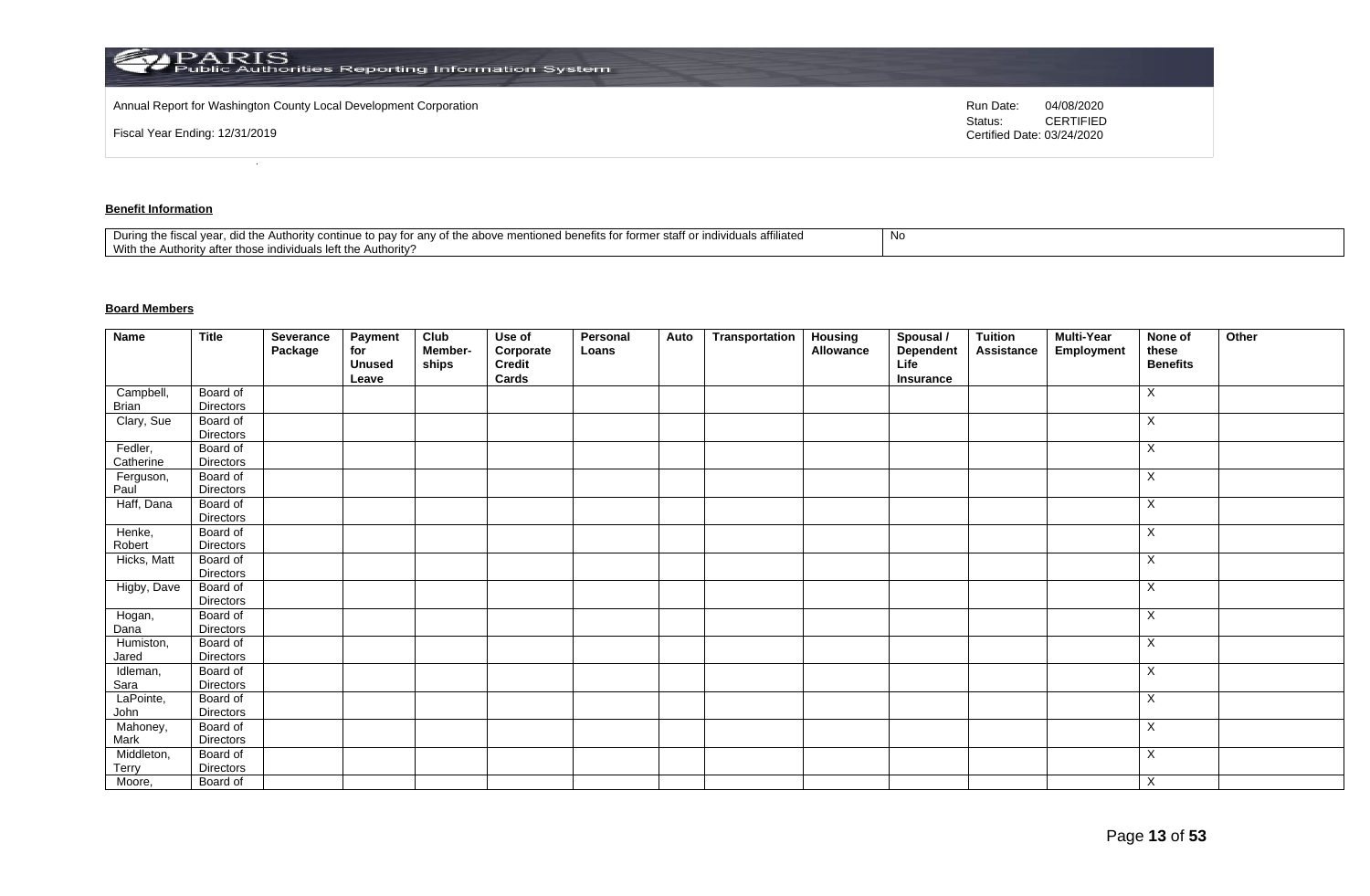

Annual Report for Washington County Local Development Corporation **Computer Computer Construction** Run Date: 04/08/2020<br>Status: CERTIFIED

Fiscal Year Ending: 12/31/2019

CERTIFIED Certified Date: 03/24/2020

| <b>Name</b>        | <b>Title</b>          | Severance<br>Package | <b>Payment</b><br>for<br><b>Unused</b><br>Leave | Club<br>Member-<br>ships | Use of<br>Corporate<br><b>Credit</b><br>Cards | Personal<br>Loans | Auto | Transportation | <b>Housing</b><br>Allowance | Spousal /<br><b>Dependent</b><br>Life<br>Insurance | <b>Tuition</b><br><b>Assistance</b> | <b>Multi-Year</b><br>Employment | None of<br>these<br><b>Benefits</b> | Other |
|--------------------|-----------------------|----------------------|-------------------------------------------------|--------------------------|-----------------------------------------------|-------------------|------|----------------|-----------------------------|----------------------------------------------------|-------------------------------------|---------------------------------|-------------------------------------|-------|
| Richard            | Directors             |                      |                                                 |                          |                                               |                   |      |                |                             |                                                    |                                     |                                 |                                     |       |
| Niles, Jay         | Board of<br>Directors |                      |                                                 |                          |                                               |                   |      |                |                             |                                                    |                                     |                                 | $\checkmark$<br>$\lambda$           |       |
| O'Brien,<br>David  | Board of<br>Directors |                      |                                                 |                          |                                               |                   |      |                |                             |                                                    |                                     |                                 | $\lambda$<br>$\lambda$              |       |
| Rozell, John       | Board of<br>Directors |                      |                                                 |                          |                                               |                   |      |                |                             |                                                    |                                     |                                 | $\lambda$<br>$\lambda$              |       |
| Shaw, Dan          | Board of<br>Directors |                      |                                                 |                          |                                               |                   |      |                |                             |                                                    |                                     |                                 | $\lambda$<br>$\lambda$              |       |
| Shay,<br>Robert    | Board of<br>Directors |                      |                                                 |                          |                                               |                   |      |                |                             |                                                    |                                     |                                 | $\lambda$<br>$\lambda$              |       |
| Skellie, Jay       | Board of<br>Directors |                      |                                                 |                          |                                               |                   |      |                |                             |                                                    |                                     |                                 | $\checkmark$<br>⋏                   |       |
| Watkins,<br>Marion | Board of<br>Directors |                      |                                                 |                          |                                               |                   |      |                |                             |                                                    |                                     |                                 | $\boldsymbol{\mathsf{X}}$           |       |

## **Staff**

| Name | Title | <b>Severance</b> | Pavment       | Club    | Use of        | Persona | Auto | Transportation | Housing   | Spousal          | Tuition    | <b>Multi-Year</b> | None of         | Other |
|------|-------|------------------|---------------|---------|---------------|---------|------|----------------|-----------|------------------|------------|-------------------|-----------------|-------|
|      |       | Package          | for           | Member- | Corporate     | Loans   |      |                | Allowance | Dependent        | Assistance | Emplovment        | these           |       |
|      |       |                  | <b>Unused</b> | ships   | <b>Credit</b> |         |      |                |           | Life             |            |                   | <b>Benefits</b> |       |
|      |       |                  | Leave         |         | Cards         |         |      |                |           | <b>Insurance</b> |            |                   |                 |       |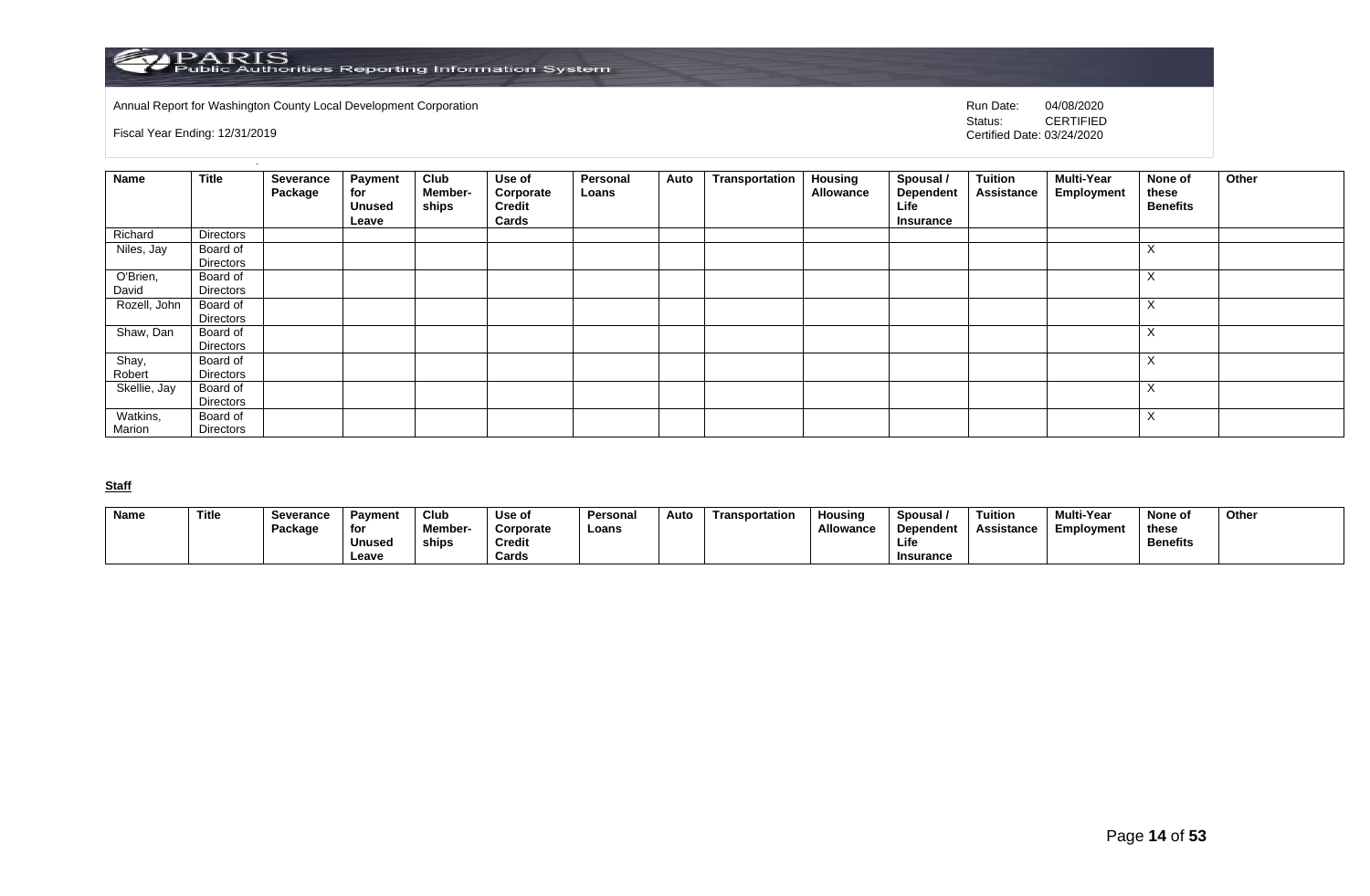| PARIS<br>Public Authorities Reporting Information System          |                                       |                  |
|-------------------------------------------------------------------|---------------------------------------|------------------|
| Annual Report for Washington County Local Development Corporation | Run Date:                             | 04/08/2020       |
| Fiscal Year Ending: 12/31/2019                                    | Status:<br>Certified Date: 03/24/2020 | <b>CERTIFIED</b> |
|                                                                   |                                       |                  |

## **Subsidiary/Component Unit Verification**

| Is the list of subsidiaries, as assembled by the Office of the State Comptroller, correct?                                            |      |
|---------------------------------------------------------------------------------------------------------------------------------------|------|
|                                                                                                                                       |      |
| Are there other subsidiaries or component units of the Authority that are active, not included in the PARIS reports submitted by this | .INC |
| Authority and not independently filing reports in PARIS?                                                                              |      |

| Name of Subsidiary/Component Unit               | Status        |                          |        |   |   |  |
|-------------------------------------------------|---------------|--------------------------|--------|---|---|--|
| <b>Request Subsidiary/Component Unit Change</b> |               |                          |        |   |   |  |
| Name of Subsidiary/Component Unit               | <b>Status</b> | <b>Requested Changes</b> |        |   |   |  |
|                                                 |               |                          |        |   |   |  |
| <b>Request Add Subsidiaries/Component Units</b> |               |                          |        |   |   |  |
| .                                               | .             |                          | $\sim$ | . | . |  |

| ubsidiarv/Component Unit<br>Nam<br>. от | ำment Date<br>Establishm | $\overline{\phantom{a}}$<br>sidiarv/Component Unit،<br>Purnose<br>0t<br>$\sim$ |
|-----------------------------------------|--------------------------|--------------------------------------------------------------------------------|
|                                         |                          |                                                                                |

#### **Request Delete Subsidiaries/Component Units**

| Name o<br>omponent Unit<br>. .<br><b>∍idiar</b> w‴<br><b>SUDSK</b> | tion Date<br>Termi | Reaso<br>mination<br>τοι | Proc.<br>. Docur<br>າent Name<br>natioi.<br>$\overline{a}$<br>ന |
|--------------------------------------------------------------------|--------------------|--------------------------|-----------------------------------------------------------------|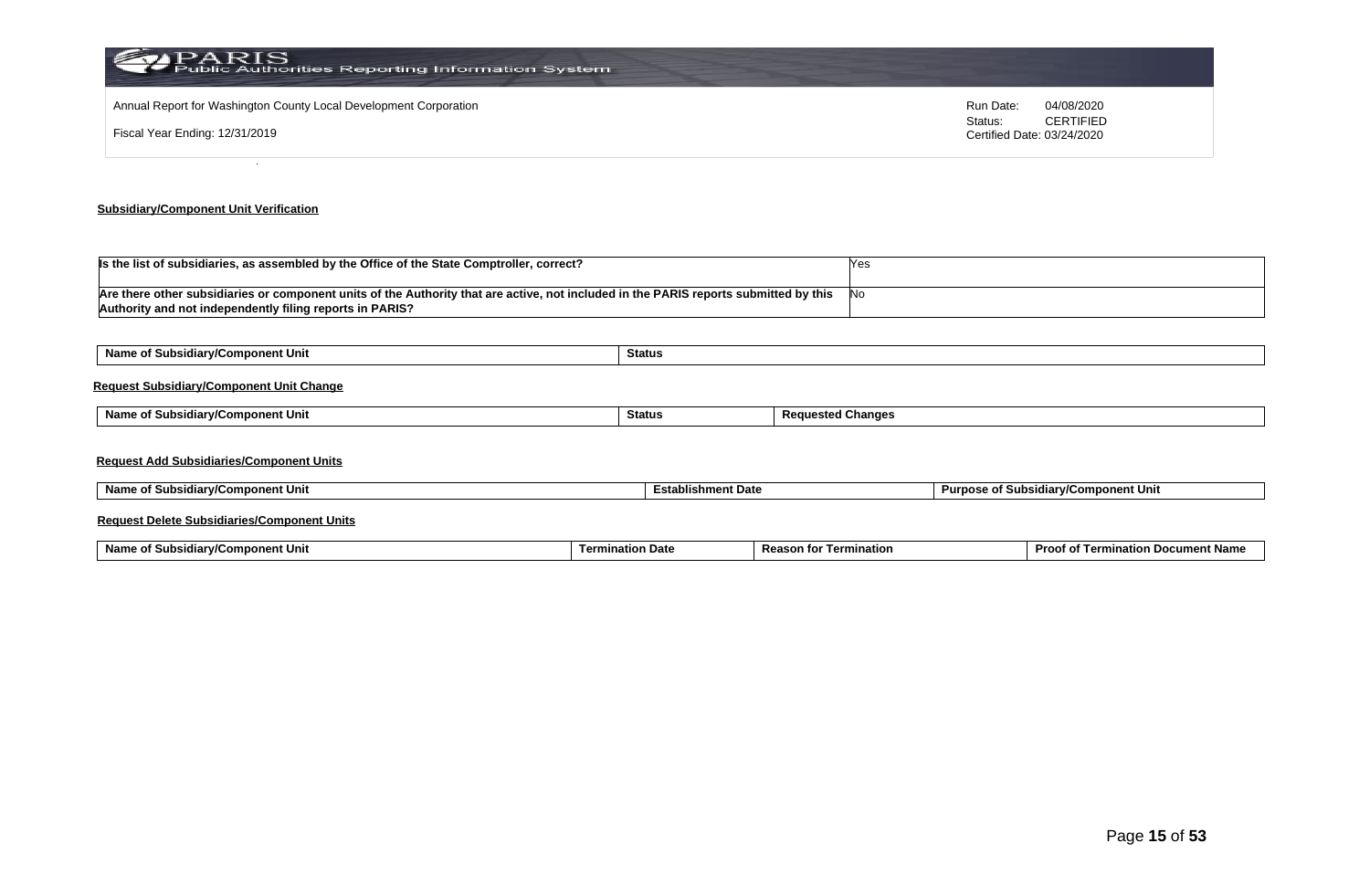

#### Annual Report for Washington County Local Development Corporation Run Date: 04/08/2020 Run Date: 04/08/2020

Fiscal Year Ending: 12/31/2019

Status: **CERTIFIED** Certified Date: 03/24/2020

#### **Summary Financial Information**

| <u>Gammary + manolal lingthiation</u><br>SUMMARY STATEMENT OF NET ASSETS |                                            |                                        |                |
|--------------------------------------------------------------------------|--------------------------------------------|----------------------------------------|----------------|
|                                                                          |                                            |                                        | Amount         |
| <b>Assets</b>                                                            |                                            |                                        |                |
| <b>Current Assets</b>                                                    |                                            |                                        |                |
|                                                                          | Cash and cash equivalents                  |                                        | \$1,074,362.00 |
|                                                                          | Investments                                |                                        | \$434,172.00   |
|                                                                          | Receivables, net                           |                                        | \$437,178.00   |
|                                                                          | Other assets                               |                                        | \$0.00         |
|                                                                          | <b>Total Current Assets</b>                |                                        | \$1,945,712.00 |
| <b>Noncurrent Assets</b>                                                 |                                            |                                        |                |
|                                                                          | Restricted cash and investments            |                                        | \$380,990.00   |
|                                                                          | Long-term receivables, net                 |                                        | \$2,250,177.00 |
|                                                                          | Other assets                               |                                        | \$0.00         |
|                                                                          | <b>Capital Assets</b>                      |                                        |                |
|                                                                          |                                            | Land and other nondepreciable property | \$0.00         |
|                                                                          |                                            | <b>Buildings and equipment</b>         | \$0.00         |
|                                                                          |                                            | Infrastructure                         | \$0.00         |
|                                                                          |                                            | Accumulated depreciation               | \$0.00         |
|                                                                          |                                            | Net Capital Assets                     | \$0.00         |
|                                                                          | <b>Total Noncurrent Assets</b>             |                                        | \$2,631,167.00 |
| <b>Total Assets</b>                                                      |                                            |                                        | \$4,576,879.00 |
| <b>Liabilities</b>                                                       |                                            |                                        |                |
| <b>Current Liabilities</b>                                               |                                            |                                        |                |
|                                                                          | Accounts payable                           |                                        | \$0.00         |
|                                                                          | Pension contribution payable               |                                        | \$0.00         |
|                                                                          | Other post-employment benefits             |                                        | \$0.00         |
|                                                                          | <b>Accrued liabilities</b>                 |                                        | \$0.00         |
|                                                                          | Deferred revenues                          |                                        | \$0.00         |
|                                                                          | Bonds and notes payable                    |                                        | \$11,286.00    |
|                                                                          | Other long-term obligations due within one |                                        | \$0.00         |
|                                                                          | year<br><b>Total Current Liabilities</b>   |                                        | \$11,286.00    |
| <b>Noncurrent Liabilities</b>                                            |                                            |                                        |                |

\$0.00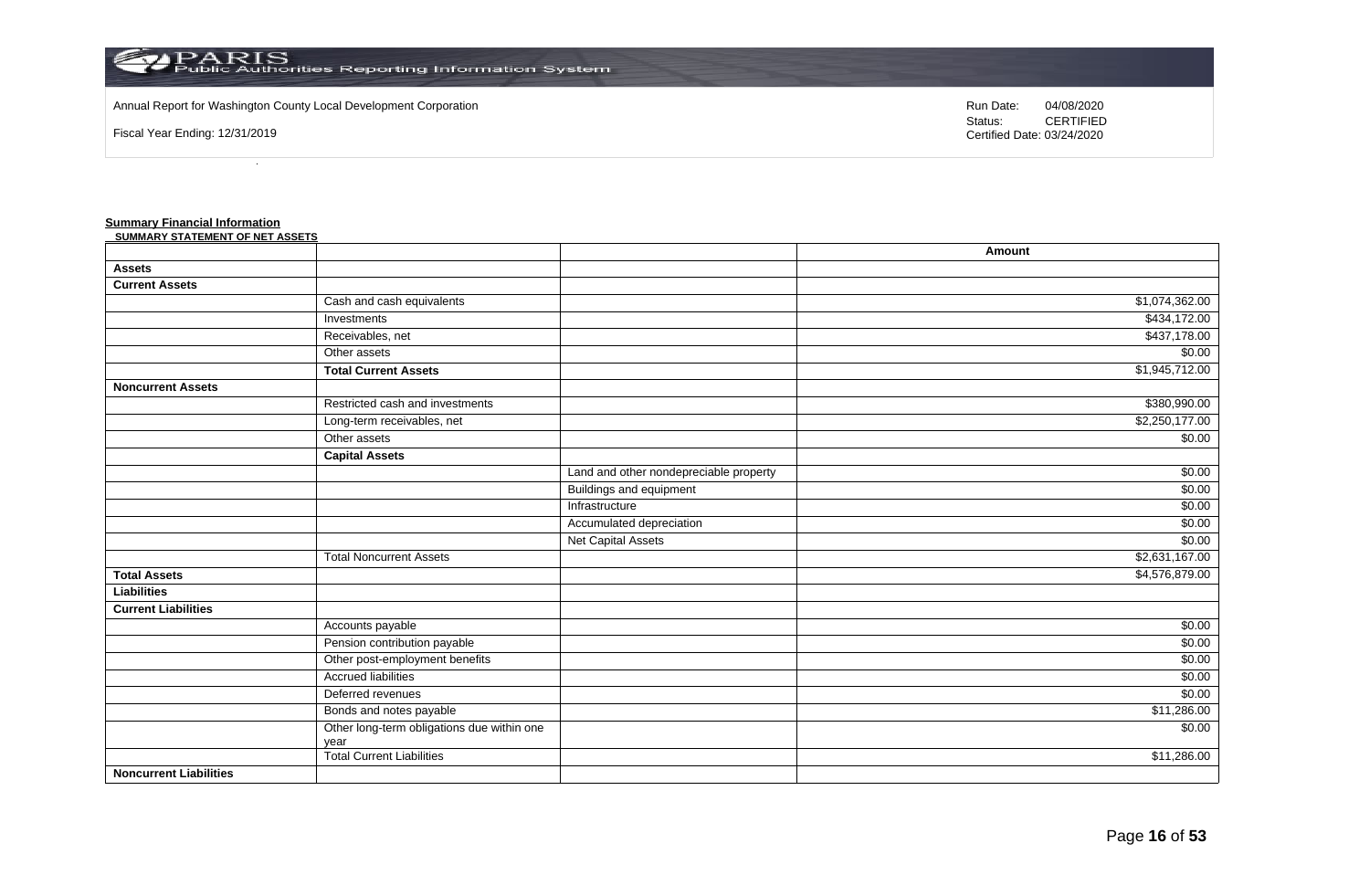#### Annual Report for Washington County Local Development Corporation Run Date: 04/08/2020 Run Date: 04/08/2020

Fiscal Year Ending: 12/31/2019

Status: **CERTIFIED** Certified Date: 03/24/2020

|                            | Pension contribution payable                       | \$0.00         |
|----------------------------|----------------------------------------------------|----------------|
|                            | Other post-employment benefits                     | \$0.00         |
|                            | Bonds and notes payable                            | \$93,944.00    |
|                            | Long Term Leases                                   | \$0.00         |
|                            | Other long-term obligations                        | \$0.00         |
|                            | <b>Total Noncurrent Liabilities</b>                | \$93,944.00    |
| <b>Total Liabilities</b>   |                                                    | \$105,230.00   |
| <b>Net Asset (Deficit)</b> |                                                    |                |
| <b>Net Assets</b>          |                                                    |                |
|                            | Invested in capital assets, net of related<br>debt | \$0.00         |
|                            | Restricted                                         | \$411,679.00   |
|                            | Unrestricted                                       | \$4,059,970.00 |
|                            | <b>Total Net Assets</b>                            | \$4,471,649.00 |

#### **SUMMARY STATEMENT OF REVENUE, EXPENSES AND CHANGES IN NET ASSETS**

|                                |                                 | Amount       |
|--------------------------------|---------------------------------|--------------|
| <b>Operating Revenues</b>      |                                 |              |
|                                | Charges for services            | \$11,622.00  |
|                                | Rental & financing income       | \$188,898.00 |
|                                | Other operating revenues        | \$1,619.00   |
|                                | <b>Total Operating Revenue</b>  | \$202,139.00 |
| <b>Operating Expenses</b>      |                                 |              |
|                                | Salaries and wages              | \$70,424.00  |
|                                | Other employee benefits         | \$16,879.00  |
|                                | Professional services contracts | \$23,094.00  |
|                                | Supplies and materials          | \$1,326.00   |
|                                | Depreciation & amortization     | \$0.00       |
|                                | Other operating expenses        | \$6,361.00   |
|                                | <b>Total Operating Expenses</b> | \$118,084.00 |
| <b>Operating Income (Loss)</b> |                                 | \$84,055.00  |
| <b>Nonoperating Revenues</b>   |                                 |              |
|                                | Investment earnings             | \$11,549.00  |
|                                | State subsidies/grants          | \$0.00       |
|                                | Federal subsidies/grants        | \$0.00       |
|                                | Municipal subsidies/grants      | \$80,000.00  |
|                                | Public authority subsidies      | \$0.00       |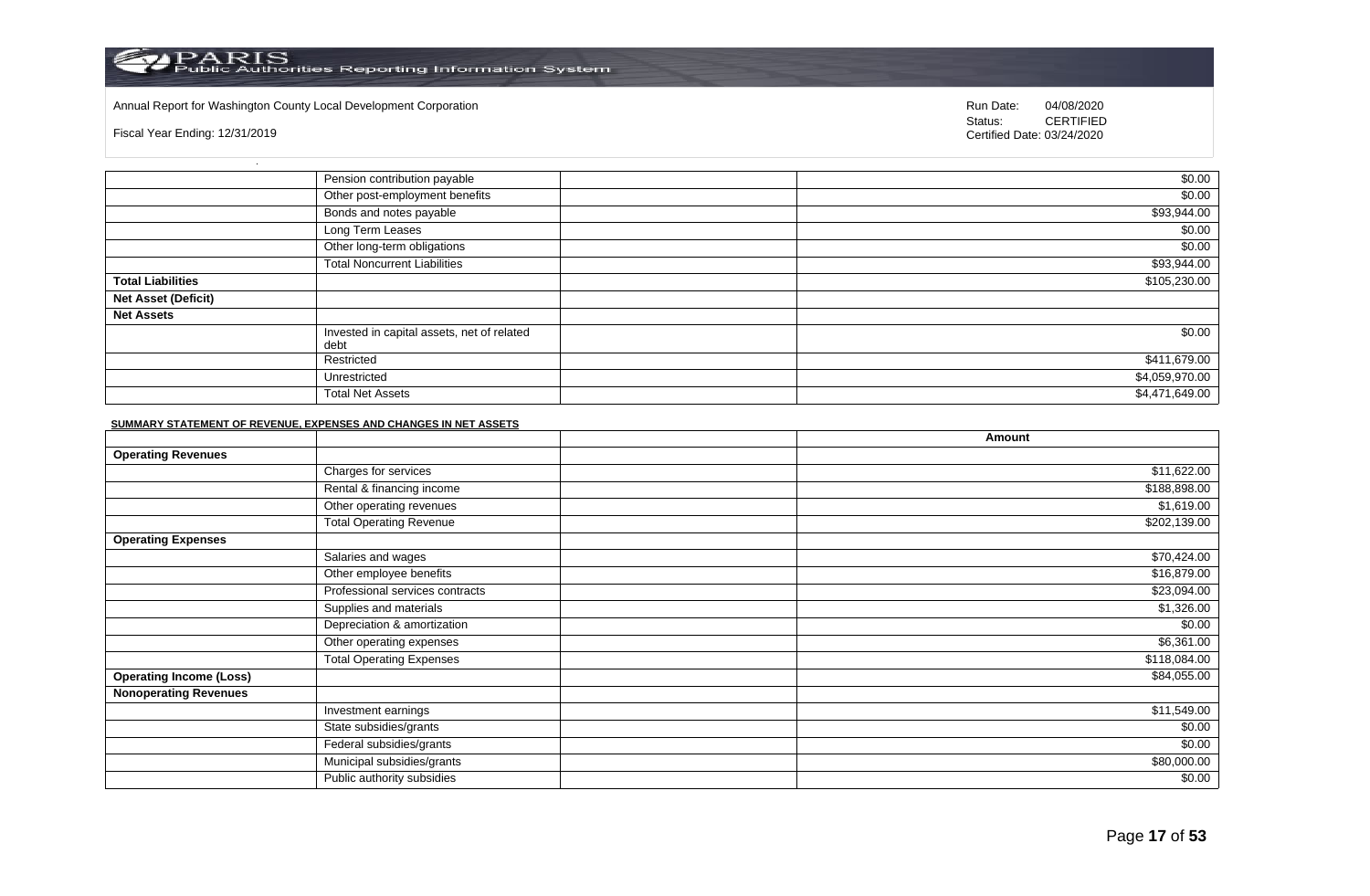

## Annual Report for Washington County Local Development Corporation **Run Date:** 04/08/2020 Run Date: 04/08/2020

Fiscal Year Ending: 12/31/2019

Status: **CERTIFIED** Certified Date: 03/24/2020

|                                     | Other nonoperating revenues           | \$0.00         |
|-------------------------------------|---------------------------------------|----------------|
|                                     | <b>Total Nonoperating Revenue</b>     | \$91,549.00    |
| <b>Nonoperating Expenses</b>        |                                       |                |
|                                     | Interest and other financing charges  | \$1,053.00     |
|                                     | Subsidies to other public authorities | \$0.00         |
|                                     | Grants and donations                  | \$0.00         |
|                                     | Other nonoperating expenses           | (\$14, 145.00) |
|                                     | <b>Total Nonoperating Expenses</b>    | (\$13,092.00)  |
|                                     | Income (Loss) Before Contributions    | \$188,696.00   |
| <b>Capital Contributions</b>        |                                       | \$0.00         |
| Change in net assets                |                                       | \$188,696.00   |
| Net assets (deficit) beginning of   |                                       | \$4,282,953.00 |
| year                                |                                       |                |
| Other net assets changes            |                                       | \$0.00         |
| Net assets (deficit) at end of year |                                       | \$4,471,649.00 |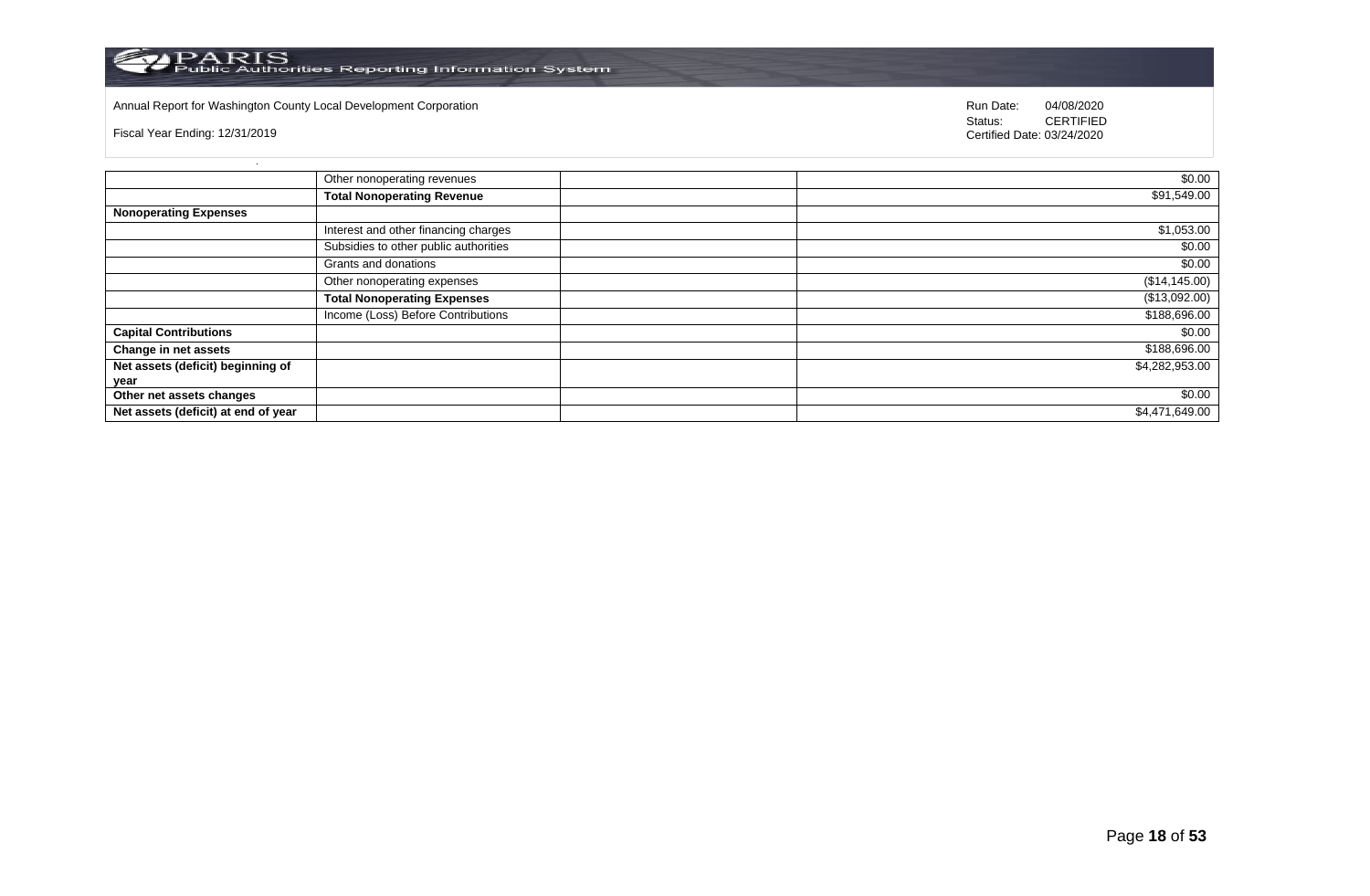

## **Current Debt**

| Question |                                                                                                                                                | Response |
|----------|------------------------------------------------------------------------------------------------------------------------------------------------|----------|
|          | Did the<br>Authority<br>i the reporting period'<br>i durina tr<br>v have anv outstanding debt. i<br>including condui<br>at any point<br>. uebr | Yes      |
|          | : reportina period'<br>during the<br>∵issued anv debt.<br>Autr<br>ority<br>"T Ves.<br>1163 US                                                  | Νo       |

## **New Debt Issuances**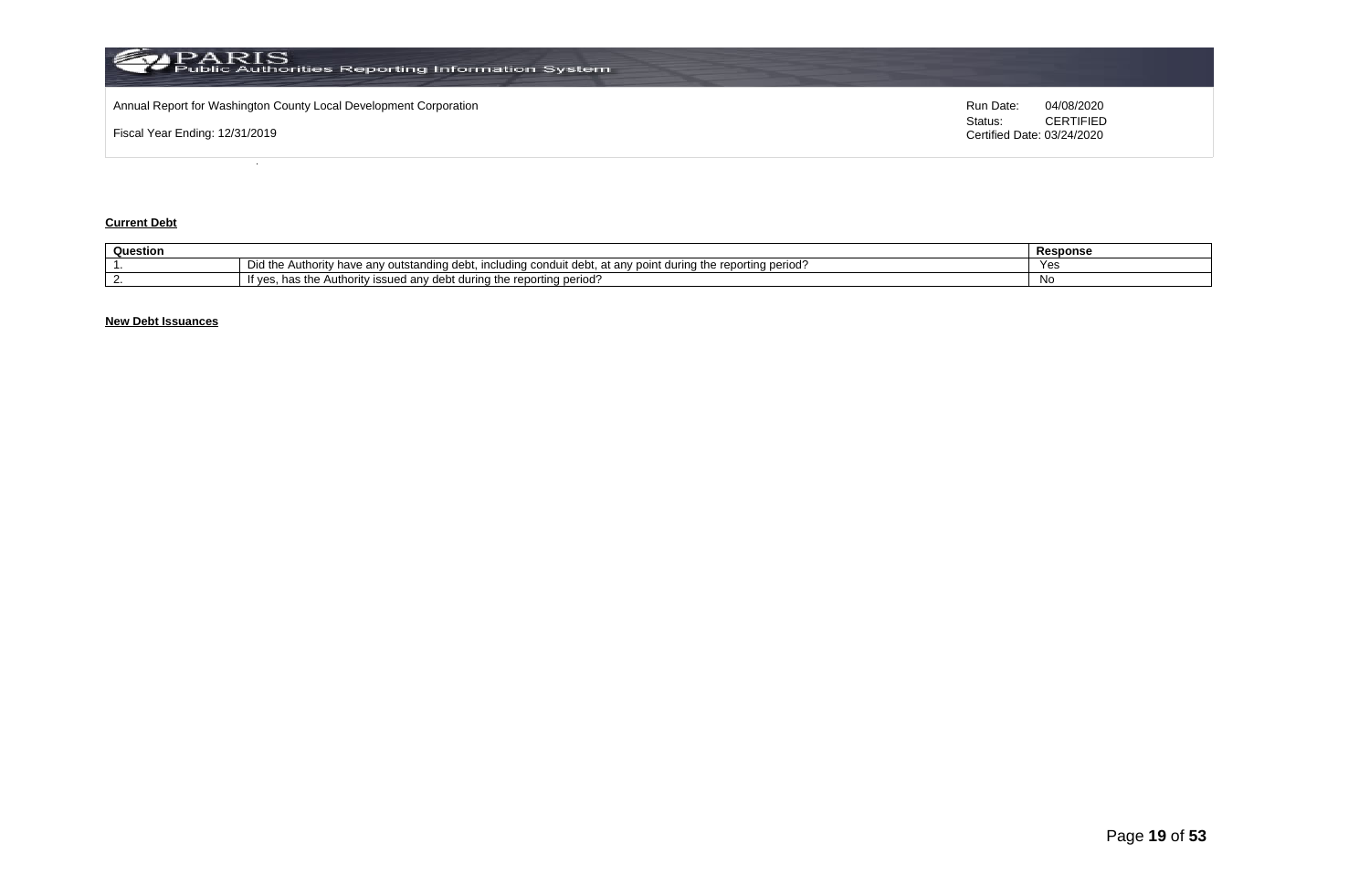

Annual Report for Washington County Local Development Corporation **Run Date:** 04/08/2020 Run Date: 04/08/2020

Fiscal Year Ending: 12/31/2019

Status: **CERTIFIED** Certified Date: 03/24/2020

## **Schedule of Authority Debt**

| <b>Type of Debt</b>                    |                                        |                                                    | <b>Statutory Authorization(\$)</b> | Outstanding Start of Fiscal New Debt Issuances(\$)<br>Year(\$) |      | Debt Retired (\$) | <b>Outstanding End of Fiscal</b><br>Year(\$) |
|----------------------------------------|----------------------------------------|----------------------------------------------------|------------------------------------|----------------------------------------------------------------|------|-------------------|----------------------------------------------|
| <b>State Obligation</b>                | <b>State Guaranteed</b>                |                                                    |                                    |                                                                |      |                   |                                              |
| State Obligation                       | <b>State Supported</b>                 |                                                    |                                    |                                                                |      |                   |                                              |
| <b>State Obligation</b>                | <b>State Contingent Obligation</b>     |                                                    |                                    |                                                                |      |                   |                                              |
| State Obligation                       | State Moral Obligation                 |                                                    |                                    |                                                                |      |                   |                                              |
| Other State-Funded                     | Other State-Funded                     |                                                    |                                    |                                                                |      |                   |                                              |
| Authority Debt - General<br>Obligation | Authority Debt - General<br>Obligation |                                                    |                                    |                                                                |      |                   |                                              |
| Authority Debt - Revenue               | Authority Debt - Revenue               |                                                    |                                    |                                                                |      |                   |                                              |
| Authority Debt - Other                 | Authority Debt - Other                 |                                                    | 0.00                               | 116,515.91                                                     | 0.00 | 11,285.57         | 105,230.34                                   |
| Conduit                                |                                        | <b>Conduit Debt</b>                                |                                    |                                                                |      |                   |                                              |
| Conduit                                |                                        | Conduit Debt - Pilot<br><b>Increment Financing</b> |                                    |                                                                |      |                   |                                              |
| <b>TOTALS</b>                          |                                        |                                                    | 0.00                               | 116,515.91                                                     | 0.00 | 11,285.57         | 105,230.34                                   |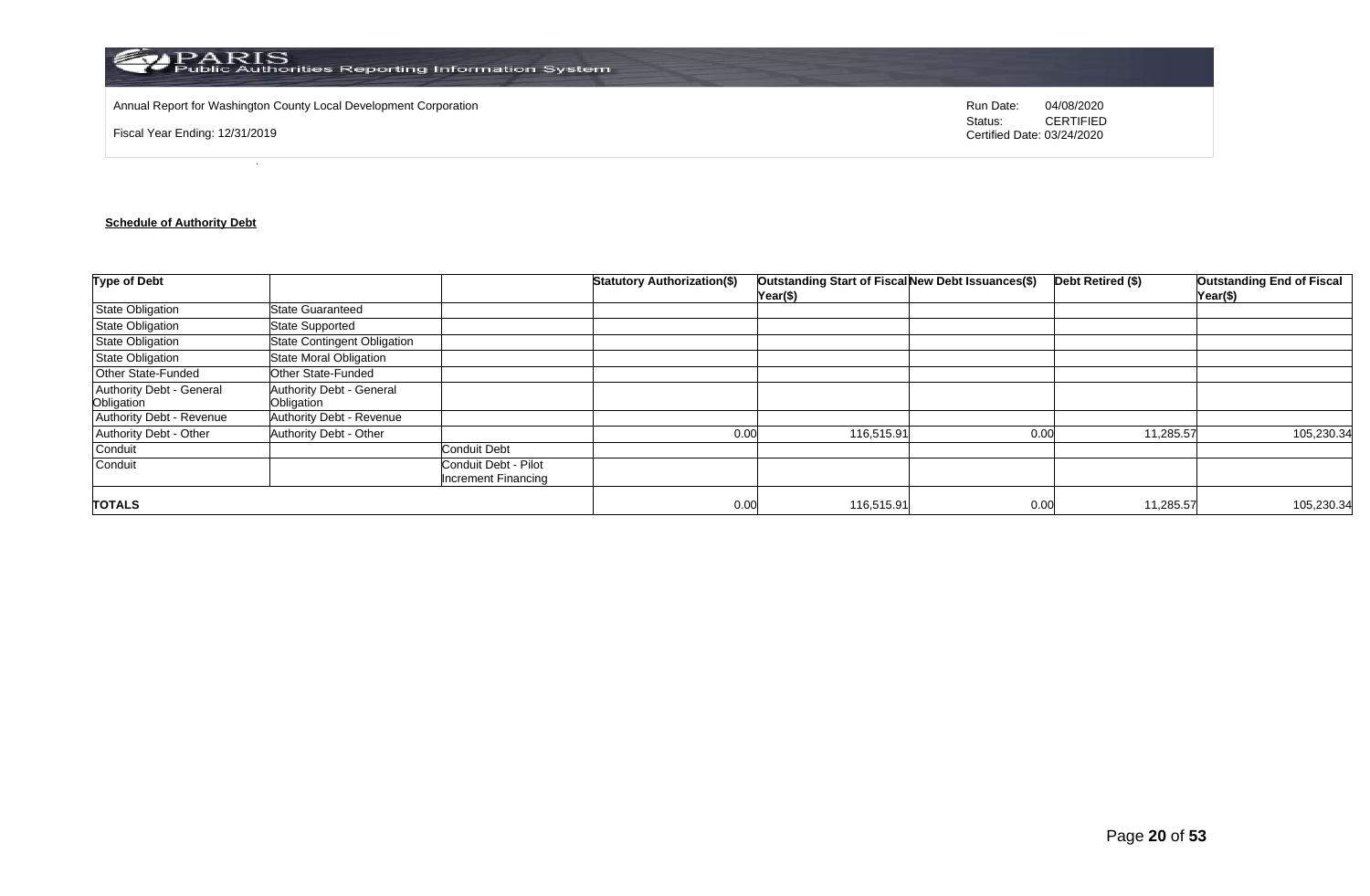

#### **Real Property Acquisition/Disposal List**

This Authority has indicated that it had no real property acquisitions or disposals during the reporting period.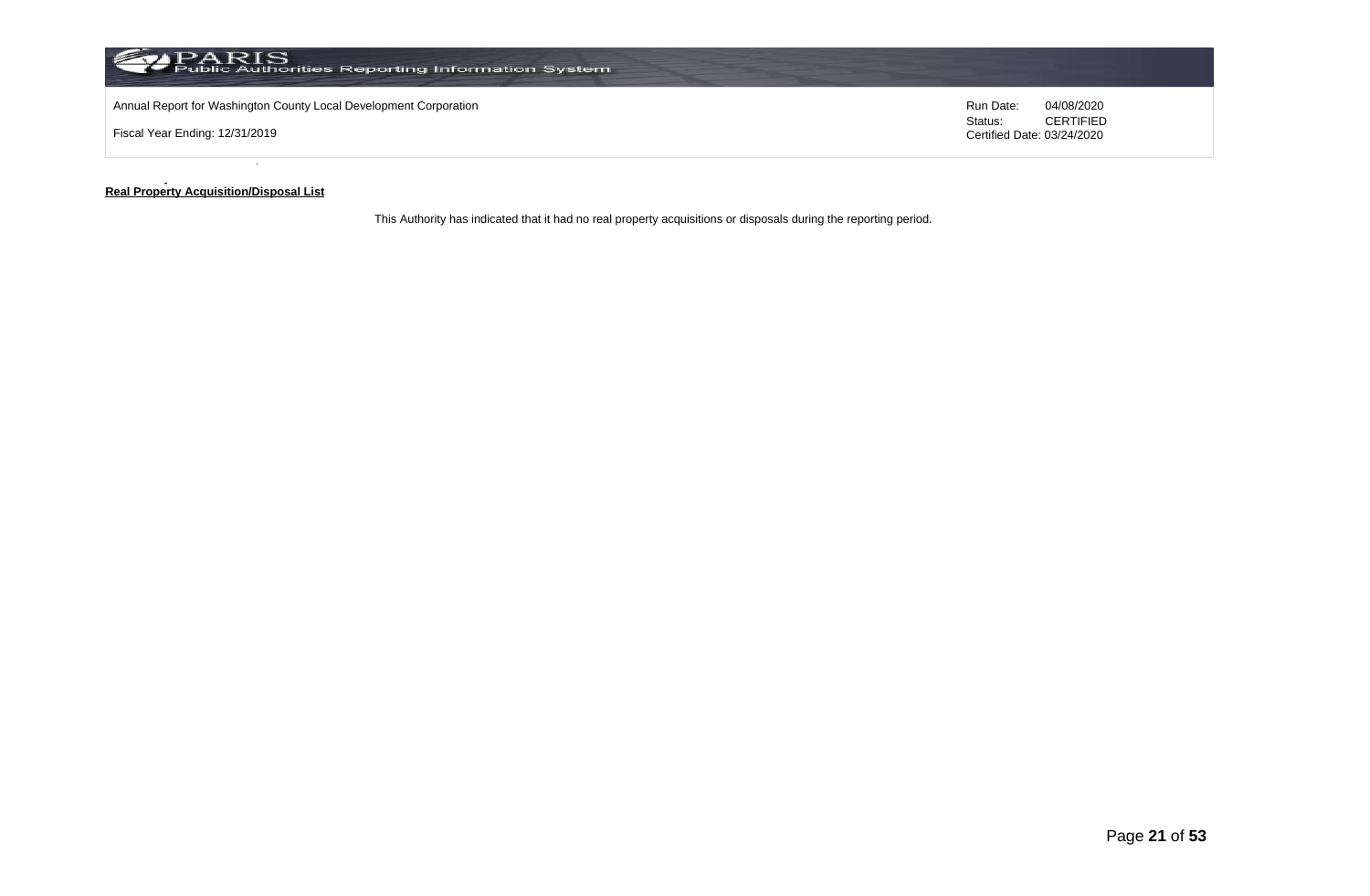

**Personal Property** 

This Authority has indicated that it had no personal property disposals during the reporting period.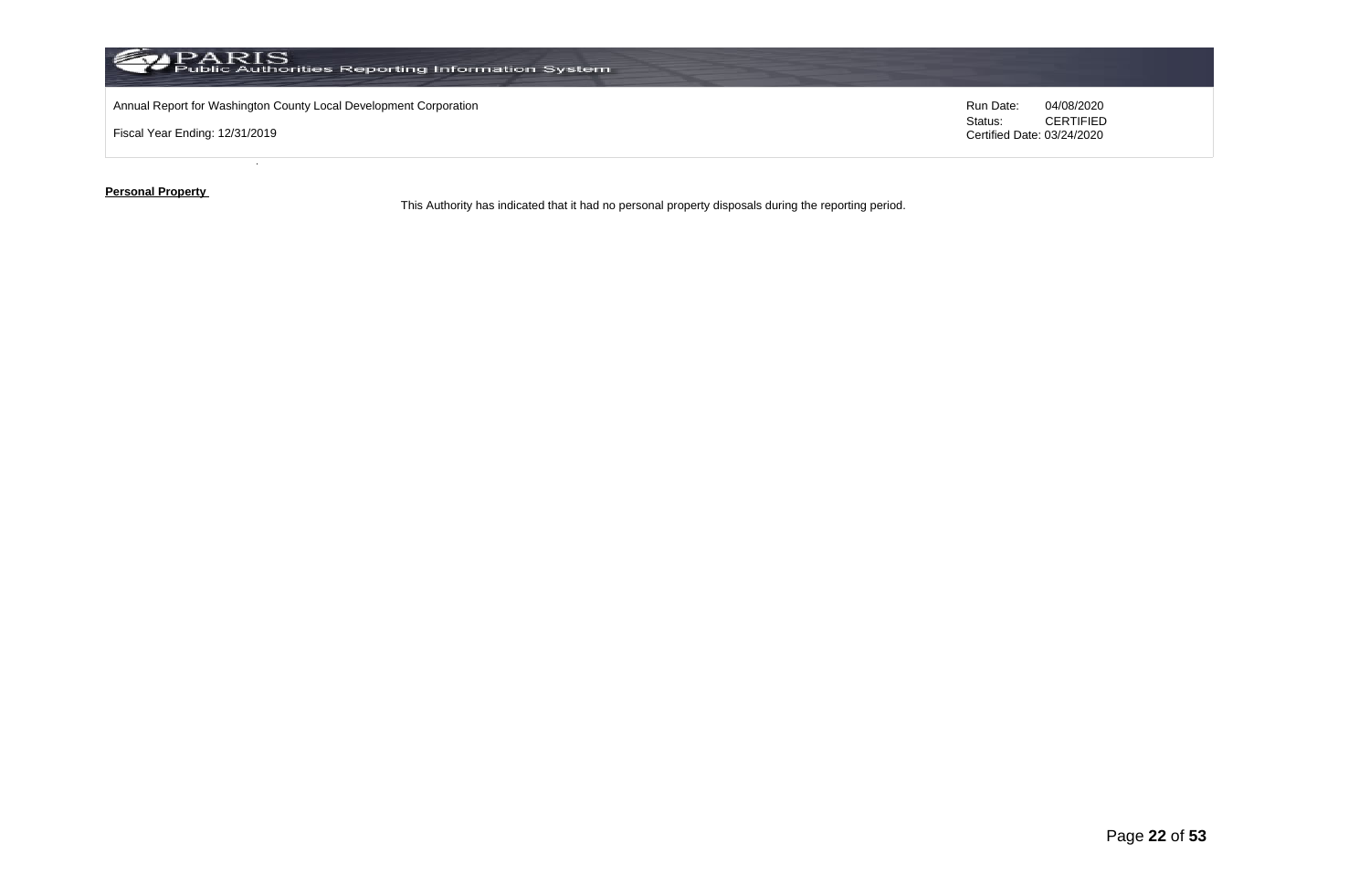

Annual Report for Washington County Local Development Corporation **Run Date:** Annual Report for Washington County Local Development Corporation Run Date: 04/08/2020<br>Status: CERTIFIED

Fiscal Year Ending: 12/31/2019

CERTIFIED Certified Date: 03/24/2020

#### **Property Documents**

| Question |                                                                                                            | Response | URL (If Applicable)            |
|----------|------------------------------------------------------------------------------------------------------------|----------|--------------------------------|
|          | In accordance with Section 2896(3) of PAL, the Authority is required to prepare a report at least annually | Yes      | https://www.wcldc.org/926/PAAA |
|          | of all real property of the Authority. Has this report been prepared?                                      |          |                                |
|          | Has the Authority prepared policies, procedures, or guidelines regarding the use, awarding, monitoring,    | Yes      | https://www.wcldc.org/926/PAAA |
|          | and reporting of contracts for the acquisition and disposal of property?                                   |          |                                |
|          | In accordance with Section 2896(1) of PAL, has the Authority named a contracting officer who shall be      | Yes      | N/A                            |
|          | responsible for the Authority's compliance with and enforcement of such quidelines?                        |          |                                |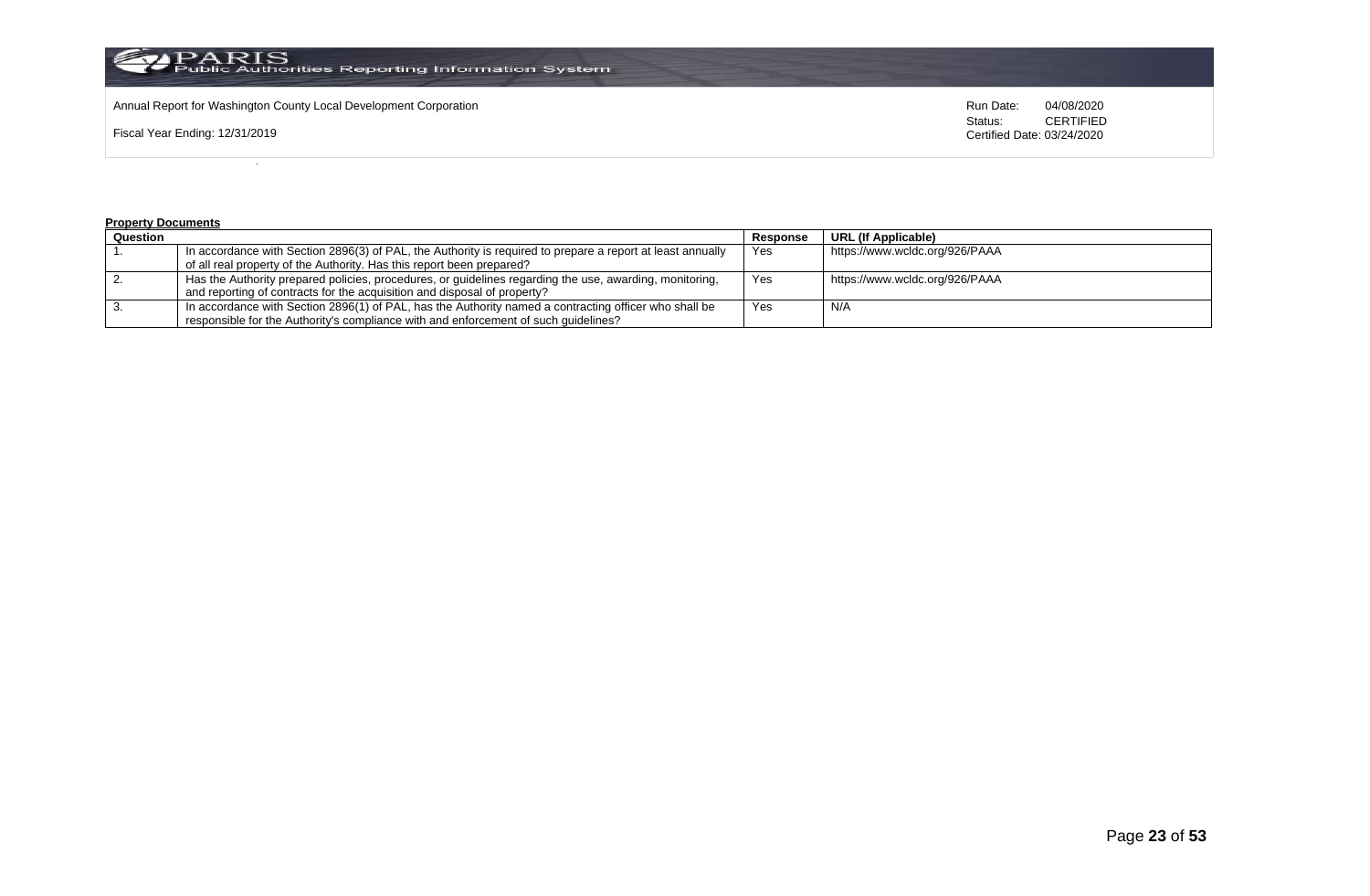

#### **Grant Information**

This Authority has indicated that it did not award any grants during the reporting period.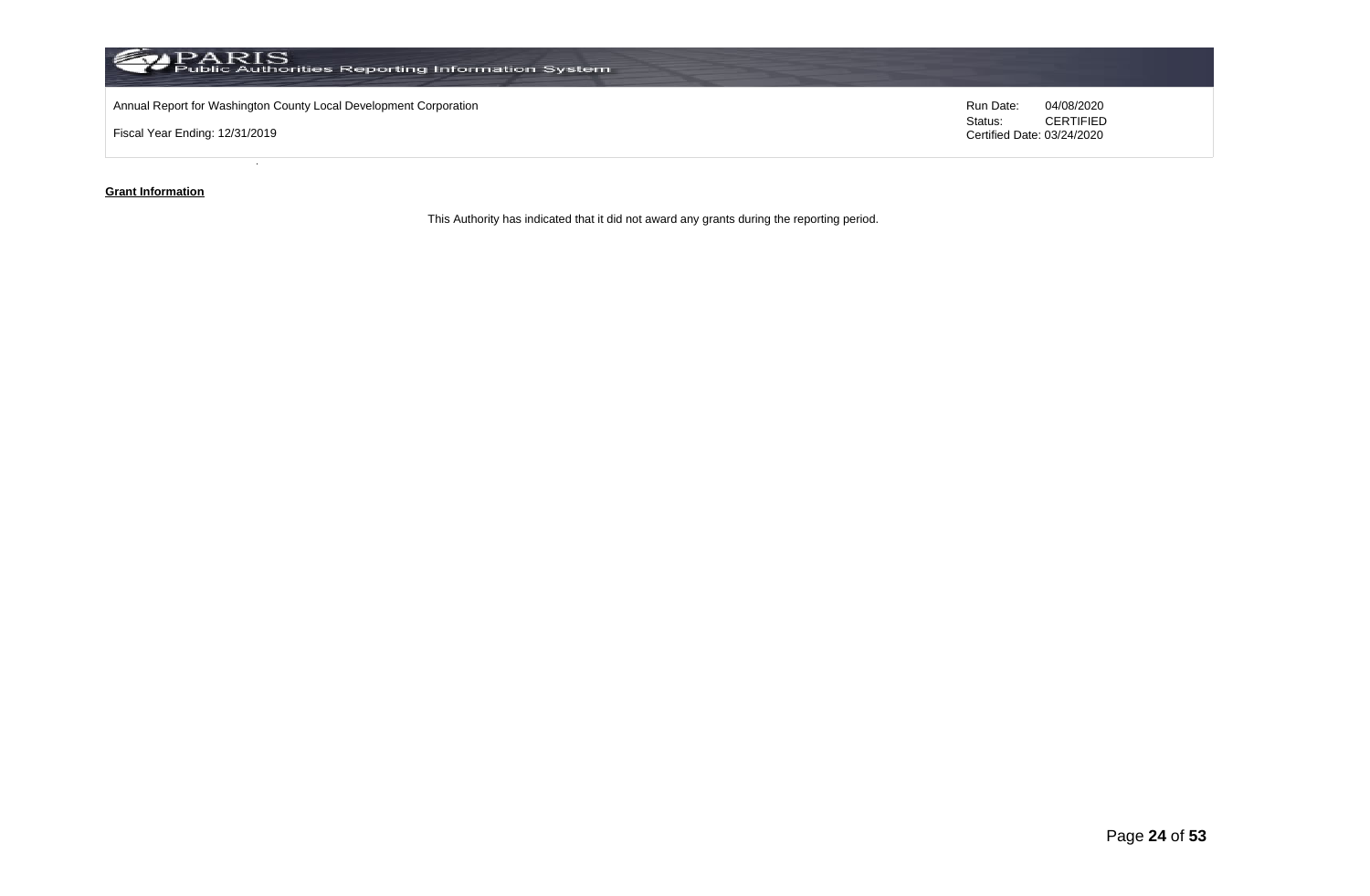

Annual Report for Washington County Local Development Corporation **Run Date:** 04/08/2020 Run Date: 04/08/2020

Fiscal Year Ending: 12/31/2019

Status: **CERTIFIED** Certified Date: 03/24/2020

#### **Loan Information**

| <b>Source of Loan Funds</b>   | Not for Profit       | <b>Original Amount of Loan</b>                             | \$124,625.00                      |
|-------------------------------|----------------------|------------------------------------------------------------|-----------------------------------|
| <b>Name of Loan Recipient</b> | 165 Broadway, LLC    | Date Loan Awarded                                          | 4/18/2017                         |
| <b>Address Line1</b>          | 1500 County Route 42 | Interest Rate (%)                                          | -6                                |
| <b>Address Line2</b>          |                      | Length of Loan(# of years to repay)                        |                                   |
| City                          | <b>FORT EDWARD</b>   | Amount of Loan Principal Repaid to Date                    | \$34,294.99                       |
| <b>State</b>                  | NY.                  | <b>Purpose of Loan</b>                                     | <b>Business Expansion/Startup</b> |
| <b>Postal Code</b>            | 12828                | Was the loan expected to result in new jobs being created? | Yes                               |
| Plus4                         |                      | If Yes, how many jobs were planned to be created?          |                                   |
| <b>Province/Region</b>        |                      | If Yes, how many jobs have been created to date?           | 10                                |
| Country                       | <b>United States</b> | Have the terms of the loan been completed?                 | No.                               |

| <b>Source of Loan Funds</b> | Not for Profit            | <b>Original Amount of Loan</b>                             | \$65,000.00                       |
|-----------------------------|---------------------------|------------------------------------------------------------|-----------------------------------|
| Name of Loan Recipient      | 209-217 Main street, LLC. | Date Loan Awarded                                          | 3/16/2016                         |
| <b>Address Line1</b>        | 2 Grants Way              | Interest Rate $(\%)$   6                                   |                                   |
| <b>Address Line2</b>        |                           | Length of Loan(# of years to repay)                        | 20                                |
| City                        | GANSEVOORT                | Amount of Loan Principal Repaid to Date                    | \$6,301.26                        |
| <b>State</b>                | NY.                       | <b>Purpose of Loan</b>                                     | <b>Business Expansion/Startup</b> |
| <b>Postal Code</b>          | 12831                     | Was the loan expected to result in new jobs being created? | Yes                               |
| Plus4                       |                           | If Yes, how many jobs were planned to be created?          |                                   |
| <b>Province/Region</b>      |                           | If Yes, how many jobs have been created to date?           |                                   |
| Country                     | <b>United States</b>      | Have the terms of the loan been completed?                 | <b>No</b>                         |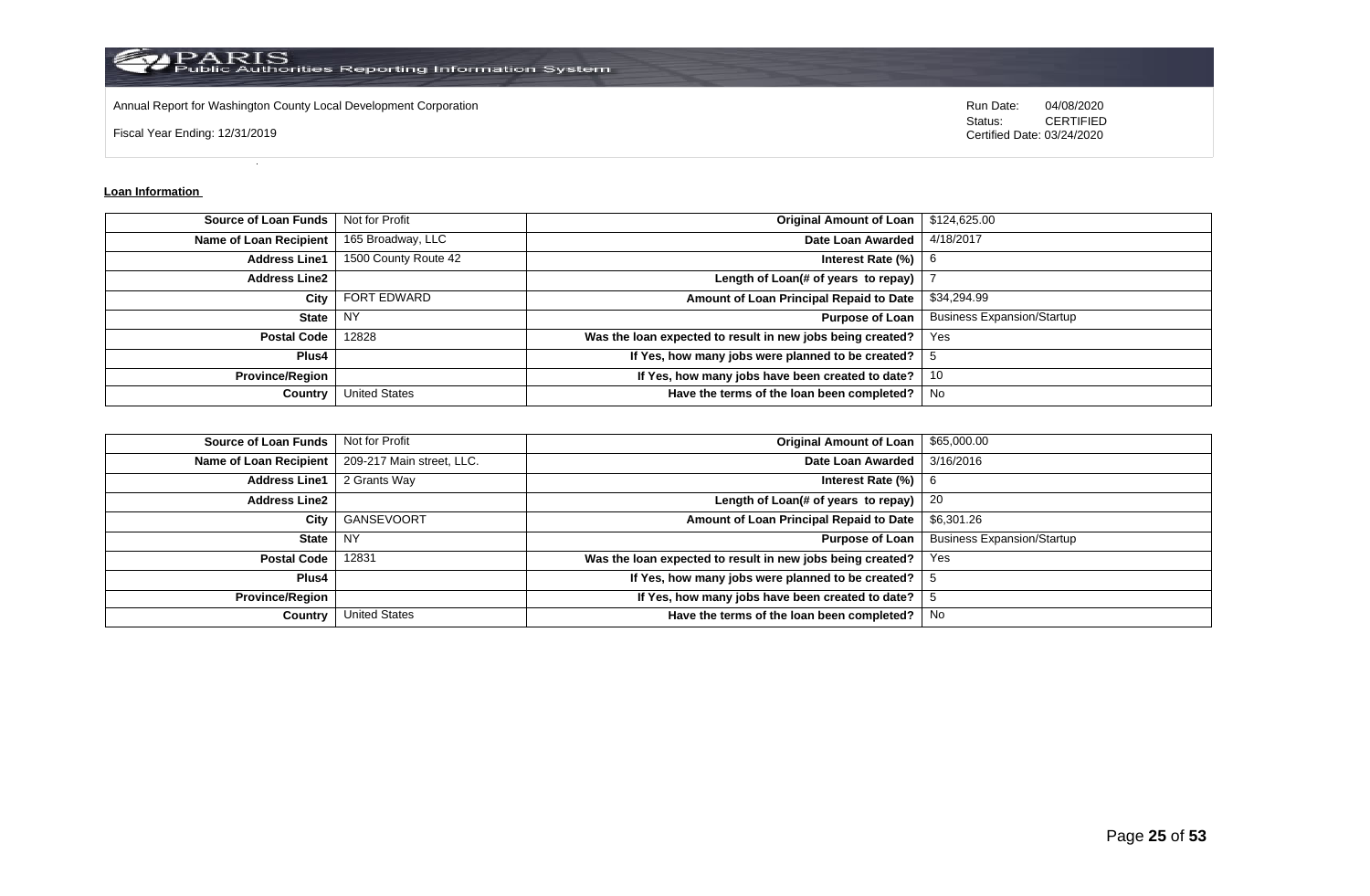Annual Report for Washington County Local Development Corporation Run Date: 04/08/2020 Run Date: 04/08/2020

Fiscal Year Ending: 12/31/2019

 Status: CERTIFIED Certified Date: 03/24/2020

**Source of Loan Funds** Not for Profit **Company of Loan 1 and 25,000.00 Original Amount of Loan** 325,000.00 **Name of Loan Recipient** A B&B On The Green **Date Loan Awarded** 6/4/2015 **Address Line1** 89 County Route 41 **Interest Rate (%)** 6 **Address Line2 Length of Loan(# of years to repay)** 7 **City** HUDSON FALLS **Amount of Loan Principal Repaid to Date** \$25,000.00 **State** NY **Purpose of Loan** Commercial Property Construction/Acquisition/Revitalization/Improvement **Postal Code** 12839 **Was the loan expected to result in new jobs being created? Plus4** -3813 **If Yes, how many jobs were planned to be created?** 2 **Province/Region If Yes, how many jobs have been created to date?** 2 **Country** United States **Have the terms of the loan been completed?** Yes

| Source of Loan Funds   | Not for Profit        | <b>Original Amount of Loan</b>                             | \$100,000.00                          |
|------------------------|-----------------------|------------------------------------------------------------|---------------------------------------|
| Name of Loan Recipient | Argyle Cheese Factory | Date Loan Awarded                                          | 10/26/2012                            |
| <b>Address Line1</b>   | 990 Coach Rd.         | Interest Rate (%)                                          | - 5.5                                 |
| <b>Address Line2</b>   |                       | Length of Loan(# of years to repay)                        |                                       |
| City                   | ARGYLE                | Amount of Loan Principal Repaid to Date                    | \$95,708.23                           |
| <b>State</b>           | I NY                  | <b>Purpose of Loan</b>                                     | Equipment and Fixed Asset Acquisition |
| <b>Postal Code</b>     | 12809                 | Was the loan expected to result in new jobs being created? | Yes                                   |
| Plus4                  |                       | If Yes, how many jobs were planned to be created?          |                                       |
| <b>Province/Region</b> |                       | If Yes, how many jobs have been created to date?           | 12                                    |
| Country                | <b>United States</b>  | Have the terms of the loan been completed?                 | No                                    |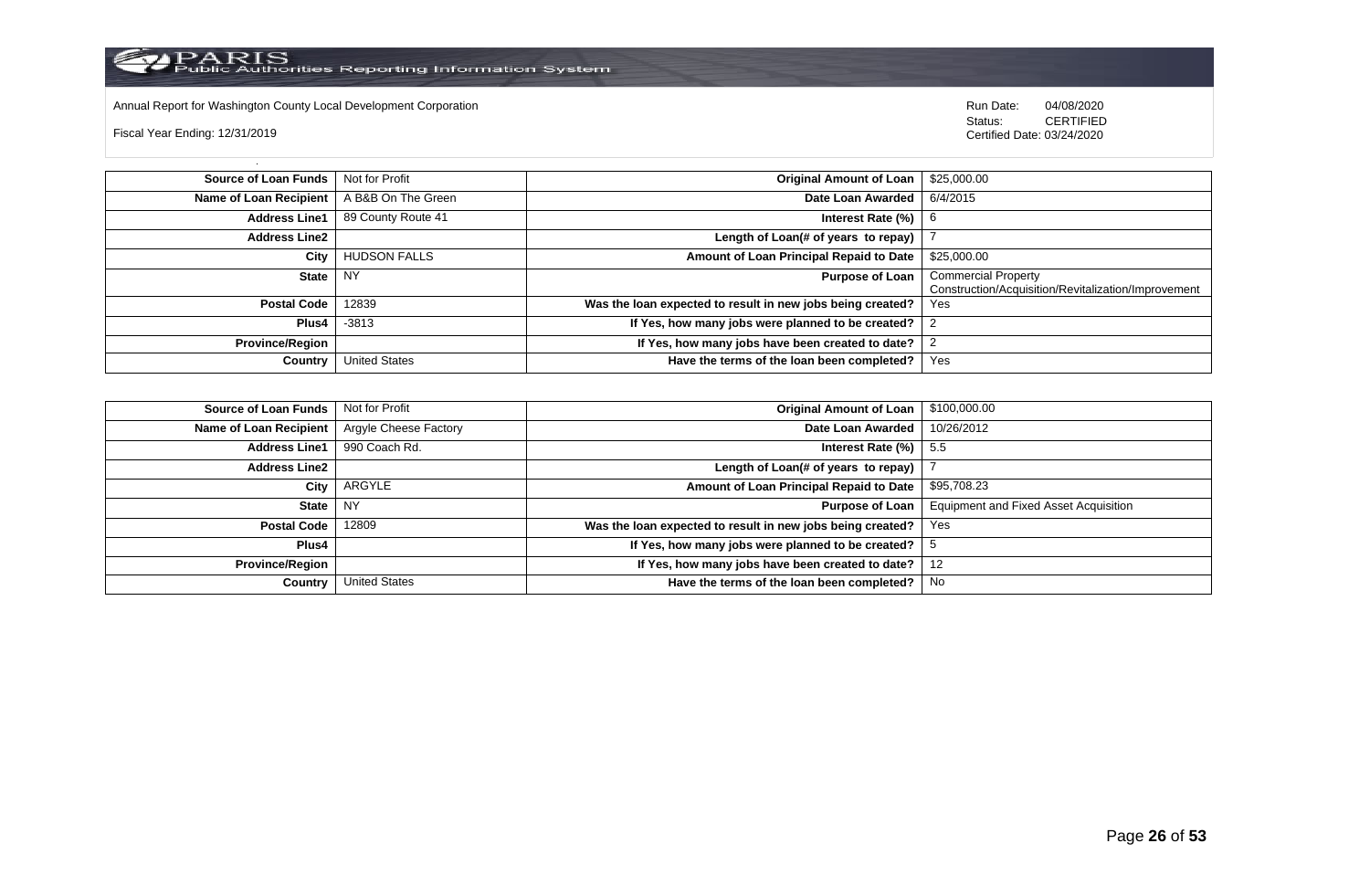Annual Report for Washington County Local Development Corporation Run Date: 04/08/2020 Run Date: 04/08/2020

Fiscal Year Ending: 12/31/2019

 Status: CERTIFIED Certified Date: 03/24/2020

**Source of Loan Funds** Not for Profit **Community 1 and 2010 12:00 Community 1 and 2010 12:00 Driginal Amount of Loan** \$50,000.00 **Name of Loan Recipient** BDO Pizza, Inc. **Date Loan Awarded** 10/12/2016 **Address Line1** 2 Grants Way **Interest Rate (%)** 6 **Address Line2 Length of Loan(# of years to repay)** 10 **City** GANSEVOORT **Amount of Loan Principal Repaid to Date** \$10,935.60 **State** NY **Purpose of Loan** Commercial Property Construction/Acquisition/Revitalization/Improvement **Postal Code** 12831 **Was the loan expected to result in new jobs being created? Plus4 If Yes, how many jobs were planned to be created?** | 10 **Province/Region If Yes, how many jobs have been created to date?** 8 **Country** United States **Have the terms of the loan been completed?** No

| <b>Source of Loan Funds</b>   | Not for Profit                  | <b>Original Amount of Loan</b>                             | \$180,000.00                      |
|-------------------------------|---------------------------------|------------------------------------------------------------|-----------------------------------|
| <b>Name of Loan Recipient</b> | <b>Battenkill Valley Fibers</b> | Date Loan Awarded                                          | 8/5/2010                          |
| <b>Address Line1</b>          | 2532 State Route 40             | Interest Rate (%)                                          |                                   |
| <b>Address Line2</b>          |                                 | Length of Loan(# of years to repay)                        |                                   |
| City                          | <b>GREENWICH</b>                | Amount of Loan Principal Repaid to Date                    | \$180,000.00                      |
| <b>State</b>                  | NY                              | <b>Purpose of Loan</b>                                     | <b>Business Expansion/Startup</b> |
| <b>Postal Code</b>            | 12834                           | Was the loan expected to result in new jobs being created? | No                                |
| Plus4                         |                                 | If Yes, how many jobs were planned to be created?          |                                   |
| <b>Province/Region</b>        |                                 | If Yes, how many jobs have been created to date?           |                                   |
| Country                       | <b>United States</b>            | Have the terms of the loan been completed?                 | Yes                               |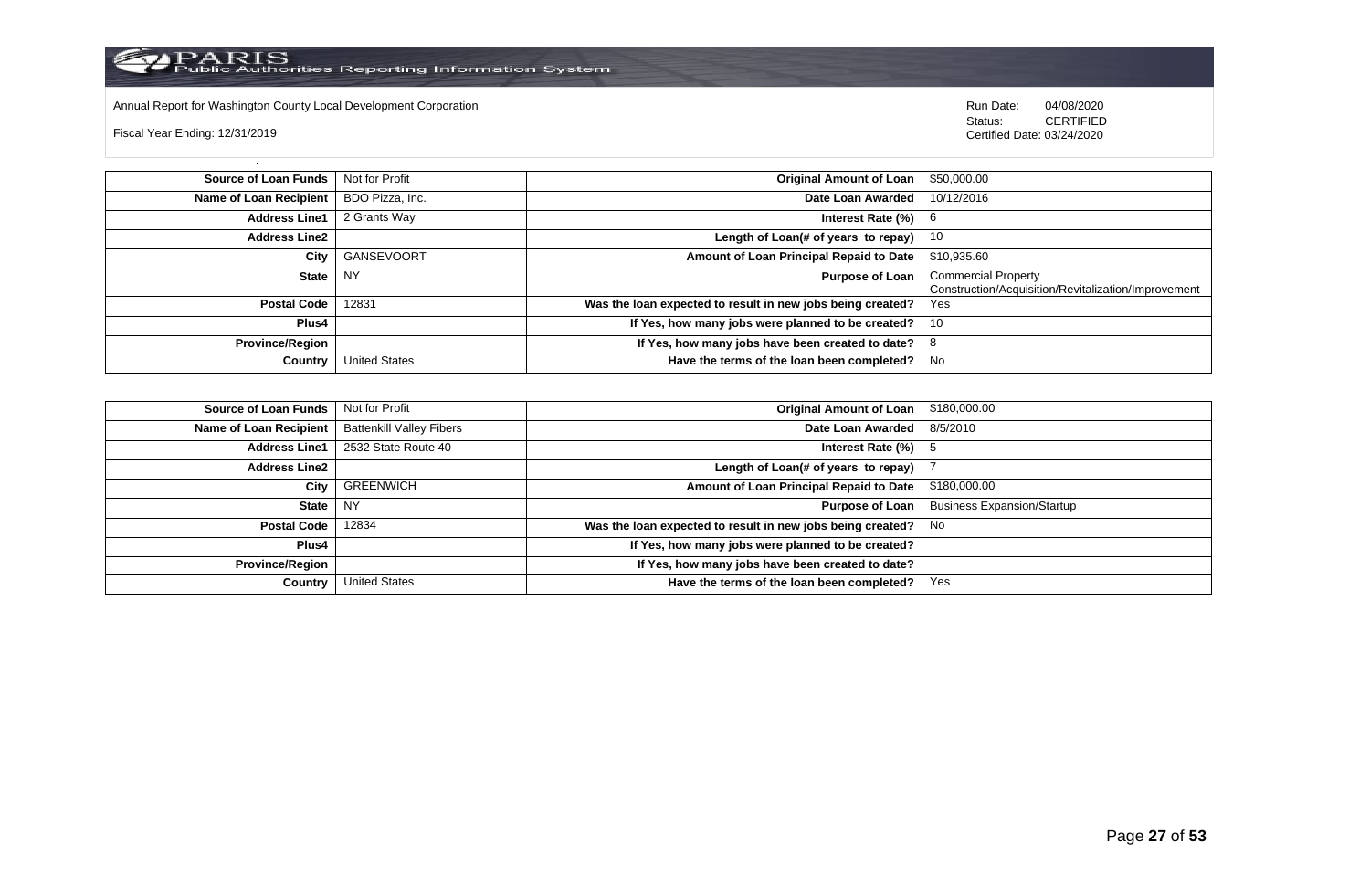

Annual Report for Washington County Local Development Corporation Run Date: 04/08/2020 Run Date: 04/08/2020

Fiscal Year Ending: 12/31/2019

 Status: CERTIFIED Certified Date: 03/24/2020

**Source of Loan Funds** Not for Profit **Company of Loan 1 S40,700.00 Original Amount of Loan** \$40,700.00 **Name of Loan Recipient** Battenkill Valley Fibers, Inc. **Date Loan Awarded** 6/14/2018 **Address Line1** 2532 State Route 40 **Interest Rate (%)** 6 **Interest Rate (%)** 6 **Address Line2 Length of Loan(# of years to repay)**  $\vert$  5 **City** GREENWICH **Amount of Loan Principal Repaid to Date** \$40,700.00 **State** NY **Purpose of Loan** Equipment and Fixed Asset Acquisition **Postal Code** 12834 **Was the loan expected to result in new jobs being created?** Yes **Plus4 If Yes, how many jobs were planned to be created?** 2 **Province/Region If Yes, how many jobs have been created to date?** 2 **Country** United States **Have the terms of the loan been completed?** Yes

| Source of Loan Funds   | Not for Profit                  | <b>Original Amount of Loan</b>                             | \$150,000.00                      |
|------------------------|---------------------------------|------------------------------------------------------------|-----------------------------------|
| Name of Loan Recipient | Battle Hill Brewing Company LLC | Date Loan Awarded                                          | 2/11/2015                         |
| <b>Address Line1</b>   | PO Box 36                       | Interest Rate (%)                                          | -6                                |
| <b>Address Line2</b>   |                                 | Length of Loan(# of years to repay)                        |                                   |
| City                   | <b>FORT ANN</b>                 | Amount of Loan Principal Repaid to Date                    | \$90,002.95                       |
| State                  | NY                              | <b>Purpose of Loan</b>                                     | <b>Business Expansion/Startup</b> |
| Postal Code            | 12827                           | Was the loan expected to result in new jobs being created? | Yes                               |
| Plus4                  |                                 | If Yes, how many jobs were planned to be created?          |                                   |
| <b>Province/Region</b> |                                 | If Yes, how many jobs have been created to date?           | 10                                |
| Country                | United States                   | Have the terms of the loan been completed?                 | No                                |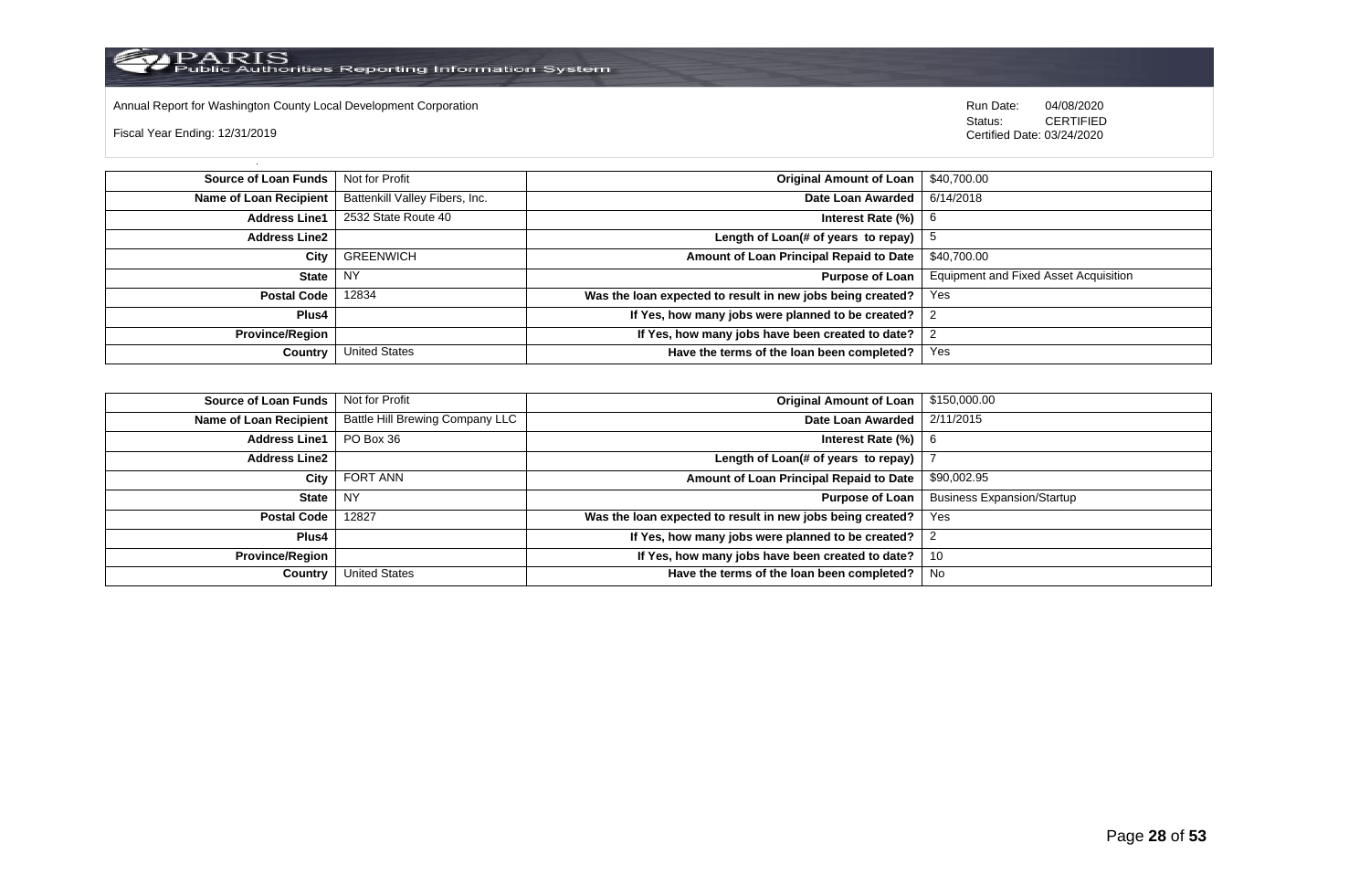Annual Report for Washington County Local Development Corporation **Company County Connect Connect Connect Connect**<br>
Status: CERTIFIED

Fiscal Year Ending: 12/31/2019

CERTIFIED Certified Date: 03/24/2020

| <b>Source of Loan Funds</b> | Not for Profit        | <b>Original Amount of Loan</b>                             | \$100,000.00                                                                      |
|-----------------------------|-----------------------|------------------------------------------------------------|-----------------------------------------------------------------------------------|
| Name of Loan Recipient      | Bennett& Carter, Inc. | Date Loan Awarded                                          | 4/12/2018                                                                         |
| <b>Address Line1</b>        | 46-48 River St.       | Interest Rate $(\%)$                                       | b                                                                                 |
| <b>Address Line2</b>        |                       | Length of Loan(# of years to repay) $ $                    | - 10                                                                              |
| City                        | <b>HUDSON FALLS</b>   | Amount of Loan Principal Repaid to Date                    | \$8,726.77                                                                        |
| <b>State</b>                | <b>NY</b>             | <b>Purpose of Loan</b>                                     | <b>Commercial Property</b><br>Construction/Acquisition/Revitalization/Improvement |
| <b>Postal Code</b>          | 12839                 | Was the loan expected to result in new jobs being created? | Yes                                                                               |
| Plus4                       |                       | If Yes, how many jobs were planned to be created?          |                                                                                   |
| <b>Province/Region</b>      |                       | If Yes, how many jobs have been created to date?           |                                                                                   |
| Country                     | <b>United States</b>  | Have the terms of the loan been completed?                 | No                                                                                |

| <b>Source of Loan Funds</b> | Not for Profit                   | <b>Original Amount of Loan</b>                             | \$150,000.00                      |
|-----------------------------|----------------------------------|------------------------------------------------------------|-----------------------------------|
| Name of Loan Recipient      | Binley Real Estate Holdings, LLC | Date Loan Awarded                                          | 11/11/2009                        |
| <b>Address Line1</b>        | 99 1/2 East St.                  | Interest Rate $(\%)$                                       |                                   |
| <b>Address Line2</b>        |                                  | Length of Loan(# of years to repay)                        | 15                                |
| City                        | <b>FORT EDWARD</b>               | Amount of Loan Principal Repaid to Date                    | \$110,008.11                      |
| State                       | l NY                             | <b>Purpose of Loan</b>                                     | <b>Business Expansion/Startup</b> |
| <b>Postal Code</b>          | 12828                            | Was the loan expected to result in new jobs being created? | No.                               |
| Plus4                       |                                  | If Yes, how many jobs were planned to be created?          |                                   |
| <b>Province/Region</b>      |                                  | If Yes, how many jobs have been created to date?           |                                   |
| Country                     | <b>United States</b>             | Have the terms of the loan been completed?                 | No                                |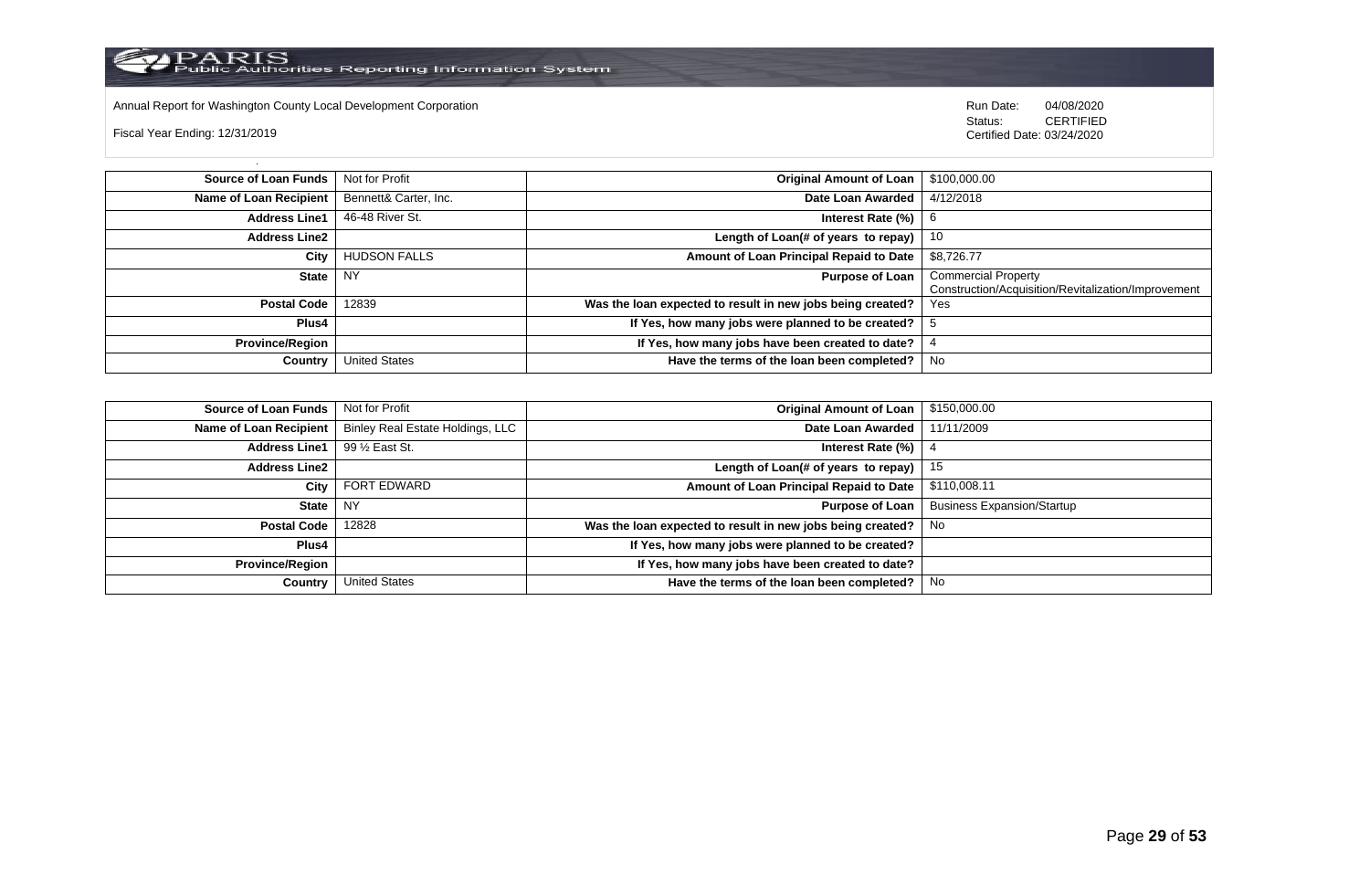

Annual Report for Washington County Local Development Corporation Run Date: 04/08/2020 Run Date: 04/08/2020

Fiscal Year Ending: 12/31/2019

 Status: CERTIFIED Certified Date: 03/24/2020

**Source of Loan Funds** Not for Profit **Containers and Containers Amount Original Amount of Loan** \$150,000.00 **Name of Loan Recipient** Can Industries, Inc. **Date Loan Awarded** 12/1/2006 **Address Line1** 60 Engineers Lane **Interest Rate (%)** 5.19 **Address Line2 Length of Loan(# of years to repay)** 15 **City** FARMINGDALE **Amount of Loan Principal Repaid to Date** \$128,037.15 **State** NY **Purpose of Loan** Business Expansion/Startup **Postal Code** 11735 **Was the loan expected to result in new jobs being created?** No **Plus4 If Yes, how many jobs were planned to be created? Province/Region If Yes, how many jobs have been created to date? Country** United States **Have the terms of the loan been completed?** No

| Source of Loan Funds   | Not for Profit             | <b>Original Amount of Loan</b>                             | \$55,000.00                                                                       |
|------------------------|----------------------------|------------------------------------------------------------|-----------------------------------------------------------------------------------|
| Name of Loan Recipient | Center Falls Projects, LLC | Date Loan Awarded                                          | 4/2/2019                                                                          |
| <b>Address Line1</b>   | 5 Corliss Ave.             | Interest Rate (%)                                          | b                                                                                 |
| <b>Address Line2</b>   |                            | Length of Loan(# of years to repay)                        | 10                                                                                |
| City                   | <b>GREENWICH</b>           | Amount of Loan Principal Repaid to Date                    | \$663.90                                                                          |
| <b>State</b>           | NY.                        | <b>Purpose of Loan</b>                                     | <b>Commercial Property</b><br>Construction/Acquisition/Revitalization/Improvement |
| <b>Postal Code</b>     | 12834                      | Was the loan expected to result in new jobs being created? | Yes                                                                               |
| Plus4                  |                            | If Yes, how many jobs were planned to be created?          |                                                                                   |
| Province/Region        |                            | If Yes, how many jobs have been created to date?           |                                                                                   |
| Country                | <b>United States</b>       | Have the terms of the loan been completed?                 | No.                                                                               |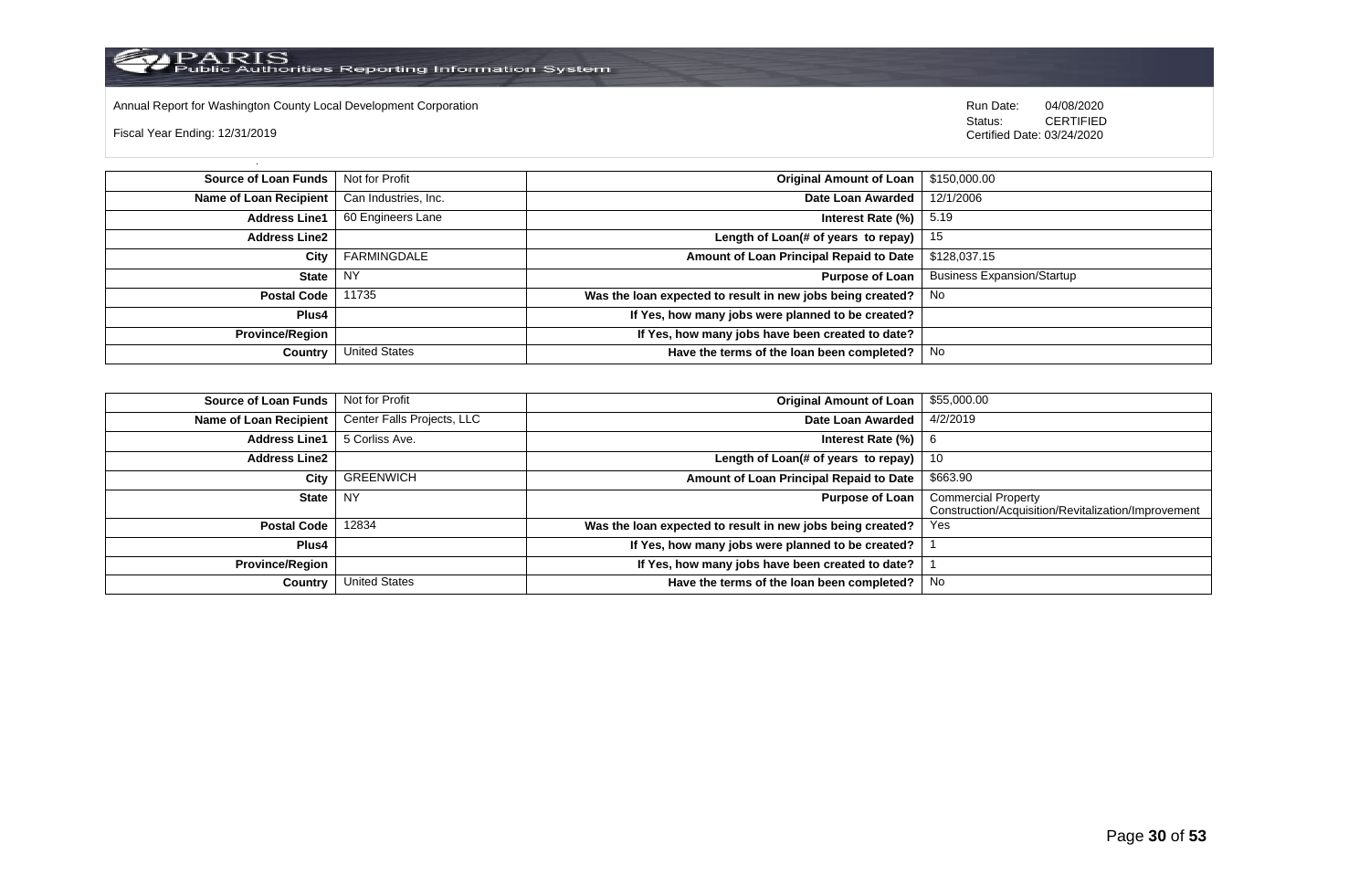

Annual Report for Washington County Local Development Corporation Run Date: 04/08/2020 Run Date: 04/08/2020

Fiscal Year Ending: 12/31/2019

 Status: CERTIFIED Certified Date: 03/24/2020

**Source of Loan Funds** Not for Profit **Containers and Containers Amount Original Amount of Loan** \$100,000.00 **Name of Loan Recipient** Center Road Enterprises, LLC **Date Loan Awarded** 12/3/2009 **Address Line1** 139 Center Road **Interest Rate (%)** 5 **Address Line2 Length of Loan(# of years to repay)** 15 **City** EAGLE BRIDGE **Amount of Loan Principal Repaid to Date** \$49,839.45 **State** NY **Purpose of Loan** Equipment and Fixed Asset Acquisition **Postal Code** 12057 **Was the loan expected to result in new jobs being created?** No **Plus4 If Yes, how many jobs were planned to be created? Province/Region If Yes, how many jobs have been created to date? Country** United States **Have the terms of the loan been completed?** No

| Source of Loan Funds   | Not for Profit               | <b>Original Amount of Loan</b>                             | \$140,000.00                      |
|------------------------|------------------------------|------------------------------------------------------------|-----------------------------------|
| Name of Loan Recipient | Center Road Enterprises, LLC | Date Loan Awarded                                          | 10/27/2011                        |
|                        | DBA Eagle Bridge Custom Meat |                                                            |                                   |
|                        | and Smokehouse               |                                                            |                                   |
| <b>Address Line1</b>   | 139 Center Road              | Interest Rate (%)                                          | - 5.5                             |
| <b>Address Line2</b>   |                              | Length of Loan(# of years to repay)                        |                                   |
| City                   | <b>EAGLE BRIDGE</b>          | Amount of Loan Principal Repaid to Date                    | \$59,634.64                       |
| State I                | <b>NY</b>                    | <b>Purpose of Loan</b>                                     | <b>Business Expansion/Startup</b> |
| <b>Postal Code</b>     | 12057                        | Was the loan expected to result in new jobs being created? | No.                               |
| <b>Plus4</b>           |                              | If Yes, how many jobs were planned to be created?          |                                   |
| <b>Province/Region</b> |                              | If Yes, how many jobs have been created to date?           |                                   |
| Country                | <b>United States</b>         | Have the terms of the loan been completed?                 | No                                |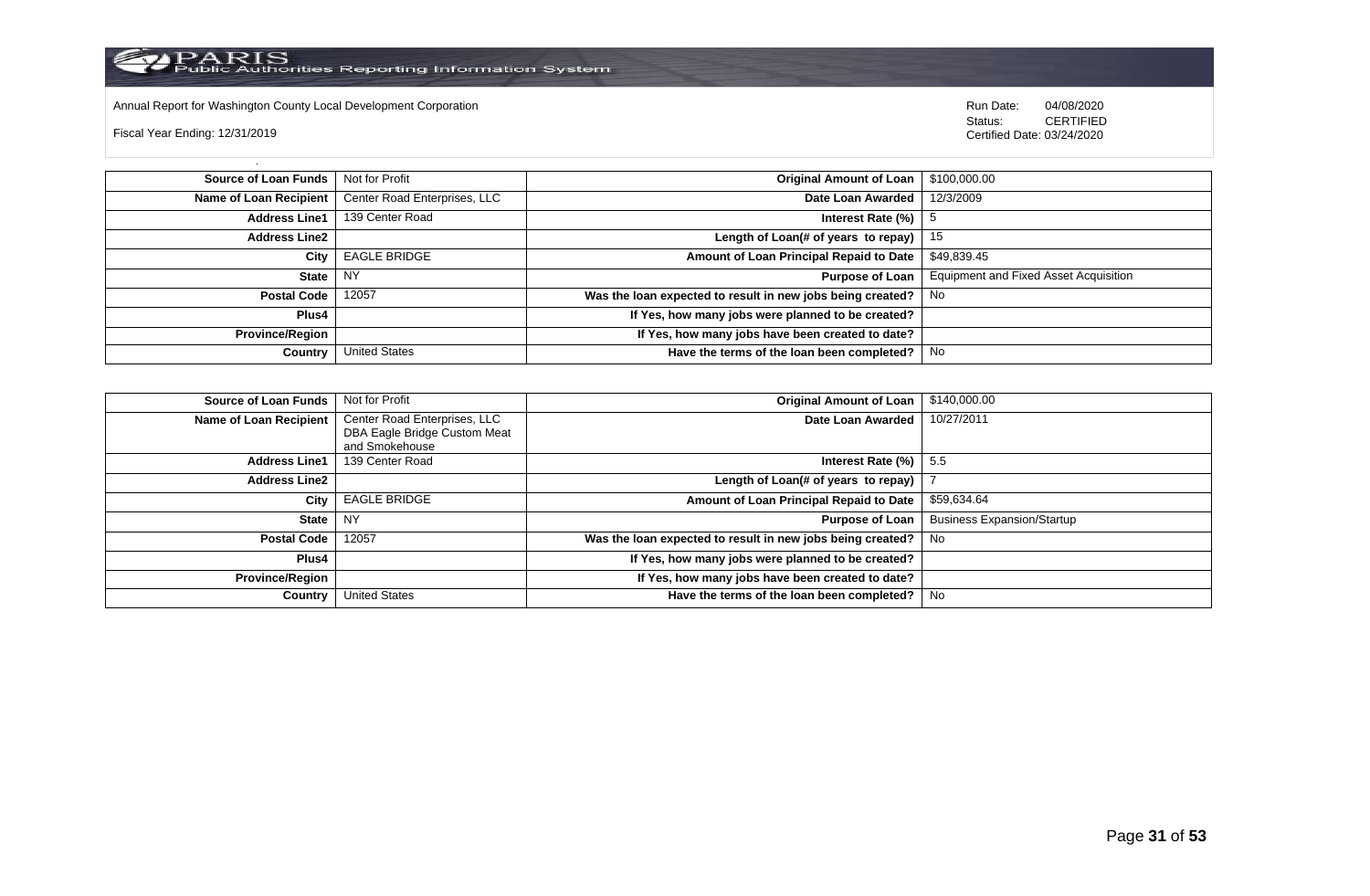

Annual Report for Washington County Local Development Corporation **Run Date:** Annual Report for Washington County Local Development Corporation Run Date: 04/08/2020<br>Status: CERTIFIED

Fiscal Year Ending: 12/31/2019

CERTIFIED Certified Date: 03/24/2020

| <b>Source of Loan Funds</b>   | Not for Profit                | <b>Original Amount of Loan</b>                             | \$80,000.00                                         |
|-------------------------------|-------------------------------|------------------------------------------------------------|-----------------------------------------------------|
| <b>Name of Loan Recipient</b> | Claude Barrett Jr and Chelsey | Date Loan Awarded                                          | 4/18/2017                                           |
|                               | Allen DBA/Bonnie and Clyde's  |                                                            |                                                     |
|                               | Gourmet on the Run            |                                                            |                                                     |
| <b>Address Line1</b>          | 30 Marion Street              | Interest Rate (%)                                          |                                                     |
| <b>Address Line2</b>          |                               | Length of Loan(# of years to repay)                        |                                                     |
| City                          | <b>FORT EDWARD</b>            | Amount of Loan Principal Repaid to Date                    | \$20,229.56                                         |
| <b>State</b>                  | <b>NY</b>                     | <b>Purpose of Loan</b>                                     | <b>Commercial Property</b>                          |
|                               |                               |                                                            | Construction/Acquisition/Revitalization/Improvement |
| <b>Postal Code</b>            | 12828                         | Was the loan expected to result in new jobs being created? | <b>Yes</b>                                          |
| Plus4                         |                               | If Yes, how many jobs were planned to be created?          | 3                                                   |
| <b>Province/Region</b>        |                               | If Yes, how many jobs have been created to date?           | 3                                                   |
| Country                       | <b>United States</b>          | Have the terms of the loan been completed?                 | No                                                  |

| Source of Loan Funds   | Not for Profit                | Original Amount of Loan                                    | \$20,000.00                                  |
|------------------------|-------------------------------|------------------------------------------------------------|----------------------------------------------|
| Name of Loan Recipient | Claude Everrett Jr. & Chelsey | Date Loan Awarded                                          | 3/9/2018                                     |
|                        | Yvonne Allen                  |                                                            |                                              |
| <b>Address Line1</b>   | 30 Marion St.                 | Interest Rate $(\%)$   6                                   |                                              |
| <b>Address Line2</b>   |                               | Length of Loan(# of years to repay) $ $                    |                                              |
| City                   | FORT EDWARD                   | Amount of Loan Principal Repaid to Date                    | \$5,983.32                                   |
| State NY               |                               | Purpose of Loan                                            | <b>Equipment and Fixed Asset Acquisition</b> |
| <b>Postal Code</b>     | 12828                         | Was the loan expected to result in new jobs being created? | Yes                                          |
| Plus4                  |                               | If Yes, how many jobs were planned to be created?          |                                              |
| <b>Province/Region</b> |                               | If Yes, how many jobs have been created to date?           |                                              |
| Country                | <b>United States</b>          | Have the terms of the loan been completed?                 | No                                           |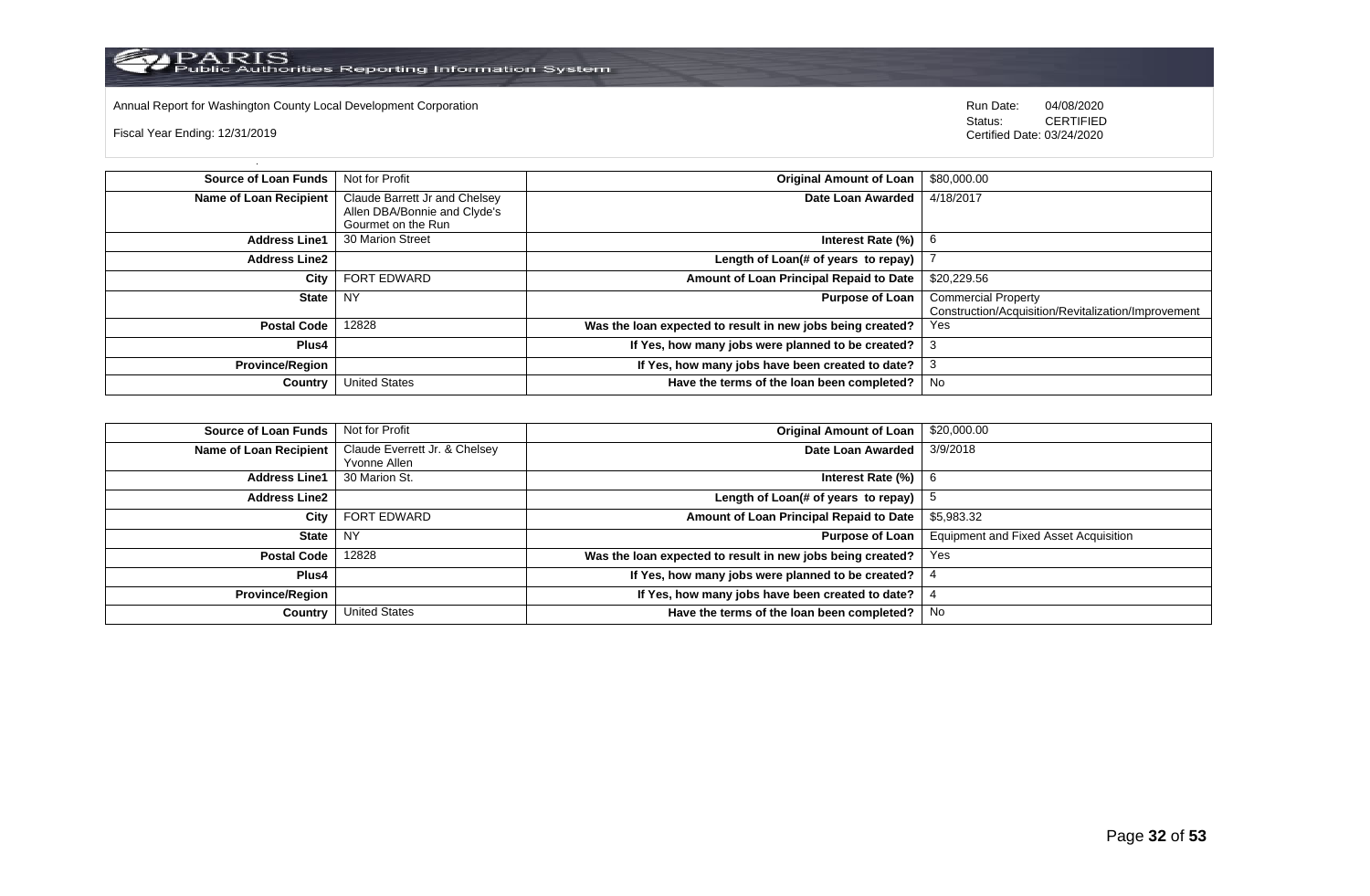

Annual Report for Washington County Local Development Corporation **Company County Connect Connect Connect Annual Report** for Washington County Local Development Corporation **Run Date:** 04/08/2020 CERTIFIED

Fiscal Year Ending: 12/31/2019

CERTIFIED Certified Date: 03/24/2020

| Source of Loan Funds   | Not for Profit                       | <b>Original Amount of Loan</b>                             | \$125,000.00                      |
|------------------------|--------------------------------------|------------------------------------------------------------|-----------------------------------|
| Name of Loan Recipient | Creative D-SIGNS & Concepts,<br>LLC. | Date Loan Awarded                                          | 10/3/2019                         |
| <b>Address Line1</b>   | 8 Green Barn Rd.                     | Interest Rate (%)                                          |                                   |
| <b>Address Line2</b>   |                                      | Length of Loan(# of years to repay) $ $                    | - 15                              |
| City                   | <b>HUDSON FALLS</b>                  | Amount of Loan Principal Repaid to Date                    | \$0.00                            |
| State                  | <b>NY</b>                            | <b>Purpose of Loan</b>                                     | <b>Business Expansion/Startup</b> |
| <b>Postal Code</b>     | 12839                                | Was the loan expected to result in new jobs being created? | Yes                               |
| Plus4                  |                                      | If Yes, how many jobs were planned to be created?          |                                   |
| <b>Province/Region</b> |                                      | If Yes, how many jobs have been created to date?           |                                   |
| Country                | <b>United States</b>                 | Have the terms of the loan been completed?                 | No                                |

| <b>Source of Loan Funds</b> | Not for Profit       | <b>Original Amount of Loan</b>                             | \$150,000.00                                                                      |
|-----------------------------|----------------------|------------------------------------------------------------|-----------------------------------------------------------------------------------|
| Name of Loan Recipient      | Croatan, LLC         | Date Loan Awarded                                          | 7/9/2018                                                                          |
| <b>Address Line1</b>        | PO Box 191           | Interest Rate (%)                                          |                                                                                   |
| <b>Address Line2</b>        |                      | Length of Loan(# of years to repay)                        | 15                                                                                |
| City                        | <b>GREENWICH</b>     | Amount of Loan Principal Repaid to Date                    | \$8,428.11                                                                        |
| <b>State</b>                | <b>NY</b>            | <b>Purpose of Loan</b>                                     | <b>Commercial Property</b><br>Construction/Acquisition/Revitalization/Improvement |
| <b>Postal Code</b>          | 12834                | Was the loan expected to result in new jobs being created? | Yes                                                                               |
| Plus4                       |                      | If Yes, how many jobs were planned to be created?          | 10                                                                                |
| <b>Province/Region</b>      |                      | If Yes, how many jobs have been created to date?           |                                                                                   |
| Country                     | <b>United States</b> | Have the terms of the loan been completed?                 | No                                                                                |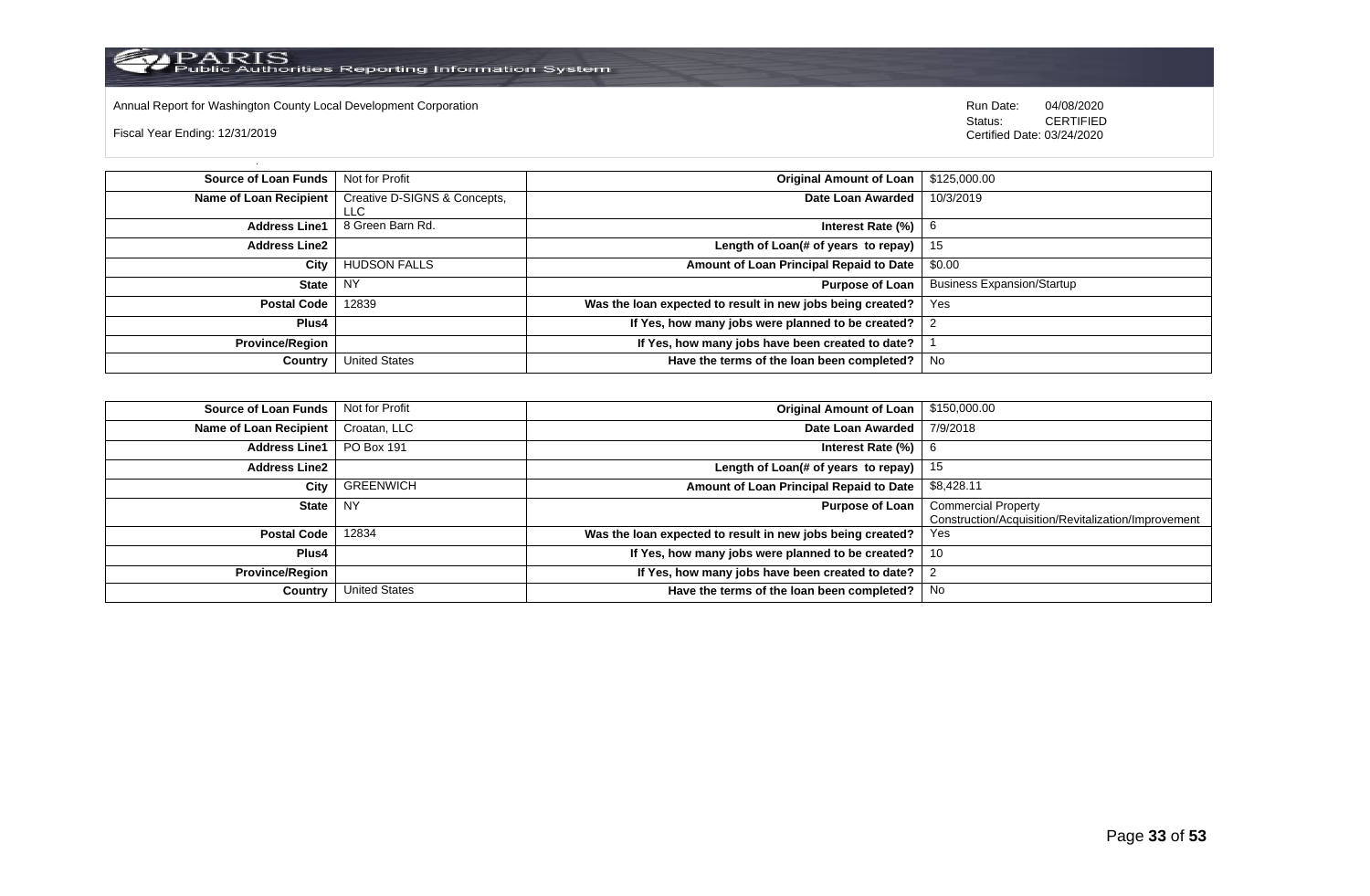

Annual Report for Washington County Local Development Corporation Run Date: 04/08/2020 Run Date: 04/08/2020

Fiscal Year Ending: 12/31/2019

 Status: CERTIFIED Certified Date: 03/24/2020

**Source of Loan Funds** Not for Profit **Community 1 and 2012 Original Amount of Loan** \$77,000.00 **Name of Loan Recipient** Dancing Ewe Farms, LLC **Date Loan Awarded** 6/29/2016 **Address Line1** 181 County Route 12 **Interest Rate (%)** 6 **Interest Rate (%)** 6 **Address Line2 Length of Loan(# of years to repay)** 10 **City** GRANVILLE **Amount of Loan Principal Repaid to Date** \$19,435.36 **State** NY **Purpose of Loan** Business Expansion/Startup **Postal Code** 12832 **Was the loan expected to result in new jobs being created?** Yes **Plus4 If Yes, how many jobs were planned to be created?** 3 **Province/Region If Yes, how many jobs have been created to date?** 6 **Country** United States **Have the terms of the loan been completed?** No

| Source of Loan Funds   | Not for Profit  | <b>Original Amount of Loan</b>                             | \$25,000.00                                  |
|------------------------|-----------------|------------------------------------------------------------|----------------------------------------------|
| Name of Loan Recipient | David Wetherell | Date Loan Awarded                                          | 11/14/1995                                   |
| <b>Address Line1</b>   | 81 Stoddard Rd. | Interest Rate (%)                                          | 7.25                                         |
| <b>Address Line2</b>   |                 | Length of Loan(# of years to repay)                        |                                              |
| City                   | HAMPTON         | Amount of Loan Principal Repaid to Date                    | \$25,000.00                                  |
| State                  | NY              | <b>Purpose of Loan</b>                                     | <b>Equipment and Fixed Asset Acquisition</b> |
| Postal Code            | 12837           | Was the loan expected to result in new jobs being created? | . No                                         |
| Plus4                  |                 | If Yes, how many jobs were planned to be created?          |                                              |
| <b>Province/Region</b> |                 | If Yes, how many jobs have been created to date?           |                                              |
| Country                | United States   | Have the terms of the loan been completed?                 | Yes                                          |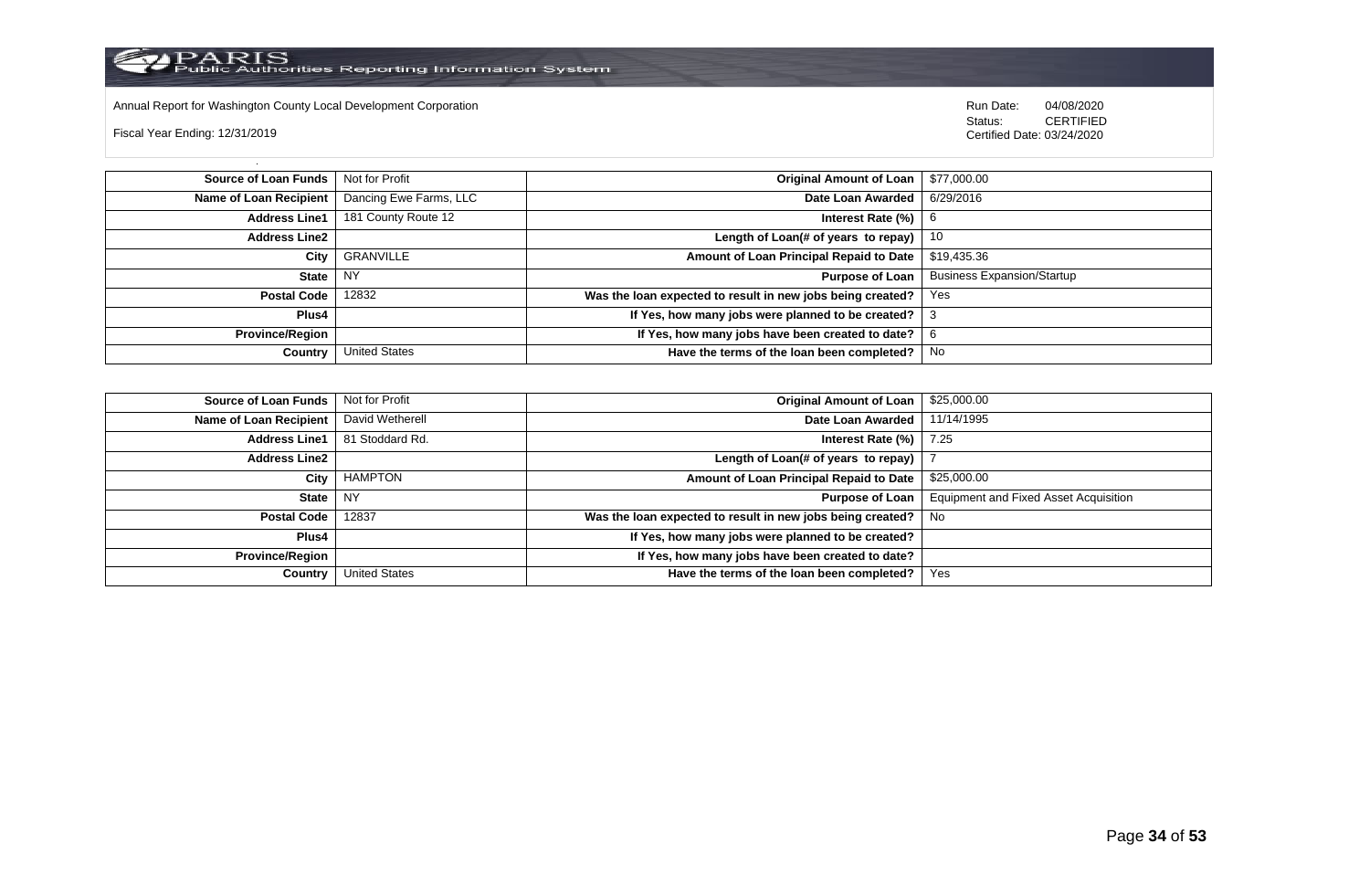

Annual Report for Washington County Local Development Corporation Run Date: 04/08/2020 Run Date: 04/08/2020

Fiscal Year Ending: 12/31/2019

 Status: CERTIFIED Certified Date: 03/24/2020

**Source of Loan Funds** Not for Profit **Community Community Community Community Community Community Community Community Community Community Community Community Community Community Community Community Community Community Com Name of Loan Recipient** Dry Town Hops LLC **Date Loan Awarded** 6/30/2015 **Address Line1** PO Box 21 **Interest Rate (%)** 6 **Address Line2 Length of Loan(# of years to repay)** 15 **City** ARGYLE **Amount of Loan Principal Repaid to Date** \$15,277.49 **State** NY **Purpose of Loan** Equipment and Fixed Asset Acquisition **Postal Code** 12809 **Was the loan expected to result in new jobs being created?** Yes **Plus4 If Yes, how many jobs were planned to be created?** 3 **Province/Region If Yes, how many jobs have been created to date?** 1 **Country** United States **Have the terms of the loan been completed?** No

| Source of Loan Funds   | Not for Profit                  | Original Amount of Loan                                    | \$350,000.00                                 |
|------------------------|---------------------------------|------------------------------------------------------------|----------------------------------------------|
| Name of Loan Recipient | <b>Eastern Castings Company</b> | Date Loan Awarded                                          | 6/30/2003                                    |
| <b>Address Line1</b>   | PO Box 128                      | Interest Rate (%)                                          |                                              |
| <b>Address Line2</b>   |                                 | Length of Loan(# of years to repay) $ $                    | - 12                                         |
| City                   | CAMBRIDGE                       | Amount of Loan Principal Repaid to Date                    | \$174,576.01                                 |
| State                  | <b>NY</b>                       | Purpose of Loan                                            | <b>Equipment and Fixed Asset Acquisition</b> |
| Postal Code            | 12816                           | Was the loan expected to result in new jobs being created? | . No                                         |
| Plus4                  |                                 | If Yes, how many jobs were planned to be created?          |                                              |
| <b>Province/Region</b> |                                 | If Yes, how many jobs have been created to date?           |                                              |
| Country                | <b>United States</b>            | Have the terms of the loan been completed?                 | - No                                         |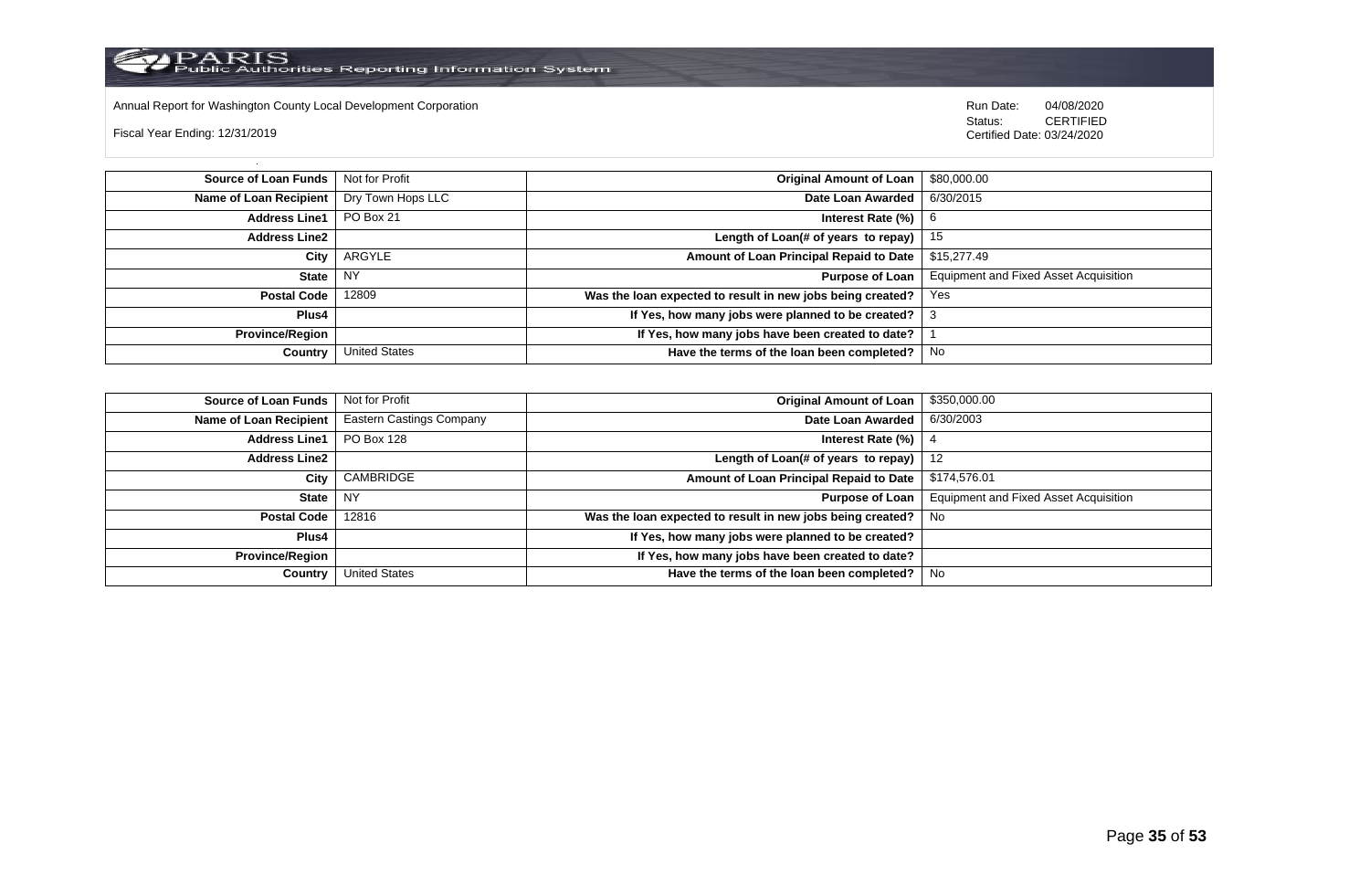

Annual Report for Washington County Local Development Corporation Run Date: 04/08/2020 Run Date: 04/08/2020

Fiscal Year Ending: 12/31/2019

 Status: CERTIFIED Certified Date: 03/24/2020

**Source of Loan Funds** Not for Profit **Company of Loan 1 and 2009 Original Amount of Loan** 1 \$37,500.00 **Name of Loan Recipient** Edwards Market, LLC **Date Loan Awarded** 12/20/2013 **Address Line1** 11 West Main Street, Suite 2 **Interest Rate (%)** 5.5 **Address Line2 Length of Loan(# of years to repay)**  $\vert$  5 **City** GRANVILLE **Amount of Loan Principal Repaid to Date** \$37,500.00 **State** NY **Purpose of Loan** Business Expansion/Startup **Postal Code** 12832 **Was the loan expected to result in new jobs being created?** Yes **Plus4 If Yes, how many jobs were planned to be created?** 7 **Province/Region If Yes, how many jobs have been created to date?** 10 **Country** United States **Have the terms of the loan been completed?** Yes

| Source of Loan Funds   | Not for Profit                | <b>Original Amount of Loan</b>                             | \$10,000.00                                  |
|------------------------|-------------------------------|------------------------------------------------------------|----------------------------------------------|
| Name of Loan Recipient | Esther Davis dba/Abuelos Cafe | Date Loan Awarded                                          | 8/23/2013                                    |
| <b>Address Line1</b>   | 368 Broadway                  | Interest Rate (%)                                          | -6                                           |
| <b>Address Line2</b>   |                               | Length of Loan(# of years to repay)                        |                                              |
| City                   | FORT EDWARD                   | Amount of Loan Principal Repaid to Date                    | \$2,134.51                                   |
| <b>State</b>           | <b>NY</b>                     | <b>Purpose of Loan</b>                                     | <b>Equipment and Fixed Asset Acquisition</b> |
| <b>Postal Code</b>     | 12828                         | Was the loan expected to result in new jobs being created? | Yes                                          |
| Plus4                  |                               | If Yes, how many jobs were planned to be created?          |                                              |
| <b>Province/Region</b> |                               | If Yes, how many jobs have been created to date?           | υ                                            |
| Country                | United States                 | Have the terms of the loan been completed?                 | No                                           |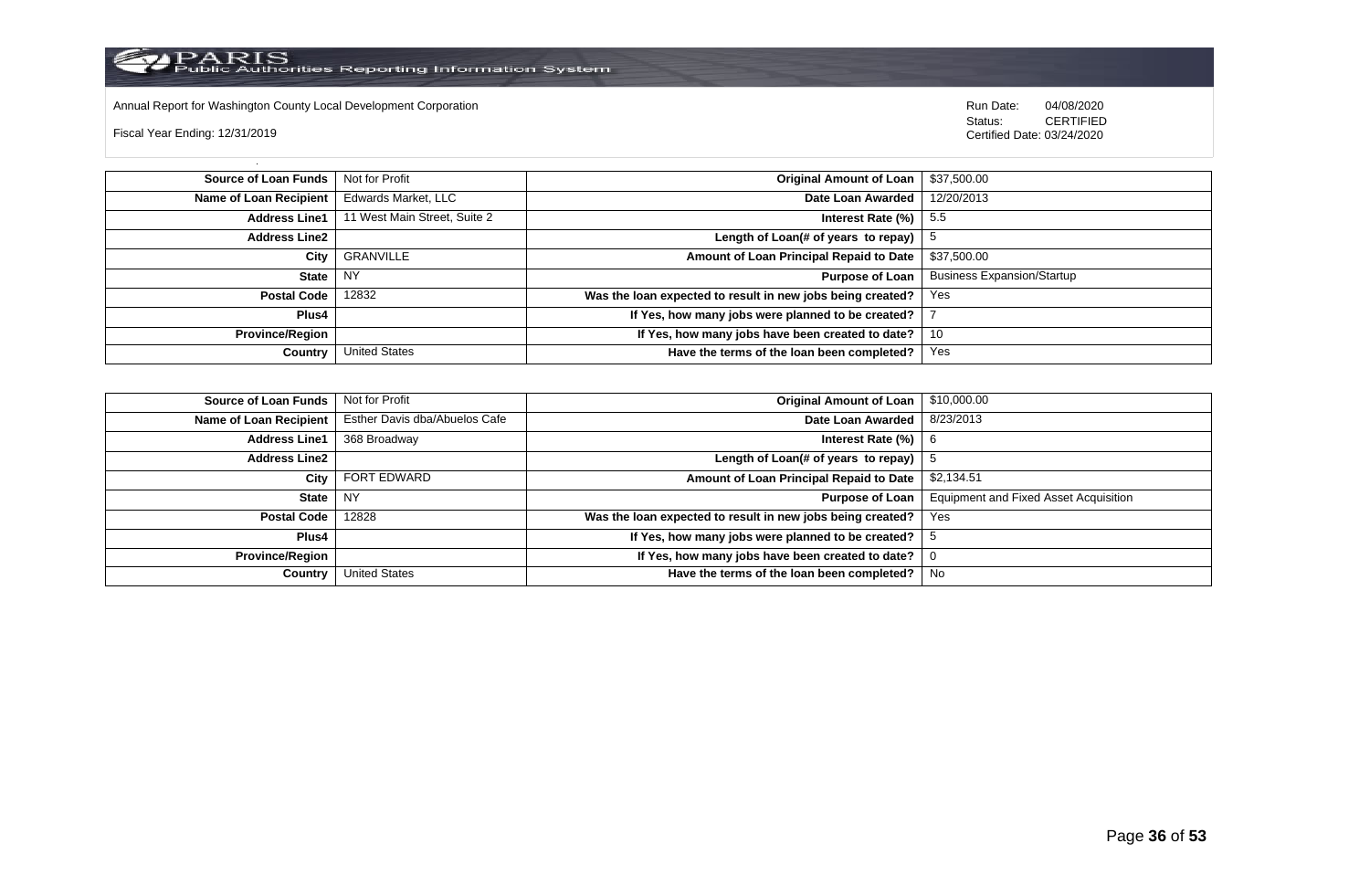

Annual Report for Washington County Local Development Corporation **Computer Computer Computer Computer Computer**<br>
Status: CERTIFIED

Fiscal Year Ending: 12/31/2019

CERTIFIED Certified Date: 03/24/2020

| <b>Source of Loan Funds</b>   | Not for Profit                | <b>Original Amount of Loan</b>                             | \$65,000.00                       |
|-------------------------------|-------------------------------|------------------------------------------------------------|-----------------------------------|
| <b>Name of Loan Recipient</b> | Green Thumb Nursery & Country | Date Loan Awarded                                          | 7/2/2009                          |
|                               | Store, Inc.                   |                                                            |                                   |
| <b>Address Line1</b>          | 393 Vaughn Road               | Interest Rate (%)                                          |                                   |
| <b>Address Line2</b>          |                               | Length of Loan(# of years to repay)                        | 10                                |
| City                          | <b>HUDSON FALLS</b>           | Amount of Loan Principal Repaid to Date                    | \$65,000.00                       |
| <b>State</b>                  | <b>NY</b>                     | <b>Purpose of Loan</b>                                     | <b>Business Expansion/Startup</b> |
| <b>Postal Code</b>            | 12839                         | Was the loan expected to result in new jobs being created? | No.                               |
| Plus4                         |                               | If Yes, how many jobs were planned to be created?          |                                   |
| <b>Province/Region</b>        |                               | If Yes, how many jobs have been created to date?           |                                   |
| Country                       | <b>United States</b>          | Have the terms of the loan been completed?                 | Yes                               |

| <b>Source of Loan Funds</b> | Not for Profit                        | <b>Original Amount of Loan</b>                             | \$150,000.00                                                                      |
|-----------------------------|---------------------------------------|------------------------------------------------------------|-----------------------------------------------------------------------------------|
| Name of Loan Recipient      | Greenwich Preservation Group,<br>LLC. | Date Loan Awarded                                          | 5/3/2018                                                                          |
| <b>Address Line1</b>        | PO Box 191                            | Interest Rate $(\%)$   6                                   |                                                                                   |
| <b>Address Line2</b>        |                                       | Length of Loan(# of years to repay)                        | 15                                                                                |
| City                        | <b>GREENWICH</b>                      | Amount of Loan Principal Repaid to Date                    | \$10,001.46                                                                       |
| <b>State</b>                | NY.                                   | <b>Purpose of Loan</b>                                     | <b>Commercial Property</b><br>Construction/Acquisition/Revitalization/Improvement |
| <b>Postal Code</b>          | 12834                                 | Was the loan expected to result in new jobs being created? | Yes                                                                               |
| Plus4                       |                                       | If Yes, how many jobs were planned to be created?          | 10                                                                                |
| <b>Province/Region</b>      |                                       | If Yes, how many jobs have been created to date?           | $\overline{2}$                                                                    |
| Country                     | <b>United States</b>                  | Have the terms of the loan been completed?                 | No                                                                                |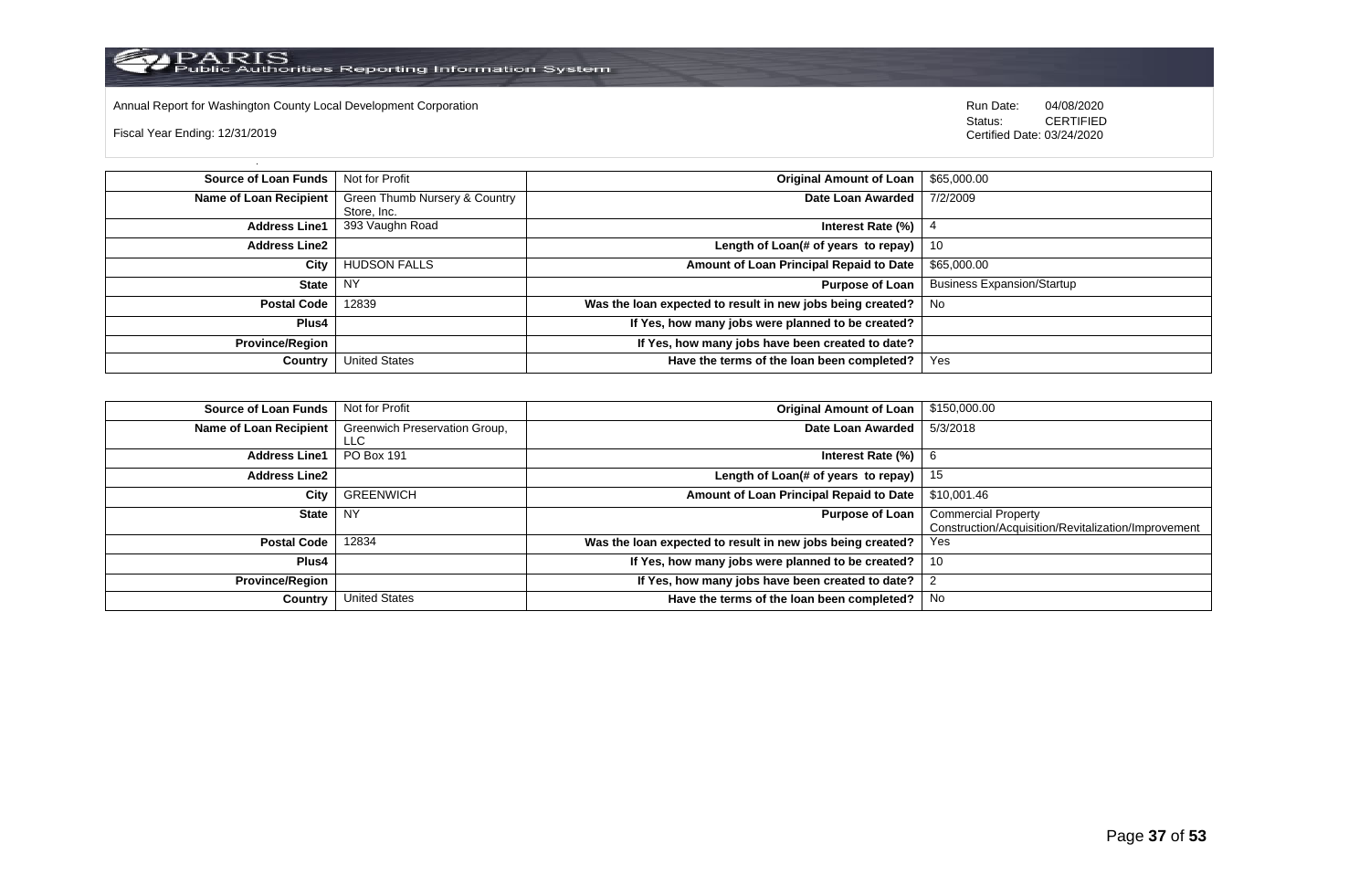

Annual Report for Washington County Local Development Corporation **Computer Computer Computer Computer Computer**<br>
Status: CERTIFIED

Fiscal Year Ending: 12/31/2019

CERTIFIED Certified Date: 03/24/2020

| <b>Source of Loan Funds</b> | Not for Profit               | <b>Original Amount of Loan</b>                             | \$125,000.00                                                                      |
|-----------------------------|------------------------------|------------------------------------------------------------|-----------------------------------------------------------------------------------|
| Name of Loan Recipient      | Harrington's Care A Lot Inc. | Date Loan Awarded                                          | 9/23/2015                                                                         |
| <b>Address Line1</b>        | 523 Lower Oak St.            | Interest Rate $(\%)$                                       | -6                                                                                |
| <b>Address Line2</b>        |                              | Length of Loan(# of years to repay)                        | -10                                                                               |
| City                        | <b>HUDSON FALLS</b>          | Amount of Loan Principal Repaid to Date                    | \$27,127.92                                                                       |
| <b>State</b>                | NY                           | <b>Purpose of Loan</b>                                     | <b>Commercial Property</b><br>Construction/Acquisition/Revitalization/Improvement |
| <b>Postal Code</b>          | 12839                        | Was the loan expected to result in new jobs being created? | Yes                                                                               |
| Plus4                       | $-3813$                      | If Yes, how many jobs were planned to be created?          |                                                                                   |
| <b>Province/Region</b>      |                              | If Yes, how many jobs have been created to date?           |                                                                                   |
| Country                     | <b>United States</b>         | Have the terms of the loan been completed?                 | No                                                                                |

| <b>Source of Loan Funds</b> | Not for Profit                      | <b>Original Amount of Loan</b>                             | \$110,000.00                                                                      |
|-----------------------------|-------------------------------------|------------------------------------------------------------|-----------------------------------------------------------------------------------|
| Name of Loan Recipient      | Hogwash Cleaning Solutions,<br>LLC. | Date Loan Awarded                                          | 4/6/2016                                                                          |
| <b>Address Line1</b>        | 380 North Street Rd.                | Interest Rate $(\%)$   6                                   |                                                                                   |
| <b>Address Line2</b>        |                                     | Length of Loan(# of years to repay)                        |                                                                                   |
| City                        | ARGYLE                              | Amount of Loan Principal Repaid to Date                    | \$46,161.38                                                                       |
| State                       | NY.                                 | <b>Purpose of Loan</b>                                     | <b>Commercial Property</b><br>Construction/Acquisition/Revitalization/Improvement |
| <b>Postal Code</b>          | 12809                               | Was the loan expected to result in new jobs being created? | Yes                                                                               |
| Plus4                       |                                     | If Yes, how many jobs were planned to be created?          | -2                                                                                |
| <b>Province/Region</b>      |                                     | If Yes, how many jobs have been created to date?           | -3                                                                                |
| Country                     | <b>United States</b>                | Have the terms of the loan been completed?                 | No                                                                                |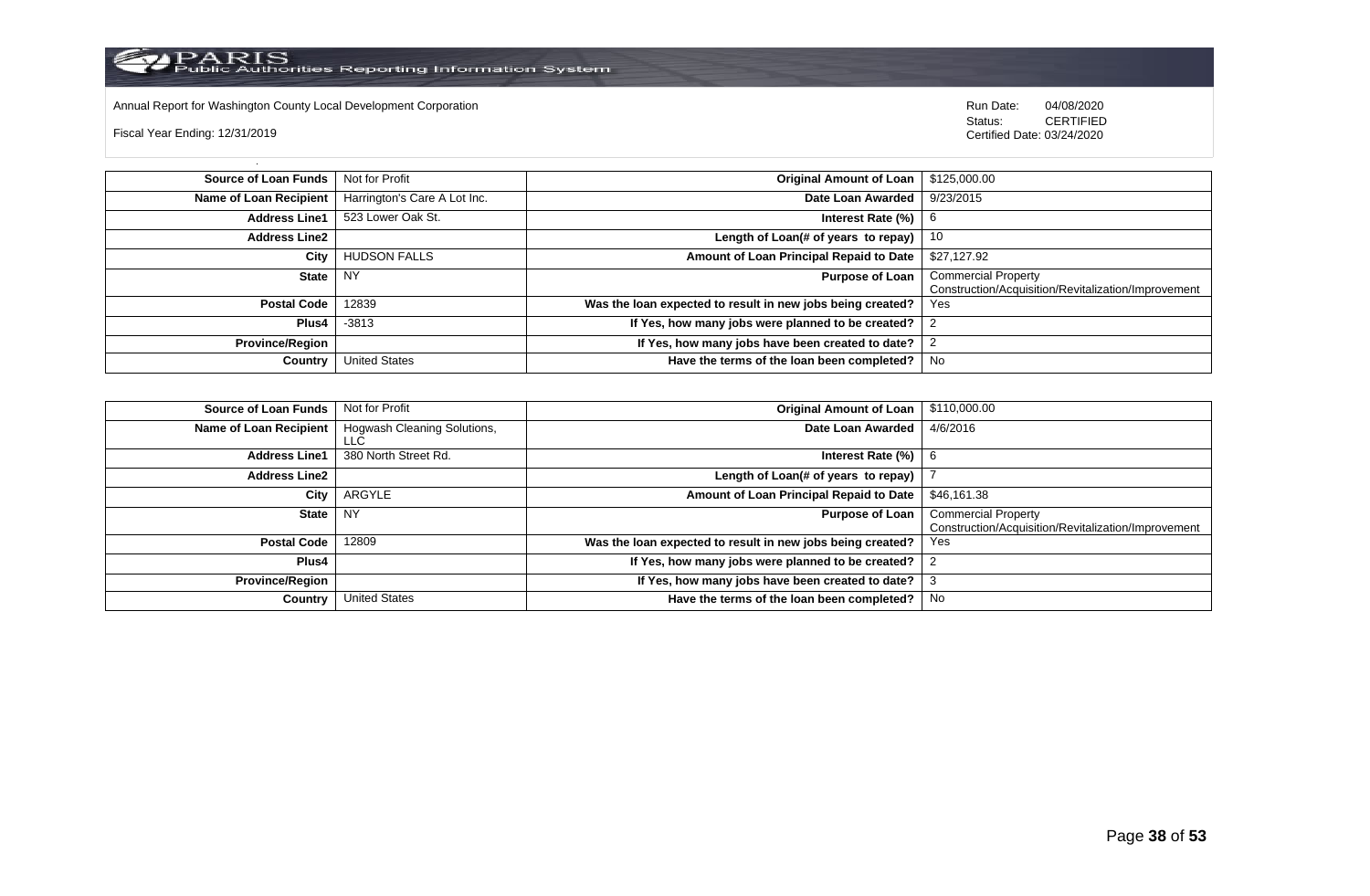

Annual Report for Washington County Local Development Corporation Run Date: 04/08/2020 Run Date: 04/08/2020

Fiscal Year Ending: 12/31/2019

 Status: CERTIFIED Certified Date: 03/24/2020

**Source of Loan Funds** Not for Profit **Company of Loan 1 and 2012 Original Amount of Loan** 1 \$55,000.00 **Name of Loan Recipient** J Donnelly Transport, LLC **Date Loan Awarded** 2/16/2016 **Address Line1** 171 Vaughn Rd. **Interest Rate (%)** 6 **Address Line2 Length of Loan(# of years to repay)**  $\vert$  5 **City** HUDSON FALLS **Amount of Loan Principal Repaid to Date** \$36,311.83 **State** NY **Purpose of Loan** Equipment and Fixed Asset Acquisition **Postal Code** 12839 **Was the loan expected to result in new jobs being created?** Yes **Plus4 If Yes, how many jobs were planned to be created?** 1 **Province/Region If Yes, how many jobs have been created to date?** 1 **Country** United States **Have the terms of the loan been completed?** No

| Source of Loan Funds   | Not for Profit            | <b>Original Amount of Loan</b>                             | \$60,000.00                                  |
|------------------------|---------------------------|------------------------------------------------------------|----------------------------------------------|
| Name of Loan Recipient | J Donnelly Transport, LLC | Date Loan Awarded                                          | 1/16/2019                                    |
| <b>Address Line1</b>   | 171 Vaughn Rd.            | Interest Rate (%)                                          | -6                                           |
| <b>Address Line2</b>   |                           | Length of Loan(# of years to repay)                        |                                              |
| City                   | <b>HUDSON FALLS</b>       | Amount of Loan Principal Repaid to Date                    | \$10,103.16                                  |
| State                  | <b>NY</b>                 | <b>Purpose of Loan</b>                                     | <b>Equipment and Fixed Asset Acquisition</b> |
| <b>Postal Code</b>     | 12839                     | Was the loan expected to result in new jobs being created? | Yes                                          |
| Plus4                  |                           | If Yes, how many jobs were planned to be created?          |                                              |
| <b>Province/Region</b> |                           | If Yes, how many jobs have been created to date?           |                                              |
| Country                | United States             | Have the terms of the loan been completed?                 | No.                                          |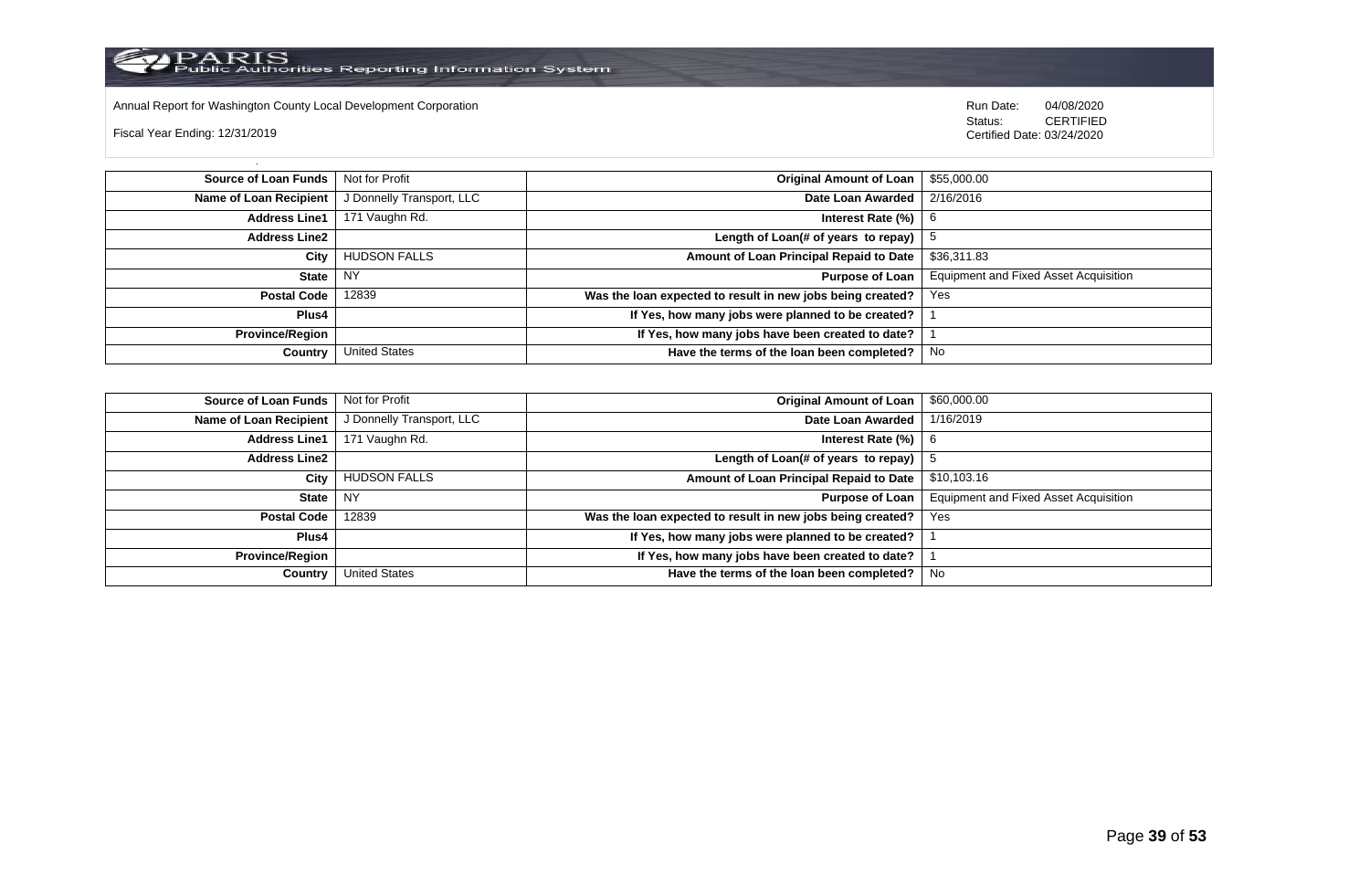

Annual Report for Washington County Local Development Corporation Run Date: 04/08/2020 Run Date: 04/08/2020

Fiscal Year Ending: 12/31/2019

 Status: CERTIFIED Certified Date: 03/24/2020

**Source of Loan Funds** Not for Profit **Community 1 and 2010 12:00 Community 1 and 2010 12:00 Driginal Amount of Loan** \$50,000.00 **Name of Loan Recipient** J Euber Energy **Date Loan Awarded** 2/16/2016 **Address Line1** 814 McDougall Rd. **Interest Rate (%)** 6 **Address Line2 Length of Loan(# of years to repay)** 10 **City** ARGYLE **Amount of Loan Principal Repaid to Date** \$50,000.00 **State** NY **Purpose of Loan** Business Expansion/Startup **Postal Code** 12809 **Was the loan expected to result in new jobs being created?** Yes **Plus4 If Yes, how many jobs were planned to be created?** 2 **Province/Region If Yes, how many jobs have been created to date?** 1 **Country** United States **Have the terms of the loan been completed?** Yes

| Source of Loan Funds   | Not for Profit            | <b>Original Amount of Loan</b>                             | \$45,000.00                           |
|------------------------|---------------------------|------------------------------------------------------------|---------------------------------------|
| Name of Loan Recipient | J. Donnelly Transport LLC | Date Loan Awarded                                          | 2/10/2014                             |
| <b>Address Line1</b>   | 171 Vaughn Rd.            | Interest Rate $(\%)$                                       | 6.5                                   |
| <b>Address Line2</b>   |                           | Length of Loan(# of years to repay)                        |                                       |
| City                   | <b>HUDSON FALLS</b>       | Amount of Loan Principal Repaid to Date                    | \$45,000.00                           |
| State                  | <b>NY</b>                 | Purpose of Loan                                            | Equipment and Fixed Asset Acquisition |
| <b>Postal Code</b>     | 12839                     | Was the loan expected to result in new jobs being created? | Yes                                   |
| Plus4                  |                           | If Yes, how many jobs were planned to be created?          |                                       |
| <b>Province/Region</b> |                           | If Yes, how many jobs have been created to date?           |                                       |
| Country                | <b>United States</b>      | Have the terms of the loan been completed?                 | Yes                                   |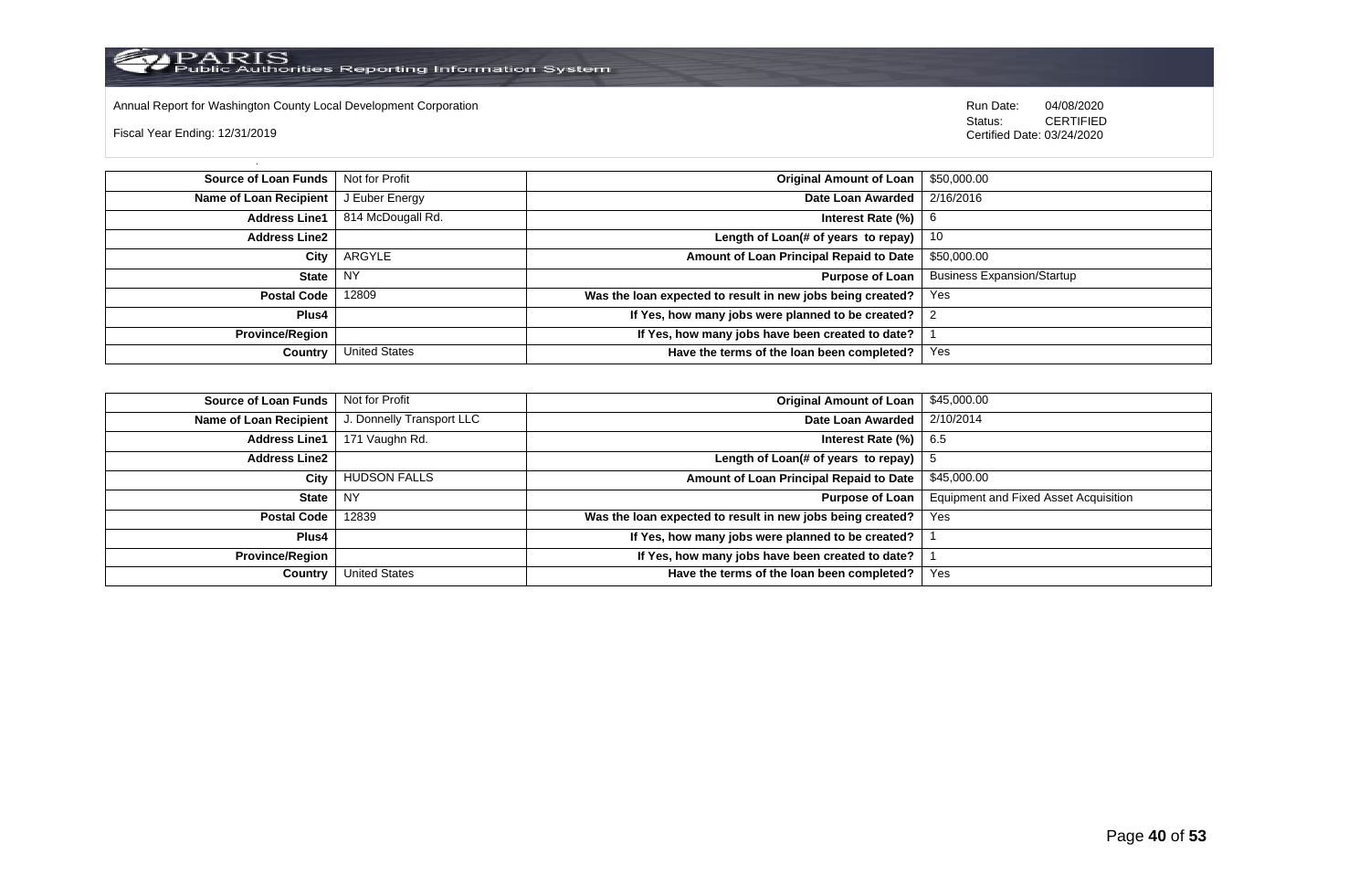

Annual Report for Washington County Local Development Corporation **Run Date:** 04/08/2020 Run Date: 04/08/2020

Fiscal Year Ending: 12/31/2019

Status: **CERTIFIED** Certified Date: 03/24/2020

| Source of Loan Funds   | Not for Profit                | <b>Original Amount of Loan</b>                             | \$145,000.00                                 |
|------------------------|-------------------------------|------------------------------------------------------------|----------------------------------------------|
| Name of Loan Recipient | J.C.'s Corner Deli And Market | Date Loan Awarded                                          | 8/3/2011                                     |
|                        | Inc.                          |                                                            |                                              |
| <b>Address Line1</b>   | 1110 Dix Avenue               | Interest Rate $(\%)$   5.5                                 |                                              |
| <b>Address Line2</b>   |                               | Length of Loan(# of years to repay)                        | -15                                          |
| City                   | <b>HUDSON FALLS</b>           | Amount of Loan Principal Repaid to Date                    | \$145,000,00                                 |
| <b>State</b>           | NY                            | Purpose of Loan                                            | <b>Equipment and Fixed Asset Acquisition</b> |
| <b>Postal Code</b>     | 12839                         | Was the loan expected to result in new jobs being created? | No.                                          |
| Plus4                  |                               | If Yes, how many jobs were planned to be created?          |                                              |
| <b>Province/Region</b> |                               | If Yes, how many jobs have been created to date?           |                                              |
| Country                | <b>United States</b>          | Have the terms of the loan been completed?                 | Yes                                          |

| <b>Source of Loan Funds</b>   | Not for Profit                | <b>Original Amount of Loan</b>                             | \$75,000.00                                                                       |
|-------------------------------|-------------------------------|------------------------------------------------------------|-----------------------------------------------------------------------------------|
| <b>Name of Loan Recipient</b> | Kingsbury National Golf, Inc. | Date Loan Awarded                                          | 4/14/2017                                                                         |
| <b>Address Line1</b>          | 111 County Route 41           | Interest Rate $(\%)$                                       | -6                                                                                |
| <b>Address Line2</b>          |                               | Length of Loan(# of years to repay)                        |                                                                                   |
| City                          | <b>HUDSON FALLS</b>           | Amount of Loan Principal Repaid to Date                    | \$30,132.79                                                                       |
| State   NY                    |                               | <b>Purpose of Loan</b>                                     | <b>Commercial Property</b><br>Construction/Acquisition/Revitalization/Improvement |
| <b>Postal Code</b>            | 12839                         | Was the loan expected to result in new jobs being created? | Yes                                                                               |
| Plus4                         |                               | If Yes, how many jobs were planned to be created?          | -30                                                                               |
| <b>Province/Region</b>        |                               | If Yes, how many jobs have been created to date?           | 25                                                                                |
| Country                       | <b>United States</b>          | Have the terms of the loan been completed?                 | No                                                                                |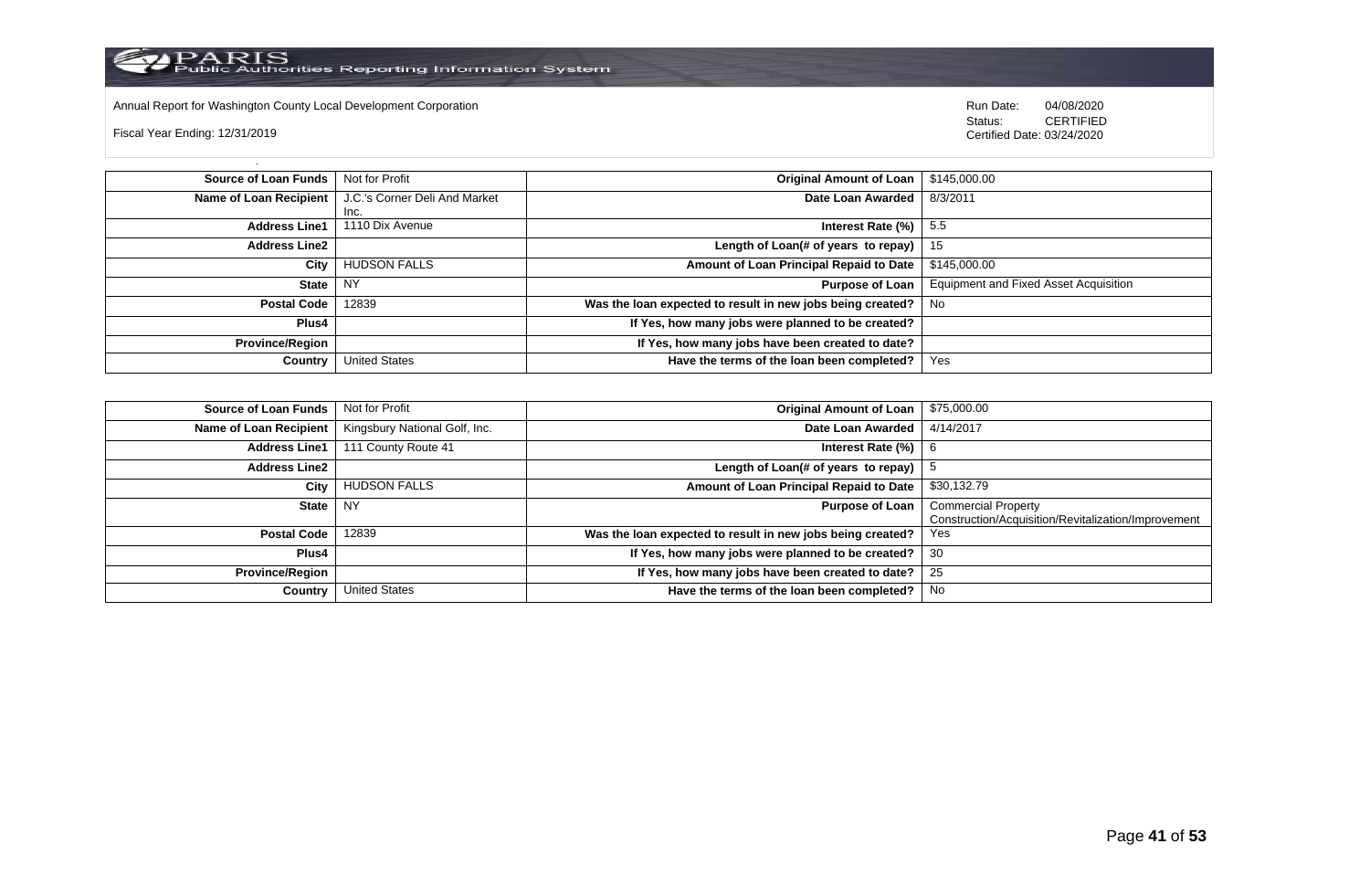

Annual Report for Washington County Local Development Corporation Run Date: 04/08/2020 Run Date: 04/08/2020

Fiscal Year Ending: 12/31/2019

 Status: CERTIFIED Certified Date: 03/24/2020

**Source of Loan Funds** Not for Profit **Containers and Containers Amount Original Amount of Loan** \$150,000.00 **Name of Loan Recipient** Locust Grove Farm, Inc. **Date Loan Awarded** 6/30/2016 **Address Line1** 4727 State Route 40 **Interest Rate (%)** 6 **Interest Rate (%)** 6 **Address Line2 Length of Loan(# of years to repay)** 10 **City** ARGYLE **Amount of Loan Principal Repaid to Date** \$31,279.55 **State** NY **Purpose of Loan** Business Expansion/Startup **Postal Code** 12809 **Was the loan expected to result in new jobs being created?** Yes **Plus4 If Yes, how many jobs were planned to be created?** 3 **Province/Region If Yes, how many jobs have been created to date?** 0 **Country** United States **Have the terms of the loan been completed?** No

| Source of Loan Funds   | Not for Profit                 | Original Amount of Loan                                    | \$40,000.00                       |
|------------------------|--------------------------------|------------------------------------------------------------|-----------------------------------|
| Name of Loan Recipient | Maxwell's Main Street Pub, LLC | Date Loan Awarded                                          | 5/6/2014                          |
| <b>Address Line1</b>   | 198 Main St.                   | Interest Rate $(\%)$   5.5                                 |                                   |
| <b>Address Line2</b>   |                                | Length of Loan(# of years to repay)                        |                                   |
| City                   | <b>HUDSON FALLS</b>            | Amount of Loan Principal Repaid to Date                    | \$40,000.00                       |
| State                  | <b>NY</b>                      | Purpose of Loan                                            | <b>Business Expansion/Startup</b> |
| <b>Postal Code</b>     | 12839                          | Was the loan expected to result in new jobs being created? | <b>Yes</b>                        |
| Plus4                  |                                | If Yes, how many jobs were planned to be created?          |                                   |
| <b>Province/Region</b> |                                | If Yes, how many jobs have been created to date?           |                                   |
| Country                | <b>United States</b>           | Have the terms of the loan been completed?                 | Yes                               |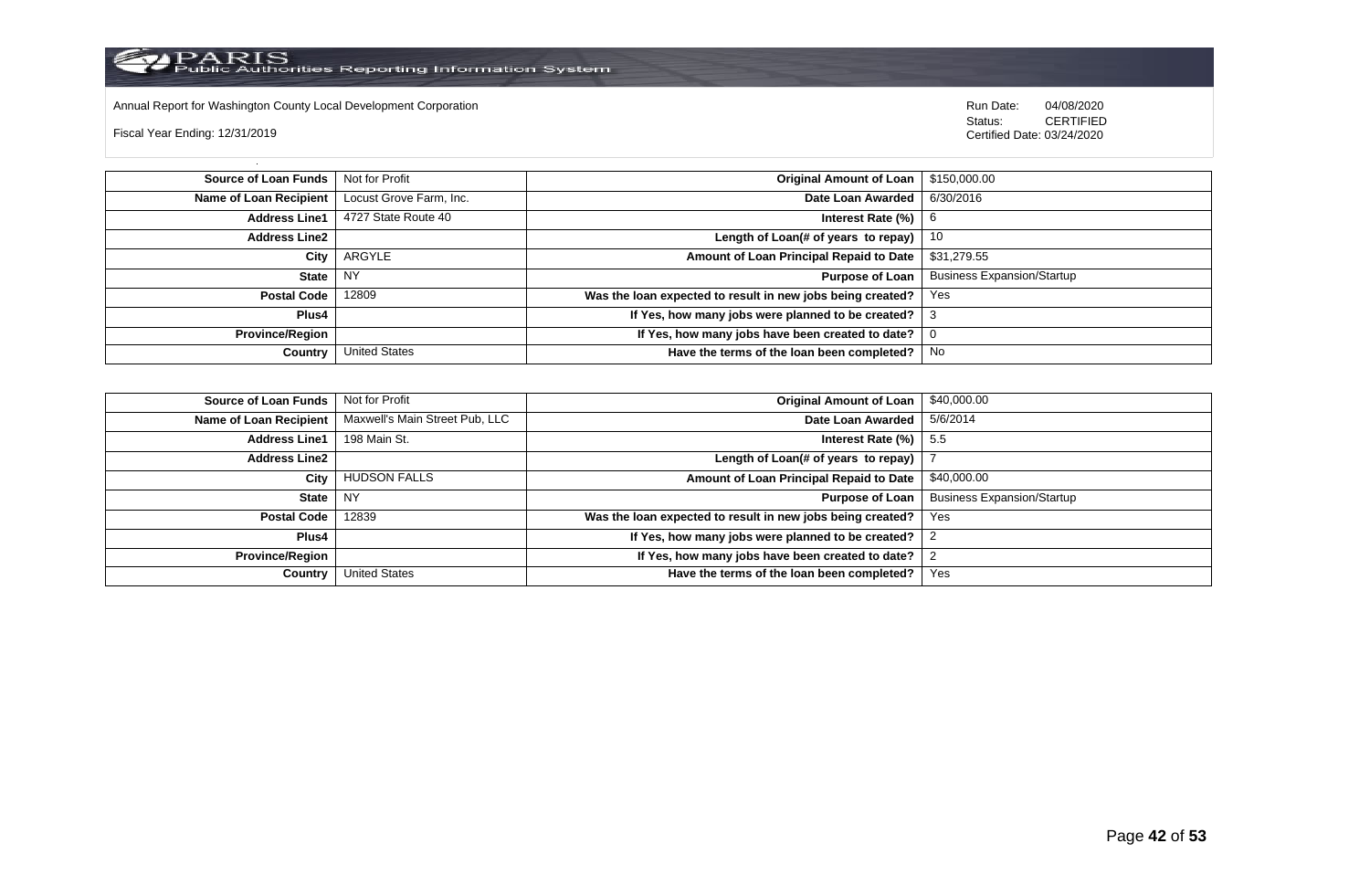

Annual Report for Washington County Local Development Corporation **Company County Connect Connect Connect Connect**<br>
Status: CERTIFIED

Fiscal Year Ending: 12/31/2019

CERTIFIED Certified Date: 03/24/2020

| Source of Loan Funds   | Not for Profit                 | <b>Original Amount of Loan</b>                             | \$54,250.00                                         |
|------------------------|--------------------------------|------------------------------------------------------------|-----------------------------------------------------|
| Name of Loan Recipient | Monder Property Holdings LLC   | Date Loan Awarded                                          | 11/14/2018                                          |
|                        | and Bright Side Structures LLC |                                                            |                                                     |
| <b>Address Line1</b>   | 231 McKnight Hill Rd.          | Interest Rate (%)                                          | 6                                                   |
| <b>Address Line2</b>   |                                | Length of Loan(# of years to repay) $ $                    | -15                                                 |
| City                   | SALEM                          | Amount of Loan Principal Repaid to Date                    | \$2,454.41                                          |
| State I                | <b>NY</b>                      | <b>Purpose of Loan</b>                                     | <b>Commercial Property</b>                          |
|                        |                                |                                                            | Construction/Acquisition/Revitalization/Improvement |
| <b>Postal Code</b>     | 12865                          | Was the loan expected to result in new jobs being created? | <b>Yes</b>                                          |
| Plus4                  |                                | If Yes, how many jobs were planned to be created?          |                                                     |
| <b>Province/Region</b> |                                | If Yes, how many jobs have been created to date?           |                                                     |
| Country                | <b>United States</b>           | Have the terms of the loan been completed?                 | No                                                  |

| <b>Source of Loan Funds</b>   | Not for Profit                                                 | <b>Original Amount of Loan</b>                             | \$101,400.00                      |
|-------------------------------|----------------------------------------------------------------|------------------------------------------------------------|-----------------------------------|
| <b>Name of Loan Recipient</b> | Monder Property Holdings LLC<br>and Bright Side Structures LLC | Date Loan Awarded                                          | 7/6/2017                          |
|                               | DBA/Lucy Jo's Coffee Roastery                                  |                                                            |                                   |
| <b>Address Line1</b>          | 231 McKnight Hill Rd.                                          | Interest Rate (%)                                          | 6                                 |
| <b>Address Line2</b>          |                                                                | Length of Loan(# of years to repay)                        | 15                                |
| City                          | SALEM                                                          | Amount of Loan Principal Repaid to Date                    | \$9,462.12                        |
| <b>State</b>                  | <b>NY</b>                                                      | <b>Purpose of Loan</b>                                     | <b>Business Expansion/Startup</b> |
| <b>Postal Code</b>            | 12865                                                          | Was the loan expected to result in new jobs being created? | Yes                               |
| Plus4                         |                                                                | If Yes, how many jobs were planned to be created?          | -6                                |
| <b>Province/Region</b>        |                                                                | If Yes, how many jobs have been created to date?           |                                   |
| Country                       | <b>United States</b>                                           | Have the terms of the loan been completed?                 | No                                |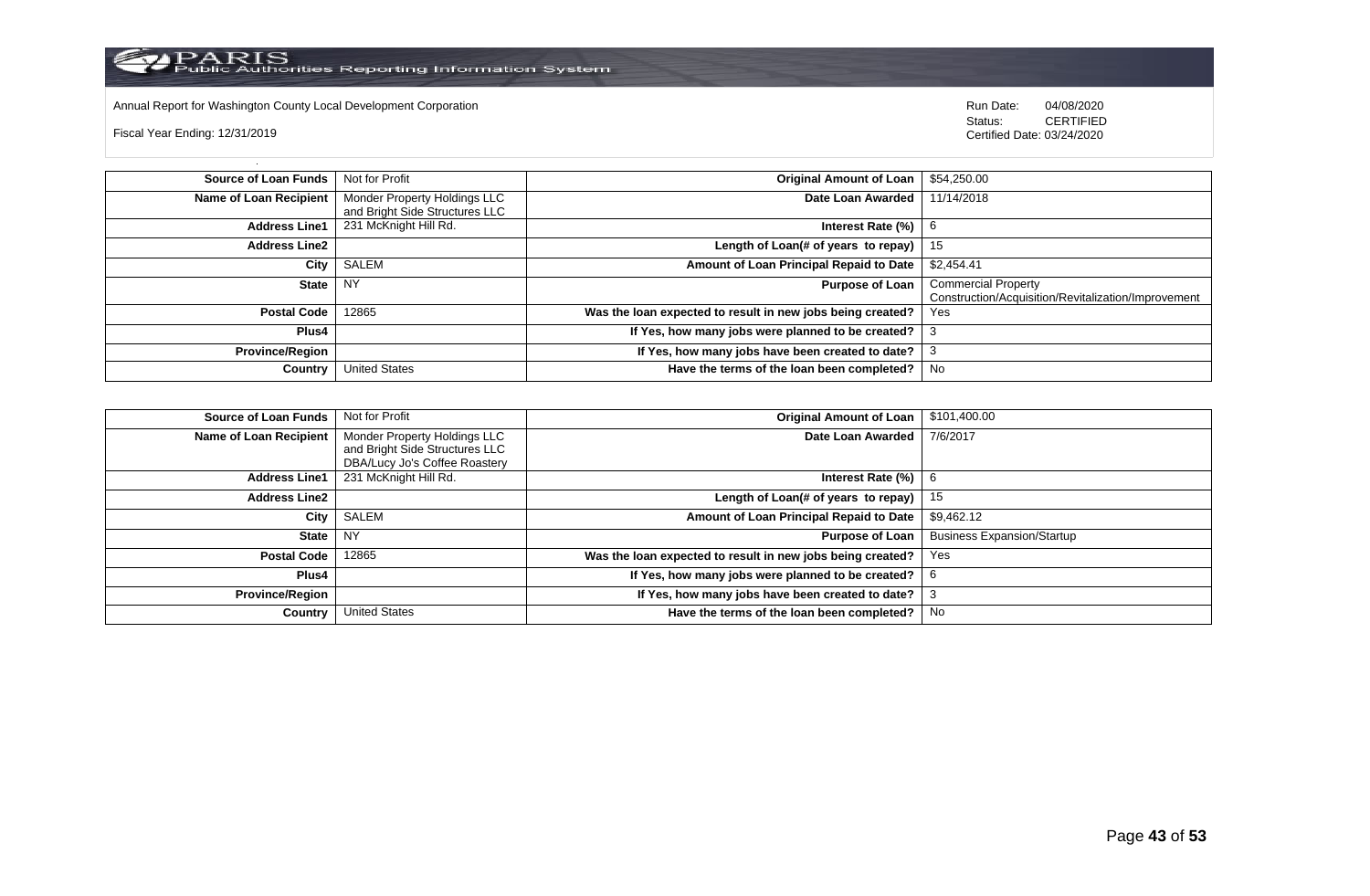Annual Report for Washington County Local Development Corporation Run Date: 04/08/2020 Run Date: 04/08/2020

Fiscal Year Ending: 12/31/2019

 Status: CERTIFIED Certified Date: 03/24/2020

**Source of Loan Funds** Not for Profit **Community Original Amount of Loan** \$40,000.00 **Name of Loan Recipient** North-East Machine, Inc. **Date Loan Awarded** 11/27/2012 **Address Line1** 4160 State Route 4 **Interest Rate (%)** 5.5 **Address Line2 Length of Loan(# of years to repay)** 15 **City** FORT ANN **Amount of Loan Principal Repaid to Date** \$14,871.21 **State** NY **Purpose of Loan** Commercial Property Construction/Acquisition/Revitalization/Improvement **Postal Code** 12827 **Was the loan expected to result in new jobs being created? Plus4 If Yes, how many jobs were planned to be created?** 2 **Province/Region If Yes, how many jobs have been created to date?** | 1 **Country** United States **Have the terms of the loan been completed?** No

| <b>Source of Loan Funds</b> | Not for Profit       | <b>Original Amount of Loan</b>                             | \$150,000.00                      |
|-----------------------------|----------------------|------------------------------------------------------------|-----------------------------------|
| Name of Loan Recipient      | Pallets, Inc.        | Date Loan Awarded                                          | 3/18/2013                         |
| <b>Address Line1</b>        | 99 1/2 East Street   | Interest Rate (%)                                          | -6                                |
| <b>Address Line2</b>        |                      | Length of Loan(# of years to repay)                        |                                   |
| City                        | FORT EDWARD          | Amount of Loan Principal Repaid to Date                    | \$137,032.12                      |
| State                       | <b>NY</b>            | <b>Purpose of Loan</b>                                     | <b>Business Expansion/Startup</b> |
| <b>Postal Code</b>          | 12828                | Was the loan expected to result in new jobs being created? | No.                               |
| Plus4                       |                      | If Yes, how many jobs were planned to be created?          |                                   |
| <b>Province/Region</b>      |                      | If Yes, how many jobs have been created to date?           |                                   |
| Country                     | <b>United States</b> | Have the terms of the loan been completed?                 | No                                |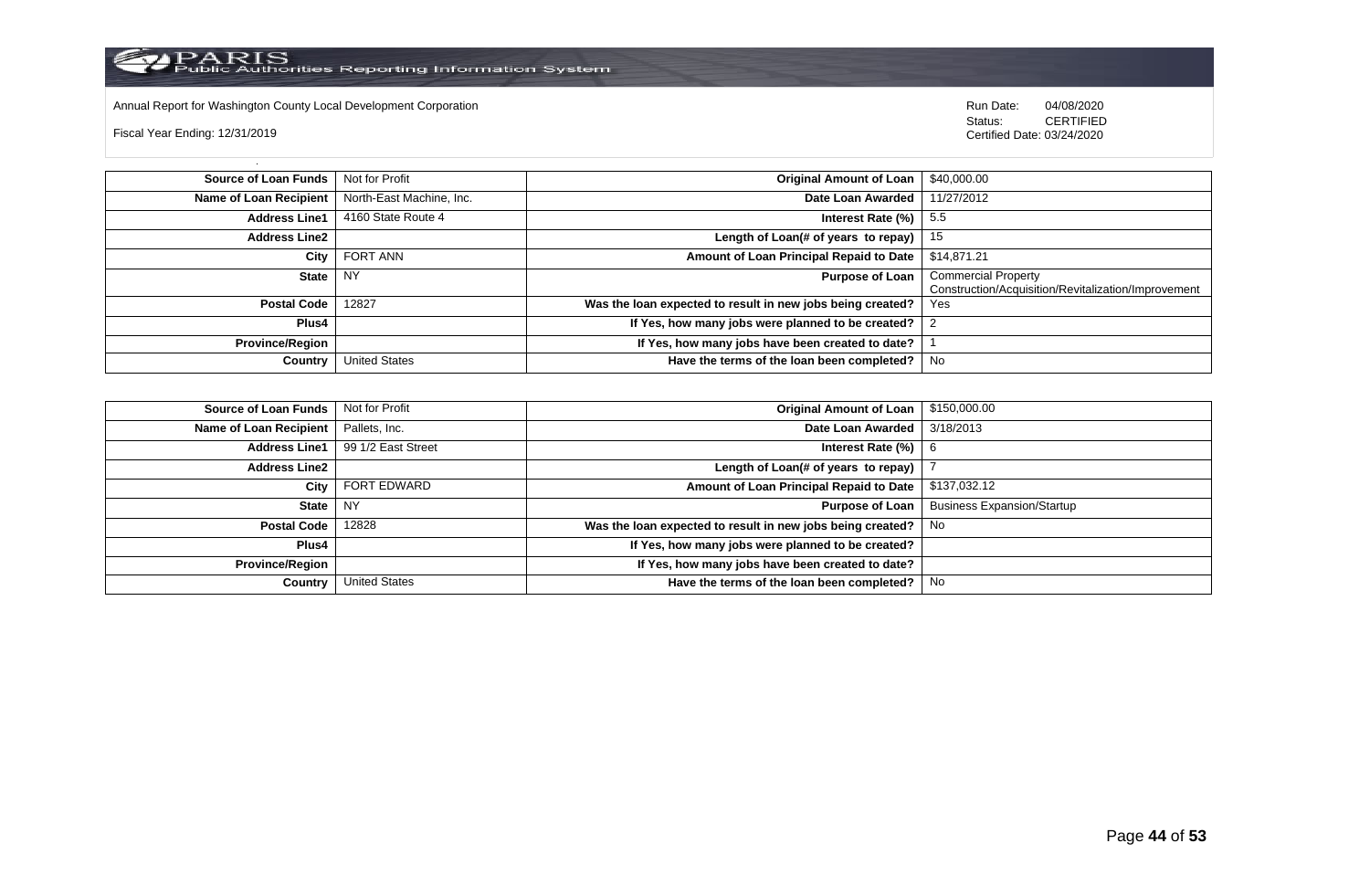

Annual Report for Washington County Local Development Corporation Run Date: 04/08/2020 Run Date: 04/08/2020

Fiscal Year Ending: 12/31/2019

 Status: CERTIFIED Certified Date: 03/24/2020

**Source of Loan Funds** Not for Profit **Containers and Containers Amount Original Amount of Loan** \$390,000.00 **Name of Loan Recipient** Praxis Powder Technology, Inc. **Date Loan Awarded** 12/31/2006 **Address Line1** 820 Quaker Road **Interest Rate (%)** 5.19 **Address Line2 Length of Loan(# of years to repay)** 15 **City** QUEENSBURY **Amount of Loan Principal Repaid to Date** \$322,573.02 **State** NY **Purpose of Loan** Business Expansion/Startup **Postal Code** 12804 **Was the loan expected to result in new jobs being created?** No **Plus4 If Yes, how many jobs were planned to be created? Province/Region If Yes, how many jobs have been created to date? Country** United States **Have the terms of the loan been completed?** No

| Source of Loan Funds   | Not for Profit       | <b>Original Amount of Loan</b>                             | \$150,000.00                      |
|------------------------|----------------------|------------------------------------------------------------|-----------------------------------|
| Name of Loan Recipient | QBI, LLC             | Date Loan Awarded                                          | 5/12/2016                         |
| <b>Address Line1</b>   | 52 Maple Ave.        | Interest Rate (%)                                          | -6                                |
| <b>Address Line2</b>   |                      | Length of Loan(# of years to repay)                        | 10                                |
| City                   | <b>HUDSON FALLS</b>  | Amount of Loan Principal Repaid to Date                    | \$39,876.45                       |
| State                  | <b>NY</b>            | <b>Purpose of Loan</b>                                     | <b>Business Expansion/Startup</b> |
| <b>Postal Code</b>     | 12839                | Was the loan expected to result in new jobs being created? | Yes                               |
| Plus4                  |                      | If Yes, how many jobs were planned to be created?          |                                   |
| <b>Province/Region</b> |                      | If Yes, how many jobs have been created to date?           |                                   |
| Country                | <b>United States</b> | Have the terms of the loan been completed?                 | No.                               |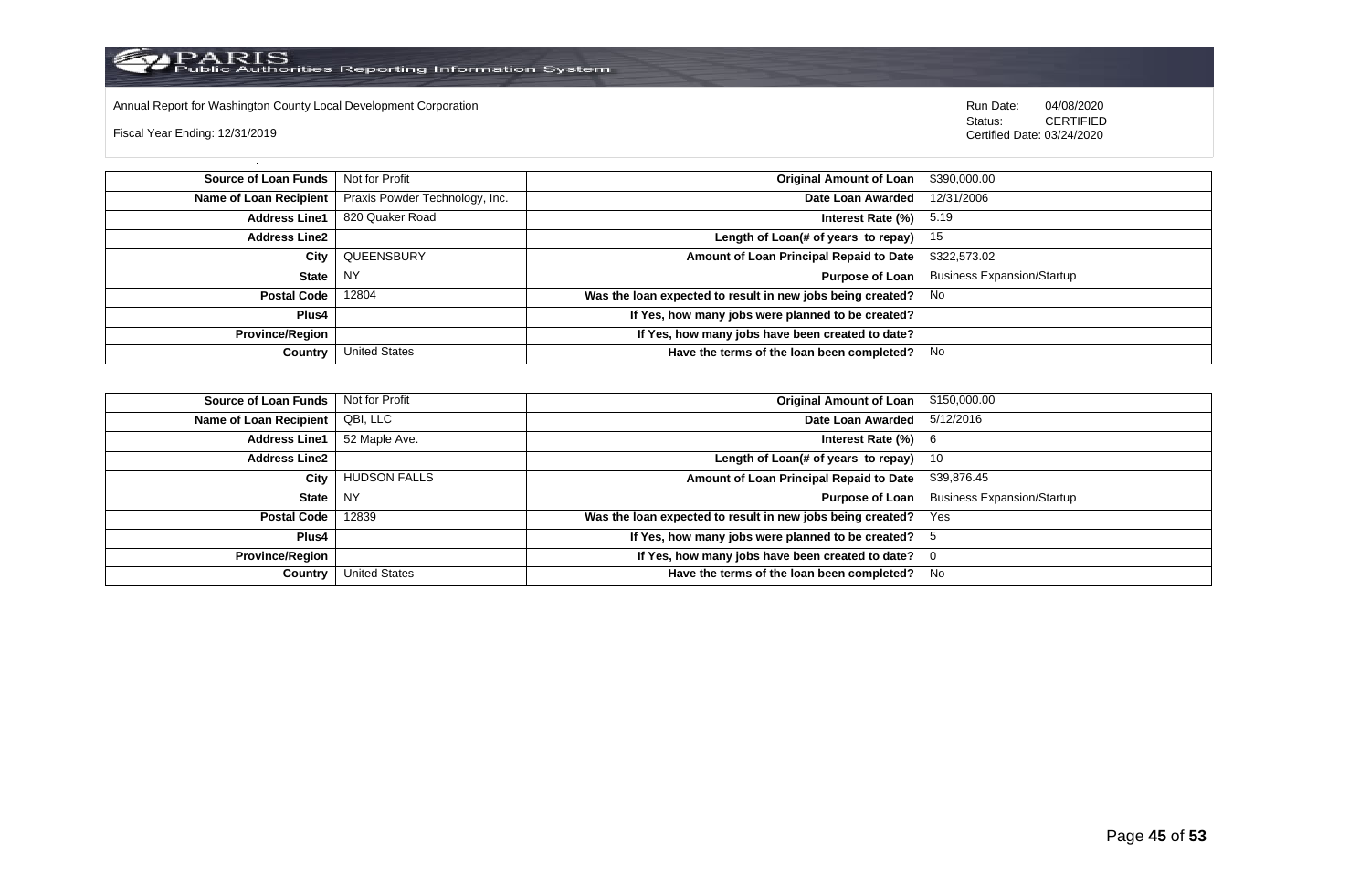

Annual Report for Washington County Local Development Corporation Run Date: 04/08/2020 Run Date: 04/08/2020

Fiscal Year Ending: 12/31/2019

 Status: CERTIFIED Certified Date: 03/24/2020

**Source of Loan Funds** Not for Profit **Containers and Containers Amount Original Amount of Loan** \$210,000.00 **Name of Loan Recipient** Queensbury 400 Properties, Inc. **Date Loan Awarded** 11/3/2009 **Address Line1** 30 Casey Road **Interest Rate (%)** 4 **Address Line2 Length of Loan(# of years to repay)** 15 **City** QUEENSBURY **Amount of Loan Principal Repaid to Date** \$126,611.53 **State** NY **Purpose of Loan** Business Expansion/Startup **Postal Code** 12804 **Was the loan expected to result in new jobs being created?** No **Plus4 If Yes, how many jobs were planned to be created? Province/Region If Yes, how many jobs have been created to date? Country** United States **Have the terms of the loan been completed?** No

| <b>Source of Loan Funds</b>   | Not for Profit                 | <b>Original Amount of Loan</b>                             | \$150,000.00                                        |
|-------------------------------|--------------------------------|------------------------------------------------------------|-----------------------------------------------------|
| <b>Name of Loan Recipient</b> | Roma of Whitehall, LLC dba/The | Date Loan Awarded                                          | 10/31/2018                                          |
|                               | Railyard Tap Room and Family   |                                                            |                                                     |
|                               | Restaurant                     |                                                            |                                                     |
| <b>Address Line1</b>          | 140 Broadway                   | Interest Rate (%)                                          | 6                                                   |
| <b>Address Line2</b>          |                                | Length of Loan(# of years to repay)                        | 15                                                  |
| City                          | WHITEHALL                      | Amount of Loan Principal Repaid to Date                    | \$4,103.02                                          |
| <b>State</b>                  | <b>NY</b>                      | <b>Purpose of Loan</b>                                     | <b>Commercial Property</b>                          |
|                               |                                |                                                            | Construction/Acquisition/Revitalization/Improvement |
| <b>Postal Code</b>            | 12887                          | Was the loan expected to result in new jobs being created? | Yes                                                 |
| Plus4                         |                                | If Yes, how many jobs were planned to be created?          | 25                                                  |
| <b>Province/Region</b>        |                                | If Yes, how many jobs have been created to date?           | 20                                                  |
| Country                       | <b>United States</b>           | Have the terms of the loan been completed?                 | No                                                  |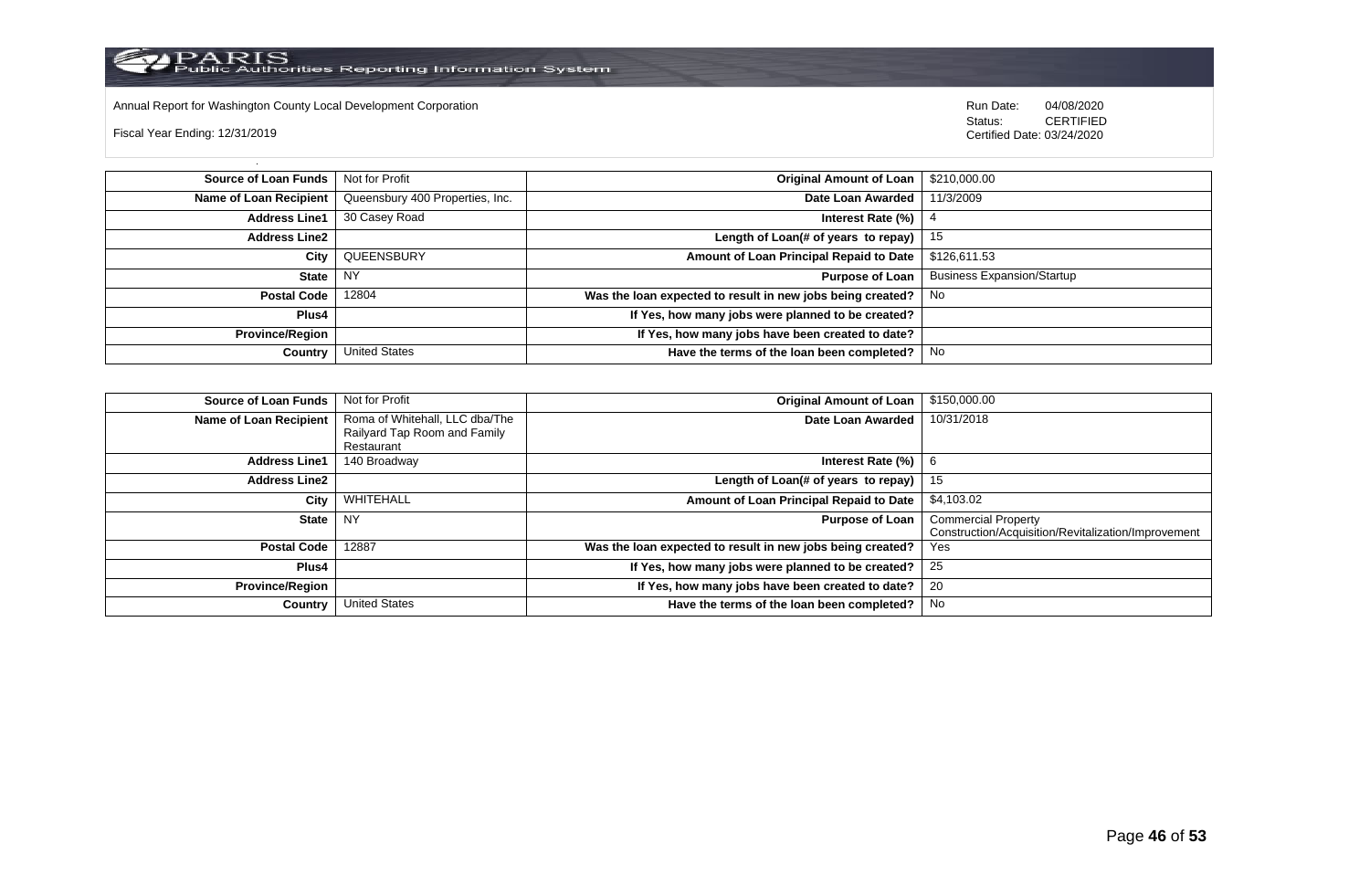

Annual Report for Washington County Local Development Corporation Run Date: 04/08/2020 Run Date: 04/08/2020

Fiscal Year Ending: 12/31/2019

 Status: CERTIFIED Certified Date: 03/24/2020

**Source of Loan Funds** Not for Profit **Community 1 and 2010 12:00 Community 1 and 2010 12:00 Driginal Amount of Loan** \$50,000.00 **Name of Loan Recipient** Roundhouse Bakery, LLC **Date Loan Awarded** 2/21/2014 **Address Line1** 494 Chestnut Hill Rd. **Interest Rate (%)** 5.5 **Address Line2 Length of Loan(# of years to repay)** | 7 **City** CAMBRIDGE **Amount of Loan Principal Repaid to Date** \$36,216.68 **State** NY **Purpose of Loan** Business Expansion/Startup **Postal Code** 12816 **Was the loan expected to result in new jobs being created?** Yes **Plus4 If Yes, how many jobs were planned to be created?** 3 **Province/Region If Yes, how many jobs have been created to date?** 7 **Country** United States **Have the terms of the loan been completed?** No

| Source of Loan Funds   | Not for Profit         | <b>Original Amount of Loan</b>                             | \$55,000.00                                  |
|------------------------|------------------------|------------------------------------------------------------|----------------------------------------------|
| Name of Loan Recipient | Roundhouse Bakery, LLC | Date Loan Awarded                                          | 4/26/2018                                    |
| <b>Address Line1</b>   | 494 Chestnut Hill Rd.  | Interest Rate (%)                                          | -6                                           |
| <b>Address Line2</b>   |                        | Length of Loan(# of years to repay)                        | 6                                            |
| City                   | CAMBRIDGE              | Amount of Loan Principal Repaid to Date                    | \$13,273.92                                  |
| <b>State</b>           | NY.                    | <b>Purpose of Loan</b>                                     | <b>Equipment and Fixed Asset Acquisition</b> |
| <b>Postal Code</b>     | 12816                  | Was the loan expected to result in new jobs being created? | . No                                         |
| Plus4                  |                        | If Yes, how many jobs were planned to be created?          |                                              |
| <b>Province/Region</b> |                        | If Yes, how many jobs have been created to date?           |                                              |
| Country                | United States          | Have the terms of the loan been completed?                 | No                                           |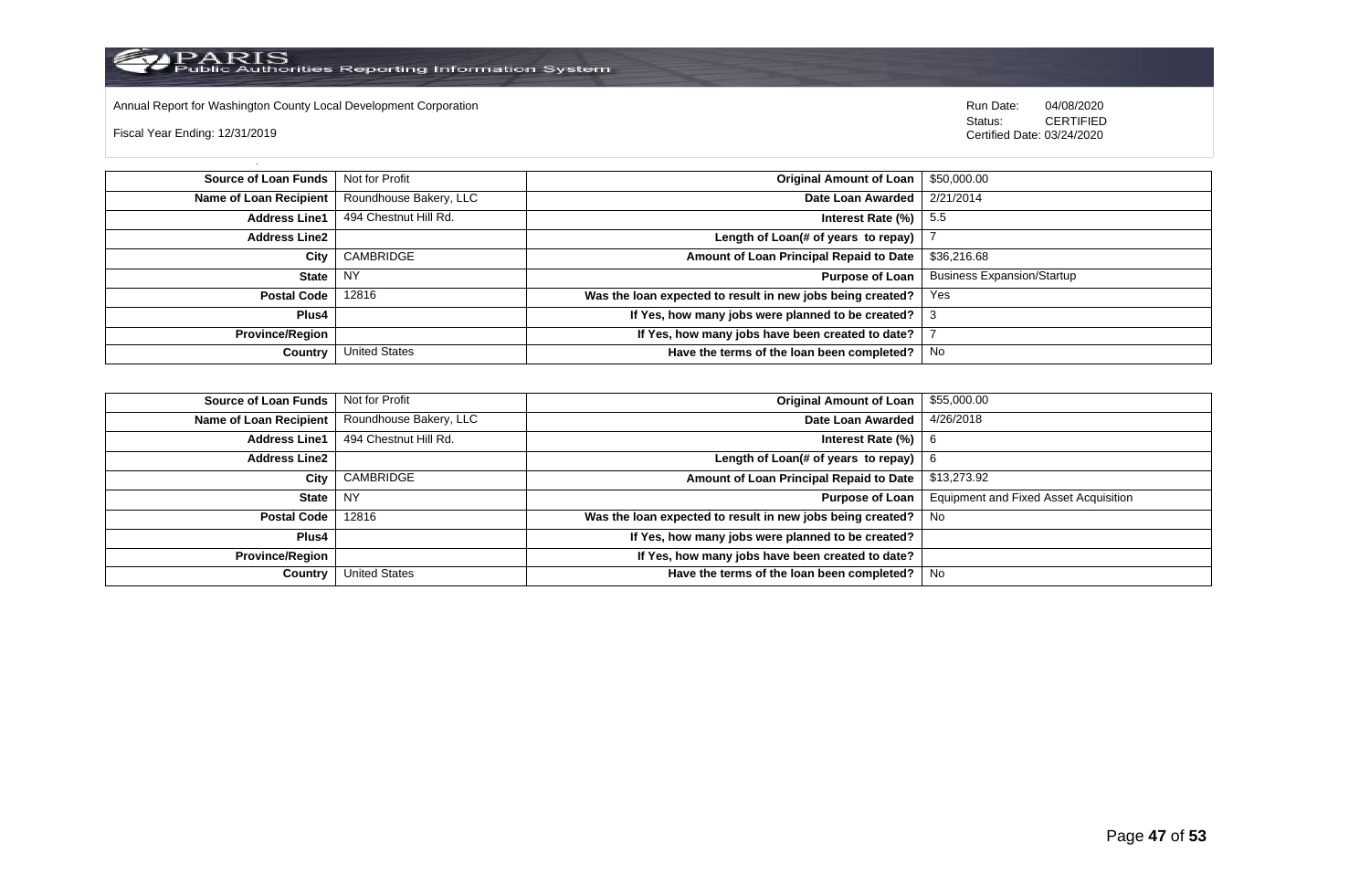

Annual Report for Washington County Local Development Corporation **Company County Connect Connect Connect Connect**<br>
Status: CERTIFIED

Fiscal Year Ending: 12/31/2019

CERTIFIED Certified Date: 03/24/2020

| <b>Source of Loan Funds</b> | Not for Profit            | <b>Original Amount of Loan</b>                             | \$110,000.00                      |
|-----------------------------|---------------------------|------------------------------------------------------------|-----------------------------------|
| Name of Loan Recipient      | Sacha Cleavland dba/Party | Date Loan Awarded                                          | 4/26/2018                         |
|                             | Pooperz                   |                                                            |                                   |
| <b>Address Line1</b>        | 380 North Street Rd.      | Interest Rate $(\%)$                                       | 6                                 |
| <b>Address Line2</b>        |                           | Length of Loan(# of years to repay)                        |                                   |
| City                        | ARGYLE                    | Amount of Loan Principal Repaid to Date                    | \$13,072.22                       |
| <b>State</b>                | <b>NY</b>                 | <b>Purpose of Loan</b>                                     | <b>Business Expansion/Startup</b> |
| <b>Postal Code</b>          | 12809                     | Was the loan expected to result in new jobs being created? | Yes                               |
| Plus4                       |                           | If Yes, how many jobs were planned to be created?          |                                   |
| <b>Province/Region</b>      |                           | If Yes, how many jobs have been created to date?           |                                   |
| Country                     | <b>United States</b>      | Have the terms of the loan been completed?                 | No                                |

| <b>Source of Loan Funds</b> | Not for Profit              | <b>Original Amount of Loan</b>                             | \$235,000.00                                                                      |
|-----------------------------|-----------------------------|------------------------------------------------------------|-----------------------------------------------------------------------------------|
| Name of Loan Recipient      | Schoony's County Market LLC | Date Loan Awarded                                          | 9/16/2015                                                                         |
| <b>Address Line1</b>        | 10254 State Route 22        | Interest Rate (%)                                          |                                                                                   |
| <b>Address Line2</b>        |                             | Length of Loan(# of years to repay)                        |                                                                                   |
| City                        | NORTH GRANVILLE             | Amount of Loan Principal Repaid to Date                    | \$23,660.34                                                                       |
| State                       | <b>NY</b>                   | <b>Purpose of Loan</b>                                     | <b>Commercial Property</b><br>Construction/Acquisition/Revitalization/Improvement |
| <b>Postal Code</b>          | 12854                       | Was the loan expected to result in new jobs being created? | Yes                                                                               |
| Plus4                       |                             | If Yes, how many jobs were planned to be created?          |                                                                                   |
| <b>Province/Region</b>      |                             | If Yes, how many jobs have been created to date?           |                                                                                   |
| Country                     | <b>United States</b>        | Have the terms of the loan been completed?                 | No                                                                                |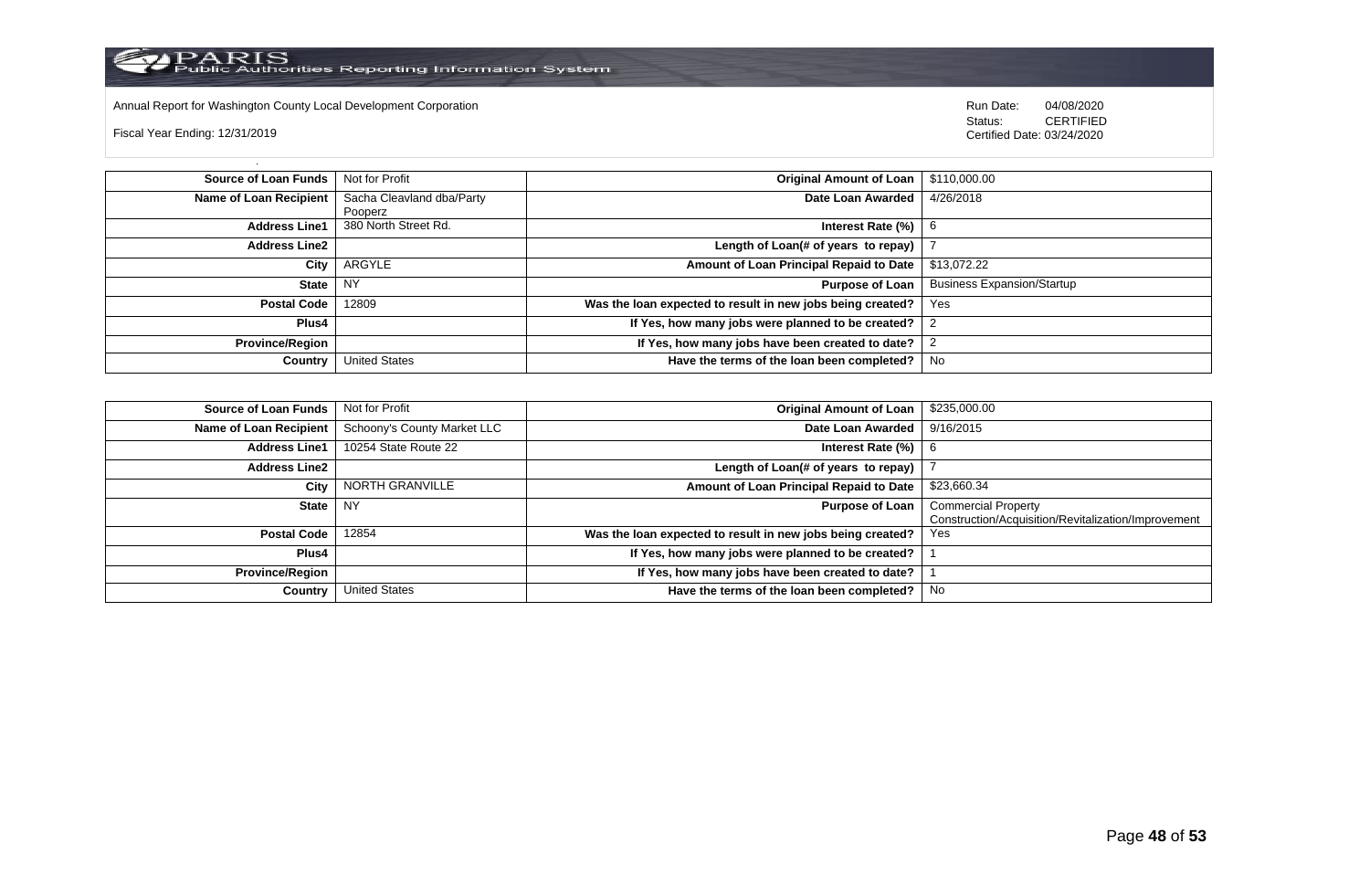Annual Report for Washington County Local Development Corporation **Company County Connect Connect Connect Connect**<br>
Status: CERTIFIED

Fiscal Year Ending: 12/31/2019

CERTIFIED Certified Date: 03/24/2020

| <b>Source of Loan Funds</b>   | Not for Profit       | <b>Original Amount of Loan</b>                             | \$75,000.00                                                                       |
|-------------------------------|----------------------|------------------------------------------------------------|-----------------------------------------------------------------------------------|
| <b>Name of Loan Recipient</b> | Shed Stop, Inc.      | Date Loan Awarded                                          | 3/27/2014                                                                         |
| <b>Address Line1</b>          | 6854 State Route 4   | Interest Rate $(\%)$                                       | -5.5                                                                              |
| <b>Address Line2</b>          |                      | Length of Loan(# of years to repay)                        |                                                                                   |
| City                          | <b>FORT ANN</b>      | Amount of Loan Principal Repaid to Date                    | \$53,297.89                                                                       |
| <b>State</b>                  | <b>NY</b>            | <b>Purpose of Loan</b>                                     | <b>Commercial Property</b><br>Construction/Acquisition/Revitalization/Improvement |
| <b>Postal Code</b>            | 12827                | Was the loan expected to result in new jobs being created? | Yes                                                                               |
| Plus4                         |                      | If Yes, how many jobs were planned to be created?          |                                                                                   |
| <b>Province/Region</b>        |                      | If Yes, how many jobs have been created to date?           |                                                                                   |
| Country                       | <b>United States</b> | Have the terms of the loan been completed?                 | No                                                                                |

| <b>Source of Loan Funds</b> | Not for Profit                                             | <b>Original Amount of Loan</b>                             | \$145,000.00                      |
|-----------------------------|------------------------------------------------------------|------------------------------------------------------------|-----------------------------------|
| Name of Loan Recipient      | Slate Town Brewing Company<br>LLC and Spirited Revival LLC | Date Loan Awarded                                          | 8/28/2017                         |
| <b>Address Line1</b>        | 31 Main St.                                                | Interest Rate $(\%)$   6                                   |                                   |
| <b>Address Line2</b>        |                                                            | Length of Loan(# of years to repay)                        | 15                                |
| City                        | GRANVILLE                                                  | Amount of Loan Principal Repaid to Date                    | \$11,869.42                       |
| State NY                    |                                                            | Purpose of Loan                                            | <b>Business Expansion/Startup</b> |
| <b>Postal Code</b>          | 12832                                                      | Was the loan expected to result in new jobs being created? | Yes                               |
| Plus4                       |                                                            | If Yes, how many jobs were planned to be created?          |                                   |
| <b>Province/Region</b>      |                                                            | If Yes, how many jobs have been created to date?           | 6                                 |
| Country                     | <b>United States</b>                                       | Have the terms of the loan been completed?                 | No                                |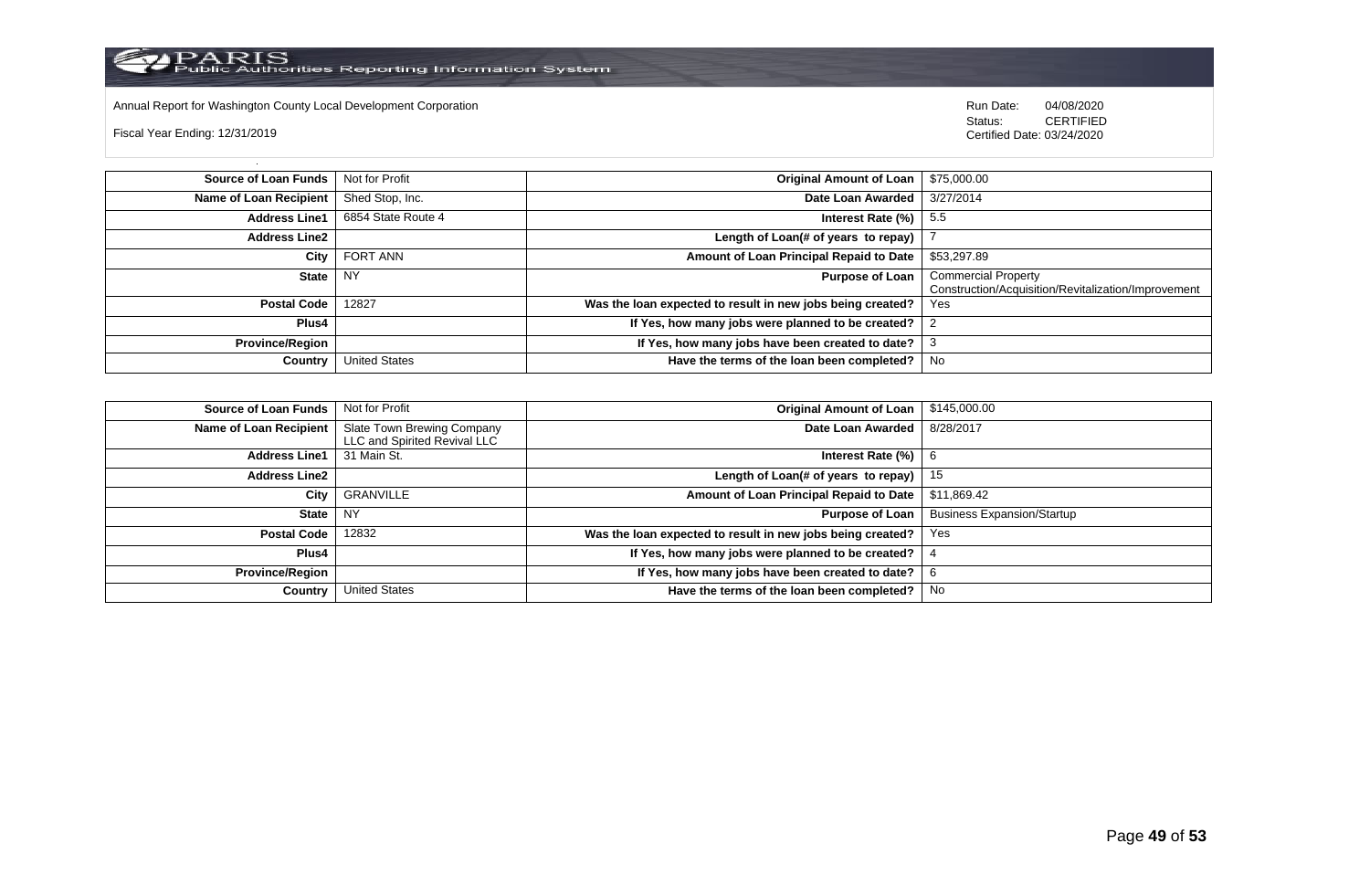

Annual Report for Washington County Local Development Corporation Run Date: 04/08/2020 Run Date: 04/08/2020

Fiscal Year Ending: 12/31/2019

 Status: CERTIFIED Certified Date: 03/24/2020

**Source of Loan Funds** Not for Profit **Company of Loan 1 Structure 1 Structure 2** Criginal Amount of Loan 1 \$74,000.00 **Name of Loan Recipient** Slickfin Brewing Company, LLC **Date Loan Awarded** 4/26/2018 **Address Line1** 14 Butternut Hill Drive **Intervention Control of Contract Rate (%)** 6 **Address Line2 Length of Loan(# of years to repay)** 10 **City** QUEENSBURY **Amount of Loan Principal Repaid to Date** \$6,634.74 **State** NY **Purpose of Loan** Business Expansion/Startup **Postal Code** 12804 **Was the loan expected to result in new jobs being created?** Yes **Plus4 If Yes, how many jobs were planned to be created?** 3 **Province/Region If Yes, how many jobs have been created to date?** 4 **Country** United States **Have the terms of the loan been completed?** No

| <b>Source of Loan Funds</b> | Not for Profit       | <b>Original Amount of Loan</b>                             | \$150,000.00                                                                      |
|-----------------------------|----------------------|------------------------------------------------------------|-----------------------------------------------------------------------------------|
| Name of Loan Recipient      | Starky's Grill, LLC  | Date Loan Awarded                                          | 4/18/2019                                                                         |
| <b>Address Line1</b>        | 3515 Burgoyne Ave.   | Interest Rate (%)                                          | -6                                                                                |
| <b>Address Line2</b>        |                      | Length of Loan(# of years to repay)                        | 15                                                                                |
| City                        | <b>HUDSON FALLS</b>  | Amount of Loan Principal Repaid to Date                    | \$490.79                                                                          |
| <b>State</b>                | NY                   | <b>Purpose of Loan</b>                                     | <b>Commercial Property</b><br>Construction/Acquisition/Revitalization/Improvement |
| <b>Postal Code</b>          | 12839                | Was the loan expected to result in new jobs being created? | Yes                                                                               |
| Plus4                       |                      | If Yes, how many jobs were planned to be created?          |                                                                                   |
| <b>Province/Region</b>      |                      | If Yes, how many jobs have been created to date?           |                                                                                   |
| Country                     | <b>United States</b> | Have the terms of the loan been completed?                 | No                                                                                |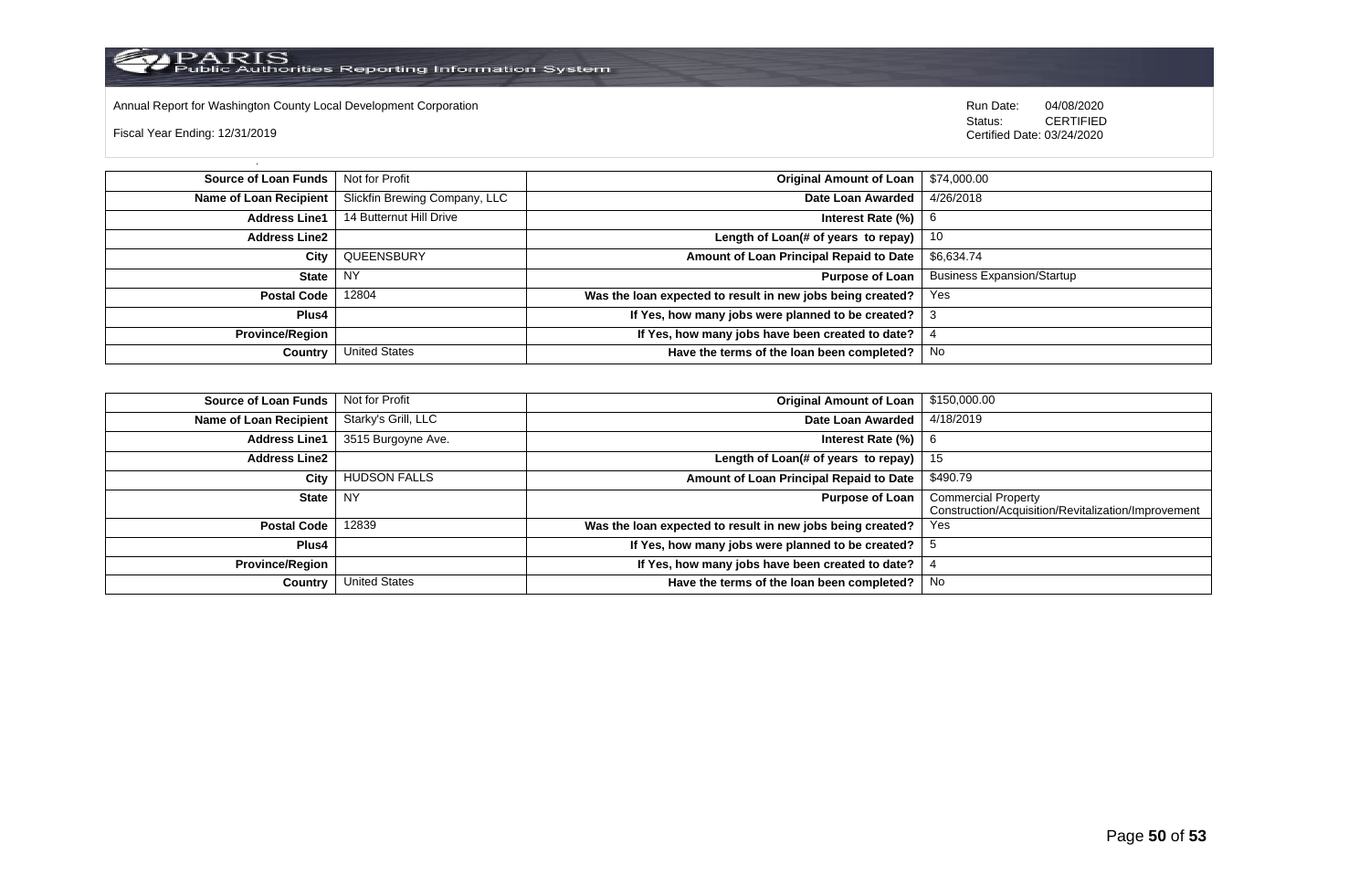

Annual Report for Washington County Local Development Corporation **Run Date:** 04/08/2020 Run Date: 04/08/2020

Fiscal Year Ending: 12/31/2019

Status: **CERTIFIED** Certified Date: 03/24/2020

| <b>Source of Loan Funds</b> | Not for Profit            | Original Amount of Loan                                    | \$250,000.00                                                                      |
|-----------------------------|---------------------------|------------------------------------------------------------|-----------------------------------------------------------------------------------|
| Name of Loan Recipient      | Vision Venture Group, LLC | Date Loan Awarded                                          | 10/25/2017                                                                        |
| <b>Address Line1</b>        | 31 Ferry St.              | Interest Rate $(\%)$   6                                   |                                                                                   |
| Address Line $2 \mid #2$    |                           | Length of Loan(# of years to repay) $\vert$ 20             |                                                                                   |
| City                        | <b>SCHUYLERVILLE</b>      | Amount of Loan Principal Repaid to Date                    | \$11,518.97                                                                       |
| <b>State</b>                | NY                        | Purpose of Loan                                            | <b>Commercial Property</b><br>Construction/Acquisition/Revitalization/Improvement |
| <b>Postal Code</b>          | 12871                     | Was the loan expected to result in new jobs being created? | Yes                                                                               |
| Plus4                       |                           | If Yes, how many jobs were planned to be created?          |                                                                                   |
| <b>Province/Region</b>      |                           | If Yes, how many jobs have been created to date?           |                                                                                   |
| Country                     | <b>United States</b>      | Have the terms of the loan been completed?                 | No                                                                                |

| <b>Source of Loan Funds</b> | Not for Profit                     | <b>Original Amount of Loan</b>                             | \$45,000.00                       |
|-----------------------------|------------------------------------|------------------------------------------------------------|-----------------------------------|
| Name of Loan Recipient      | Woodward Equipment Company,<br>LLC | Date Loan Awarded                                          | 7/3/2014                          |
| <b>Address Line1</b>        | 1461 Baldwin Corners Rd.           | Interest Rate (%)                                          |                                   |
| <b>Address Line2</b>        |                                    | Length of Loan(# of years to repay)                        | -10                               |
| City                        | FORT ANN                           | Amount of Loan Principal Repaid to Date                    | \$29,588.02                       |
| <b>State</b>                | <b>NY</b>                          | <b>Purpose of Loan</b>                                     | <b>Business Expansion/Startup</b> |
| <b>Postal Code</b>          | 12827                              | Was the loan expected to result in new jobs being created? | Yes                               |
| <b>Plus4</b>                |                                    | If Yes, how many jobs were planned to be created?          |                                   |
| <b>Province/Region</b>      |                                    | If Yes, how many jobs have been created to date?           |                                   |
| Country                     | <b>United States</b>               | Have the terms of the loan been completed?                 | No                                |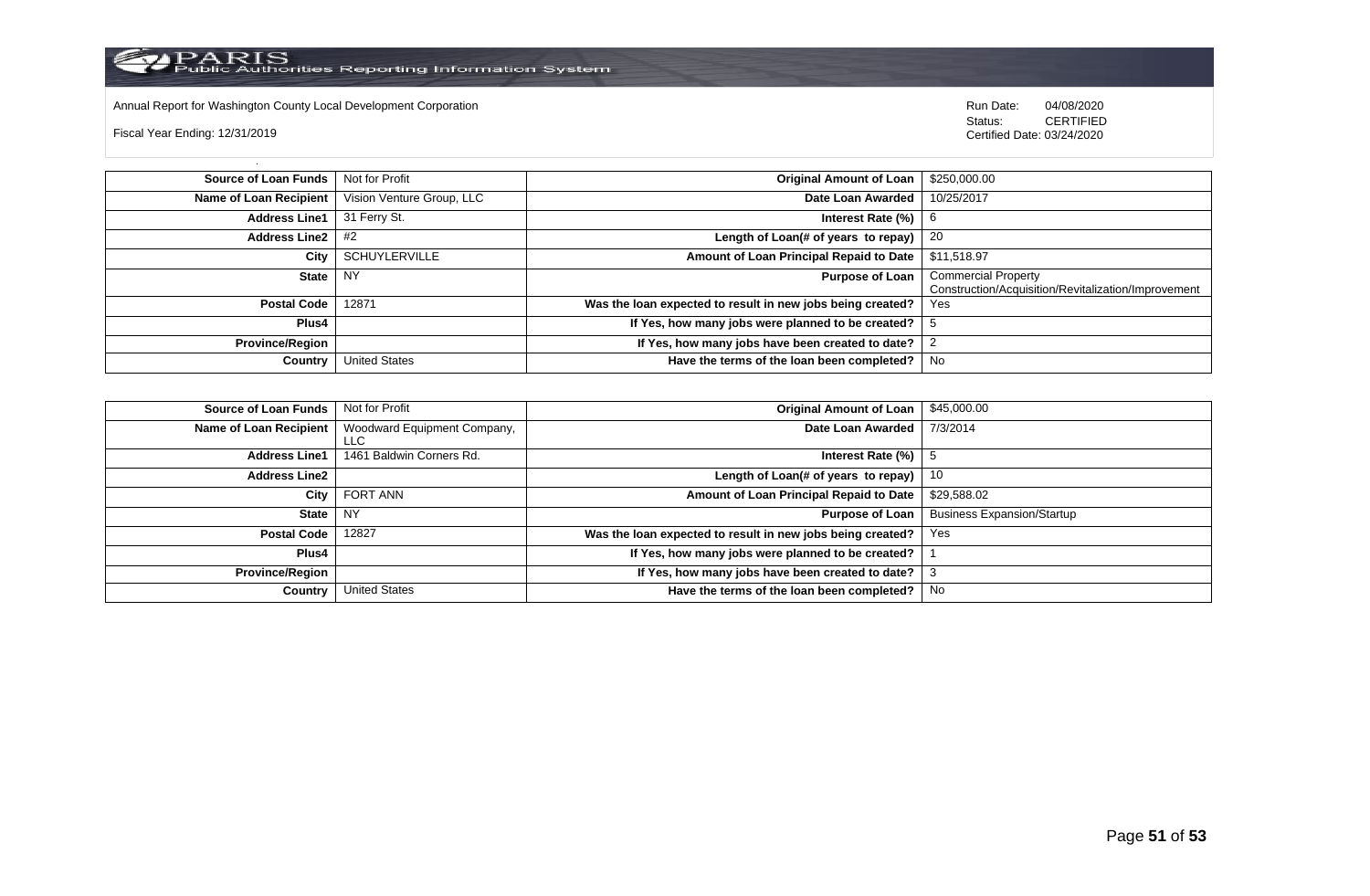

**Bond Information** 

This Authority has indicated that it did not have any outstanding bonds during the reporting period.